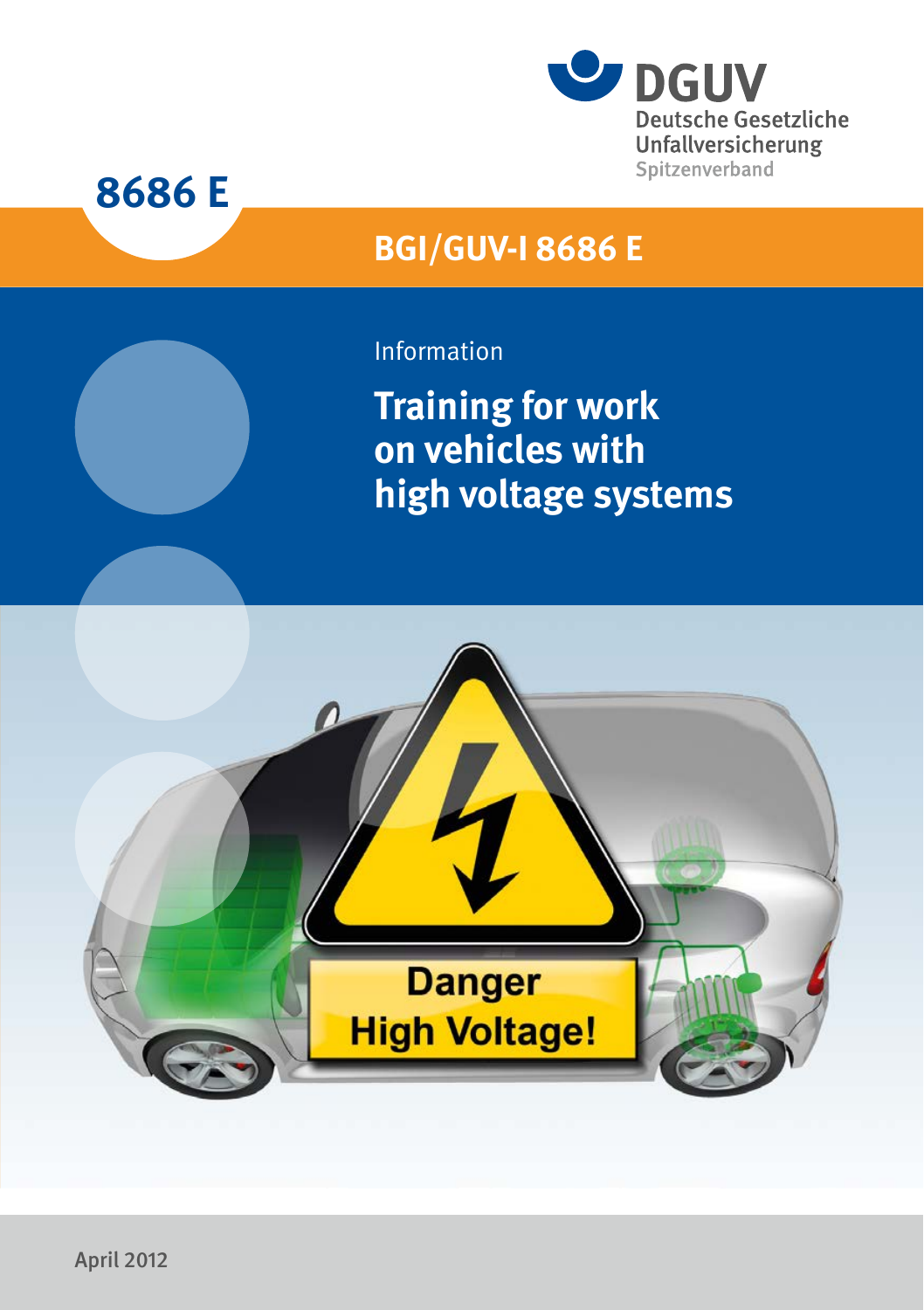#### **Imprint**

Published by: Deutsche Gesetzliche Unfallversicherung (DGUV)

Mittelstraße 51 10117 Berlin, Germany Tel.: +49 30 288763800 Fax: +49 30 288763808 E-Mail: info@dguv.de Internet: www.dguv.de

DGUV expert committees for the energy, textile, electrical and media products sectors and for woodworking and metalworking.

With the involvement of the German automotive manufacturers, the Zentralverband Deutsches Kraftfahrzeuggewerbe e. V., and DKE Deutsche Kommission Elektrotechnik Elektronik Informationstechnik im DIN und VDE.

This is the English translation of the german informative publication "Qualifizierung für Arbeiten an Fahrzeugen mit Hochvoltsystemen", April 2012. The German original version is obligatory.

April 2012 edition

BGI/GUV-I 8686. Available from your responsible accident insurance institution or from www.dguv.de/publikationen.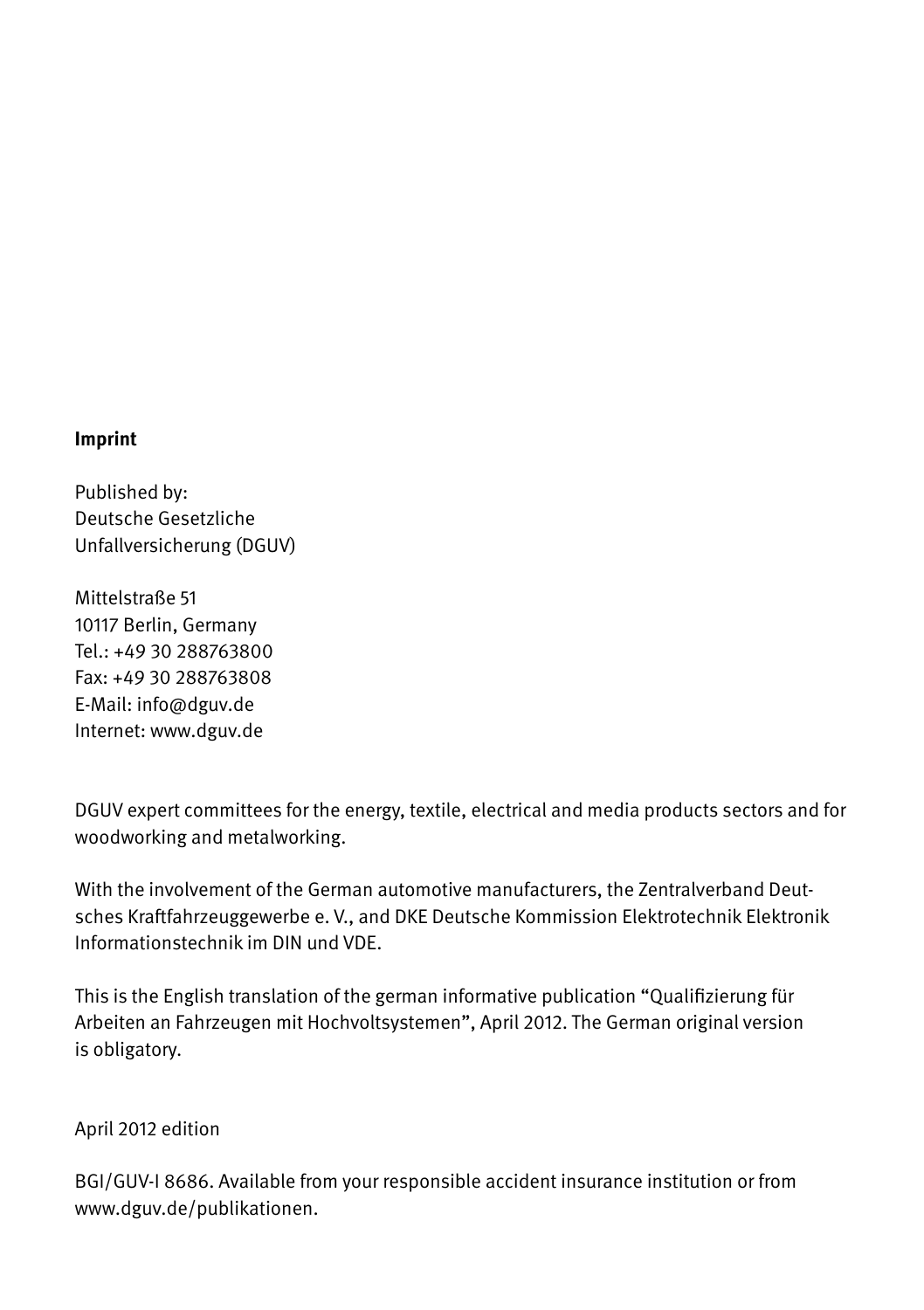# **Training for work on vehicles with high voltage systems**

**BGI/GUV-I 8686 E** April 2012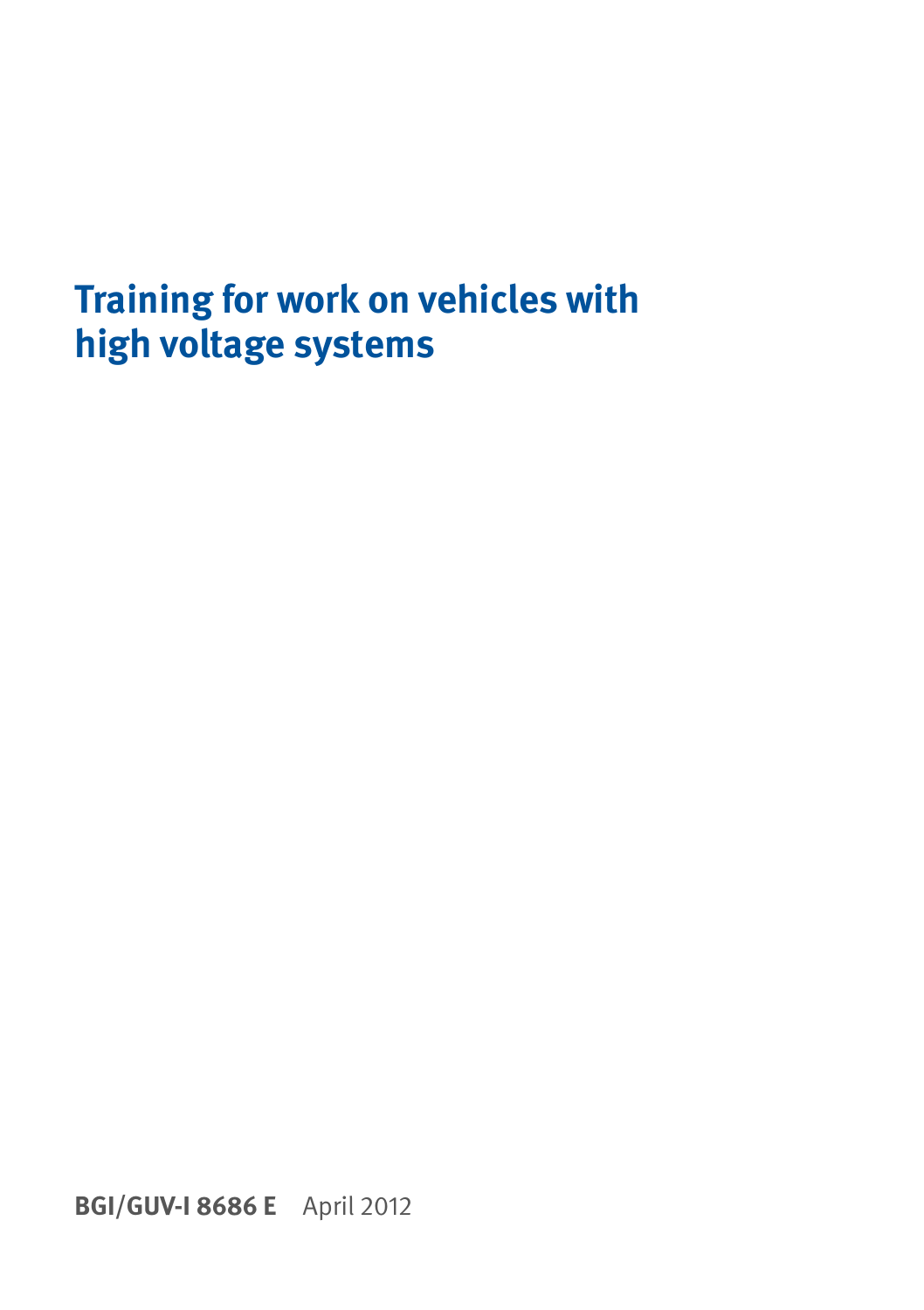# **Contents**

| × |  |
|---|--|
|---|--|

|     | II. Definitions <b>Executive Communities</b> and the contract of the contract of the contract of the contract of the contract of the contract of the contract of the contract of the contract of the contract of the contract of th |  |
|-----|-------------------------------------------------------------------------------------------------------------------------------------------------------------------------------------------------------------------------------------|--|
|     | III. Electrical hazards presented by high voltage on vehicles <b>Commission Contract Contract Present</b>                                                                                                                           |  |
| 1.  |                                                                                                                                                                                                                                     |  |
| 2.  |                                                                                                                                                                                                                                     |  |
| 3.  |                                                                                                                                                                                                                                     |  |
|     |                                                                                                                                                                                                                                     |  |
| 1.  | Qualification stages for work to be performed prior to the start of production                                                                                                                                                      |  |
| 1.1 |                                                                                                                                                                                                                                     |  |
| 1.2 |                                                                                                                                                                                                                                     |  |
| 1.3 |                                                                                                                                                                                                                                     |  |
| 1.4 |                                                                                                                                                                                                                                     |  |
| 2.  | Training for work relating to production and commissioning during the                                                                                                                                                               |  |
| 2.1 |                                                                                                                                                                                                                                     |  |
| 2.2 |                                                                                                                                                                                                                                     |  |
| 2.3 |                                                                                                                                                                                                                                     |  |
|     |                                                                                                                                                                                                                                     |  |
| 1.  |                                                                                                                                                                                                                                     |  |
| 2.  |                                                                                                                                                                                                                                     |  |
| 3.  |                                                                                                                                                                                                                                     |  |
| 3.1 | Service workshops for vehicles with intrinsically safe HV systems,                                                                                                                                                                  |  |
| 3.2 | Service workshops for vehicles without intrinsically safe HV systems,                                                                                                                                                               |  |
| 3.3 |                                                                                                                                                                                                                                     |  |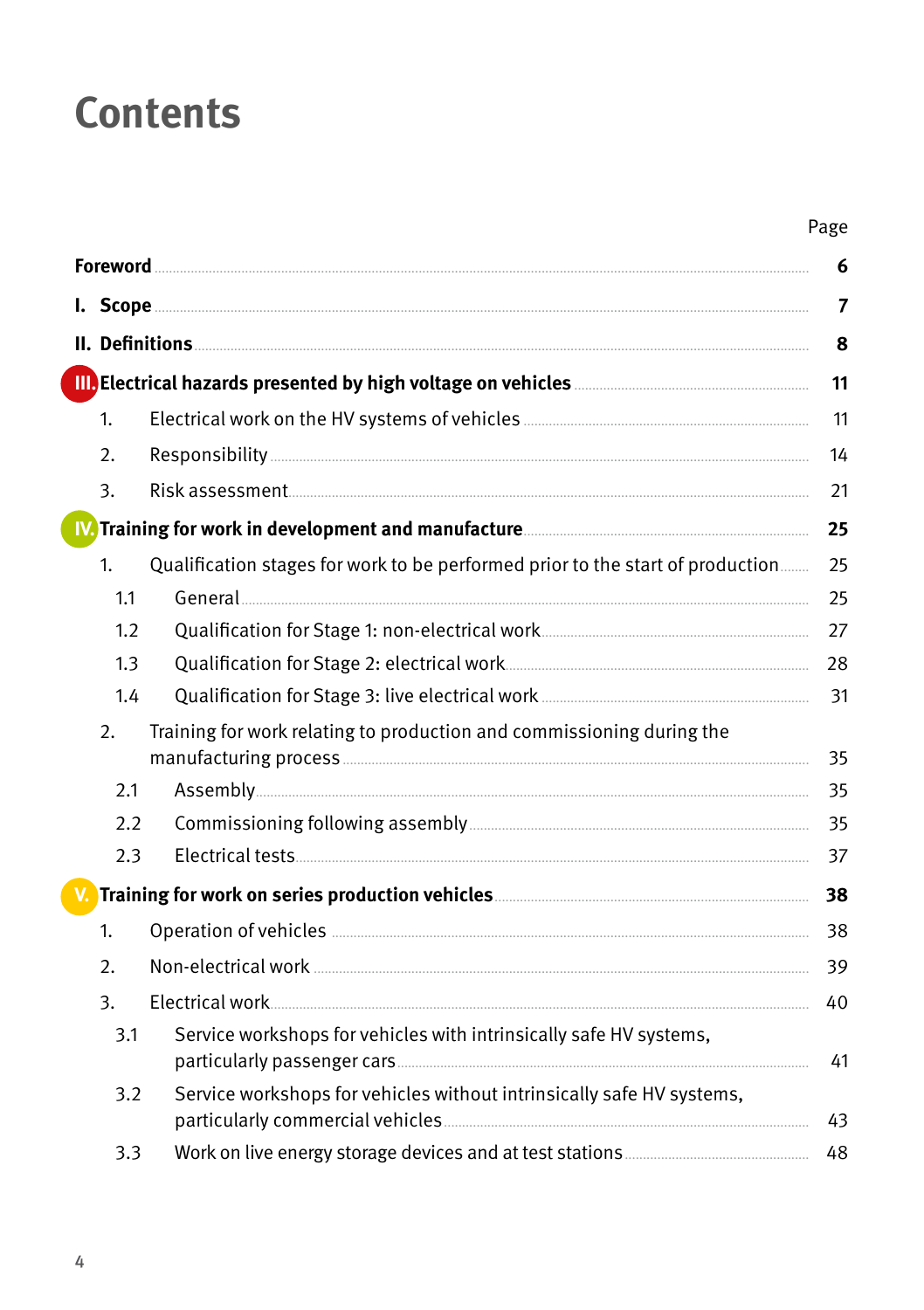# Page

| Δ |  |
|---|--|
|   |  |

| Annex 1:  | 52                                                                                                                                                   |    |  |  |
|-----------|------------------------------------------------------------------------------------------------------------------------------------------------------|----|--|--|
| Annex 2:  | Flow chart: need for training for work in development, on test rigs (isolated)<br>53                                                                 |    |  |  |
| Annex 3:  |                                                                                                                                                      | 54 |  |  |
| Annex 4:  | Topics covered by training for persons without prior electrical knowledge                                                                            | 55 |  |  |
| Annex 5:  | Topics covered by training for persons without prior electrical knowledge                                                                            | 61 |  |  |
| Annex 6:  | Topics covered by training for skilled electrical persons in the low voltage                                                                         | 65 |  |  |
| Annex 7:  | Flow chart: need for training for service work on vehicles with intrinsically                                                                        | 67 |  |  |
| Annex 8:  | Topics covered by training for persons with prior electrical knowledge<br>in the automotive sector for work in service workshops on vehicles with    | 68 |  |  |
| Annex 9:  | Flow chart: need for training for service work on vehicles with                                                                                      | 71 |  |  |
| Annex 10: | Model certificate of attendance for persons who have received electrical                                                                             | 72 |  |  |
| Annex 11: | Model certificate for an expert in high voltage (HV) vehicle systems for<br>work in service workshops on vehicles with intrinsically safe HV systems | 73 |  |  |
|           |                                                                                                                                                      | 75 |  |  |
| Authors   |                                                                                                                                                      | 77 |  |  |
|           | List of illustrations www.community.com/community/intervention-                                                                                      | 78 |  |  |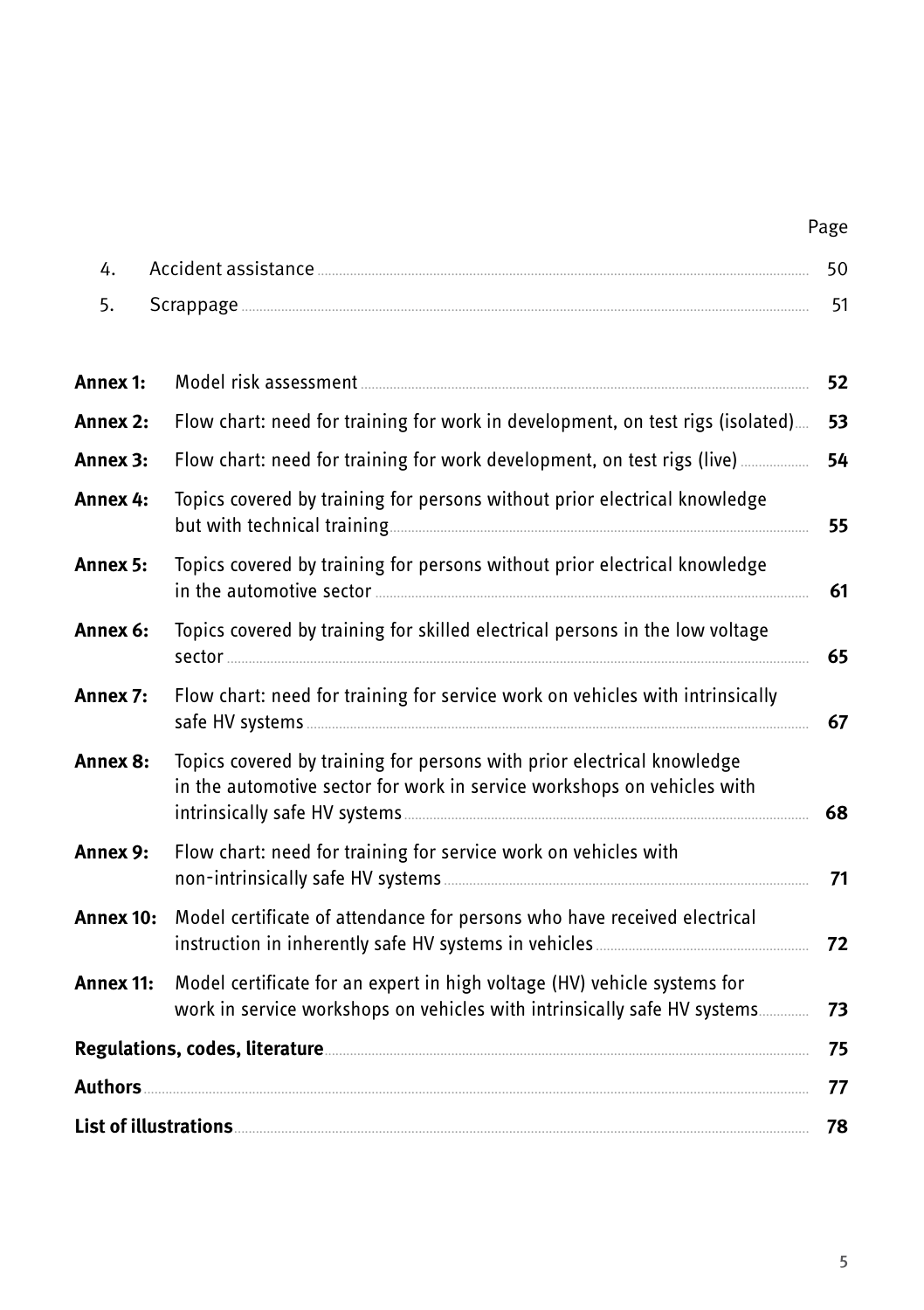# <span id="page-5-0"></span>**Foreword**

The growing use of voltages above 30 V AC and 60 V DC in automotive technology owing to fuel cells, hybrid technology and electric vehicles gives rise to an electrical hazard in the form of electric shock and arcing during work on vehicles. This in turn results in a responsibility for the employer to train his employees further such that they are able to assess pending electrical work, identify possible hazards, and define suitable protective measures.

The present informative publication contains instructions for the employer/superior on how, based upon the risk assessment (see **Annex 1** for a model risk assessment), the electrical hazards can be identified (red tab) and the need for training determined for work in:

- Research and development (green tab)
- Service workshops (yellow tab).

This document does not apply to mounted and fixed machinery on vehicles in accordance with the European Machinery Directive such as that fitted to refuse collection vehicles or mounted cranes.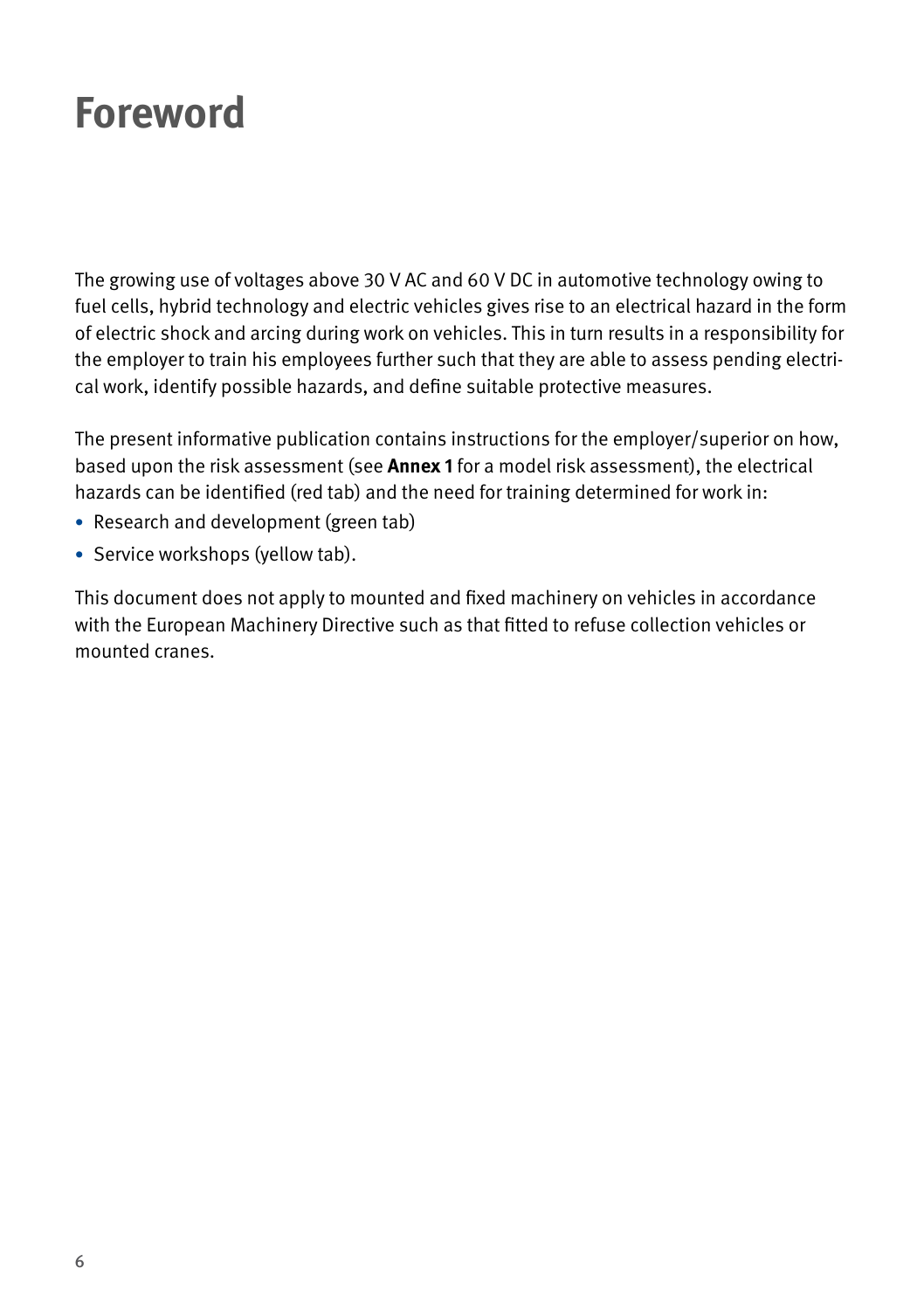# <span id="page-6-0"></span>**I. Scope**

The present informative publication governs the training of persons carrying out work on vehicles with high voltage systems and on the components of such vehicles.

It contains instructions for the employer/superior on how, based upon the risk assessment, the electrical hazards is to be identified and the need for training determined for the following work:

- In research and development;
- In the production and manufacturing process;
- In service workshops.

This document is not applicable to training for electrical work on railbound vehicles or on mounted or fixed equipment fitted to vehicles and falling within the scope of the European Machinery Directive.

The information in this document can be applied by analogy to electrical work on other vehicles, such as recreational water craft.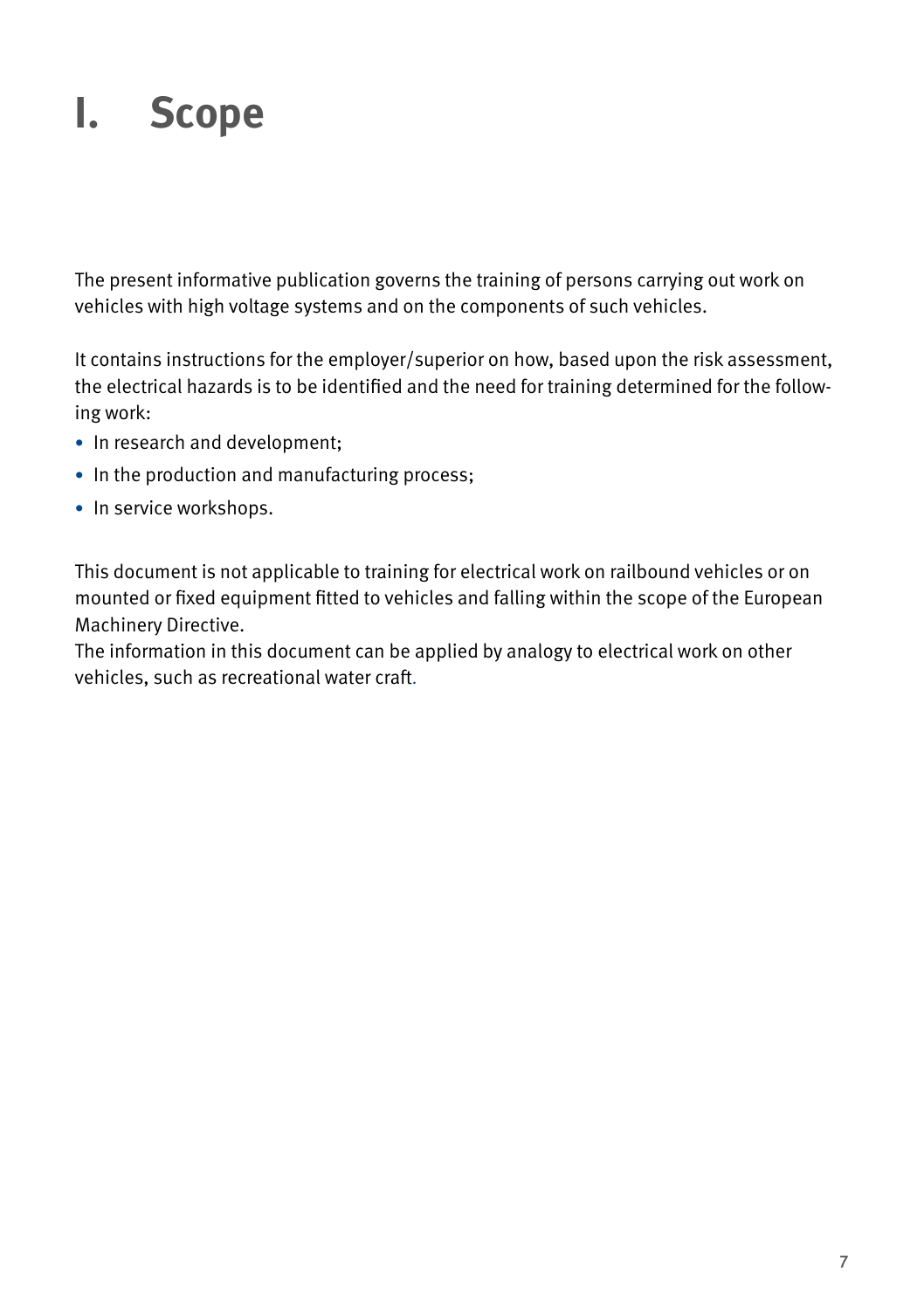# <span id="page-7-0"></span>**II. Definitions**

# **1. Skilled electrical person**

A skilled electrical person is a person who owing to his or her skilled training, knowledge and experience and familiarity with the relevant standards is able to assess the work with which he or she is tasked and to recognize possible hazards.

### **2. Responsible skilled electrical person**

A responsible skilled electrical person is a skilled electrical person who assumes technical and supervisory responsibility and is tasked with doing so by the employer. With regard to observance of the electrical safety provisions within the area for which they are given responsibility, the responsible skilled electrical person must not be subject to the authority of persons who are not themselves responsible skilled electrical persons.

#### **3. Control and supervision**

Control and supervision encompass all tasks required for the safe and proper performance of work on electrical systems and equipment by employees who do not possess the knowledge and experience of a skilled electrical person. The control and supervision of electrical work may be assumed only by a skilled electrical person.

### **4. Person who has received electrical instruction**

A person who has received electrical instruction is a person who has been instructed and if necessary trained on the job by a skilled electrical person regarding the work with which they are tasked and who has been familiarized with the necessary protective equipment and protective measures.

#### **5. Operation of electrical systems**

The operation of electrical systems encompasses all tasks which are necessary for an electrical system to function, such as switching, controlling, monitoring, maintenance – including testing and servicing – and both electrical and non-electrical work.

#### **6. User operation**

User operation constitutes a part of operation and encompasses observation, control, regulation and switching of the electrical system.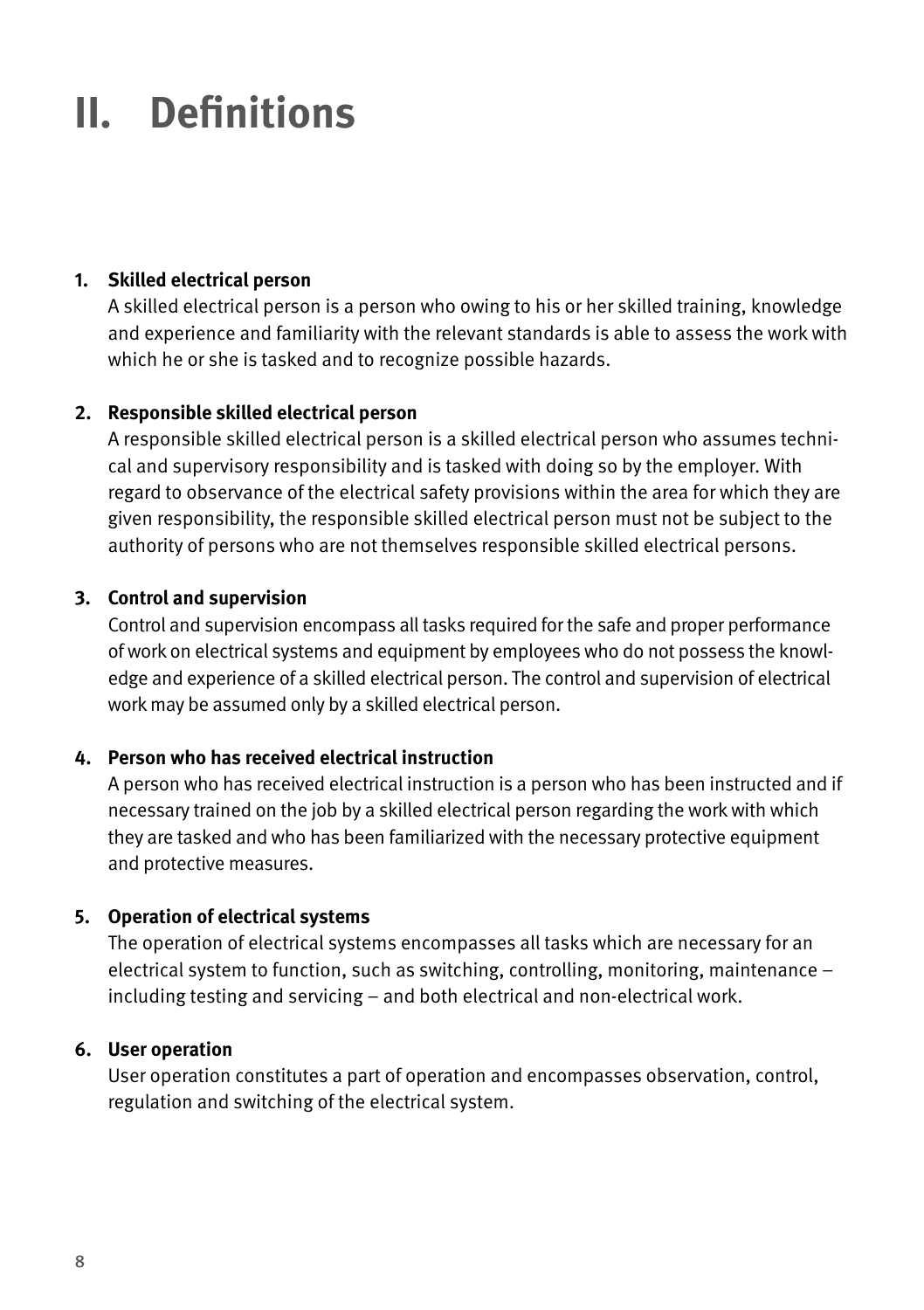#### **7. Work**

Work is an electrical or non-electrical task of any form during which the possibility exists of an electrical hazard.

### **8. Electrical work**

Electrical work comprises tasks on or involving electrical systems or within their hazard area, such as trialling and measurement, repair, replacement of components, modification, extension, erection and testing.

# **9. High voltage (HV)**

In the automotive sector, particularly in hybrid and fuel cell technology and on electric vehicles, high voltage comprises voltages > 60 V and ≤ 1500 V DC and > 30 V and ≤ 1000 V AC.

### **10. Electrical hazards**

Electrical hazards exist during work on HV systems when the voltage between the live components is greater than 25 V AC or 60 V DC and the short-circuit current where work is being performed exceeds the value of 3 mA AC or 12 mA DC or the energy exceeds 350 mJ.

### **11. Live work on the HV system**

In the context of this document, live work on HV systems is any work on the HV system during which an employee's body or items (tools, devices, equipment or apparatus) come into contact with live parts, or work during which the non-live state is not assured.

### **12. Vehicle with an intrinsically safe HV system**

A vehicle with an intrinsically safe HV system is one on which technical measures on the vehicle assure full protection against electric shock from and arcing on the HV system.

This is achieved in particular by:

- Safe disconnection by technical means of the HV system and automatic discharge of energy storage devices where present before live parts can be touched.
- Cable connections involving arc-proof plug-and-socket arrangements rather than by means of threaded connections.
- Safe disconnection when the covers of the HV system are removed.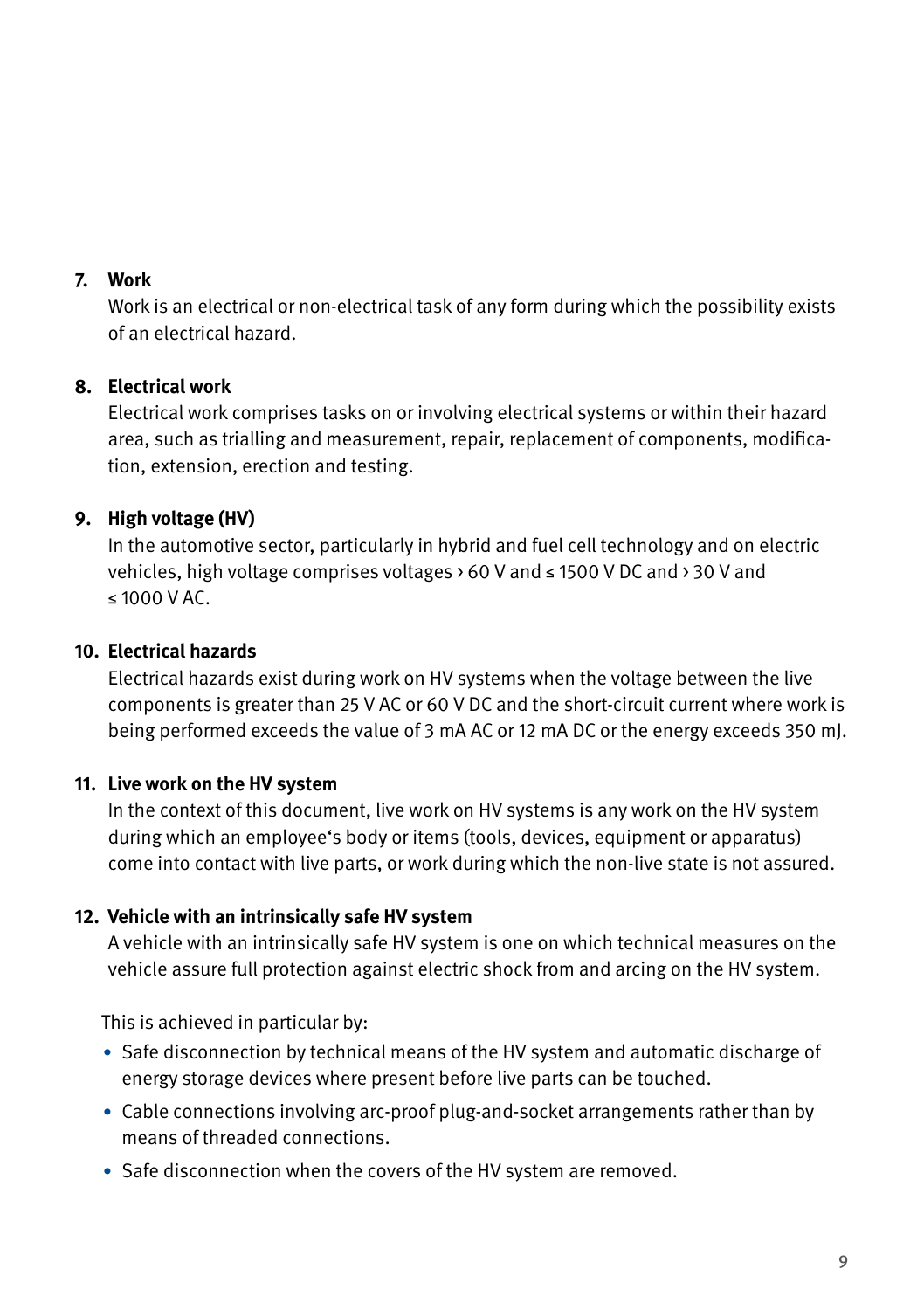# **13. SoP (Start of Production)**

Start of production represents the beginning of series production of vehicles, i.e. they are assembled in accordance with standardized work procedures. The development phase and manufacture of prototypes and pilot series vehicles has been completed at this stage.

#### **14. Vehicles**

Vehicles in this context are land vehicles which are moved operationally by machine force or are towed.

Examples of land vehicles are motor cars and trucks, buses, trailers, agricultural machinery, excavators, loaders, non-railbound excavation machinery, mobile cranes, industrial trucks, ground vehicles used in aviation such as tractors, transport vehicles, vehicles for the loading and unloading of aircraft, supply and waste disposal vehicles, and two-wheeled vehicles.

### **15. TP (teaching period)**

A teaching period in this context has a duration of 45 minutes.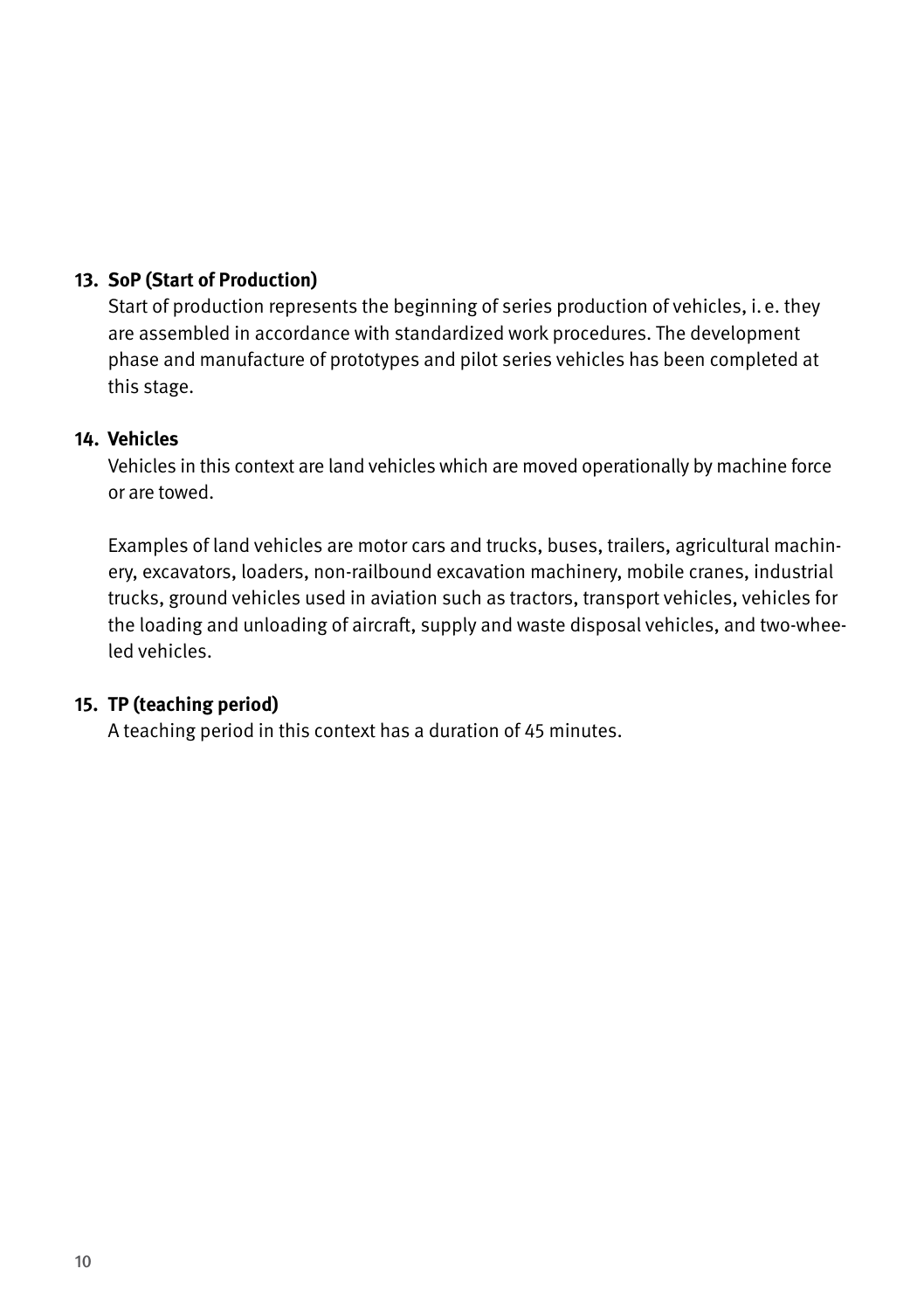<span id="page-10-0"></span>

#### **1. Electrical work on the HV systems of vehicles**

Electrical work may not be started until protective measures have been taken against electric shock, short-circuits and fault arcs. More detailed information on the hazards presented by electric current can be found in informative publication BGI 548 (in german) governing skilled electrical persons.

Work may not generally be performed on live parts of electrical systems and equipment. For this purpose, these systems and equipment must be placed in the nonlive state prior to and for the duration of the work.

This is achieved by the observance of five safety rules.



These five rules for safe work are vital. The rules must generally be observed in the order stated.

The five safety rules are generic for all electric power systems, irrespective of the actual voltage level. Certain lower constraints may apply to systems with rated voltages of up to 1000 V. The first three rules must be applied during work on the HV system. Whether the fourth and fifth rules must also be applied must be determined on a case-by-case basis.

In a given case, the requirement for application of the five safety rules on vehicles with HV systems can for example be met as follows (as determined by the manufacturer concerned):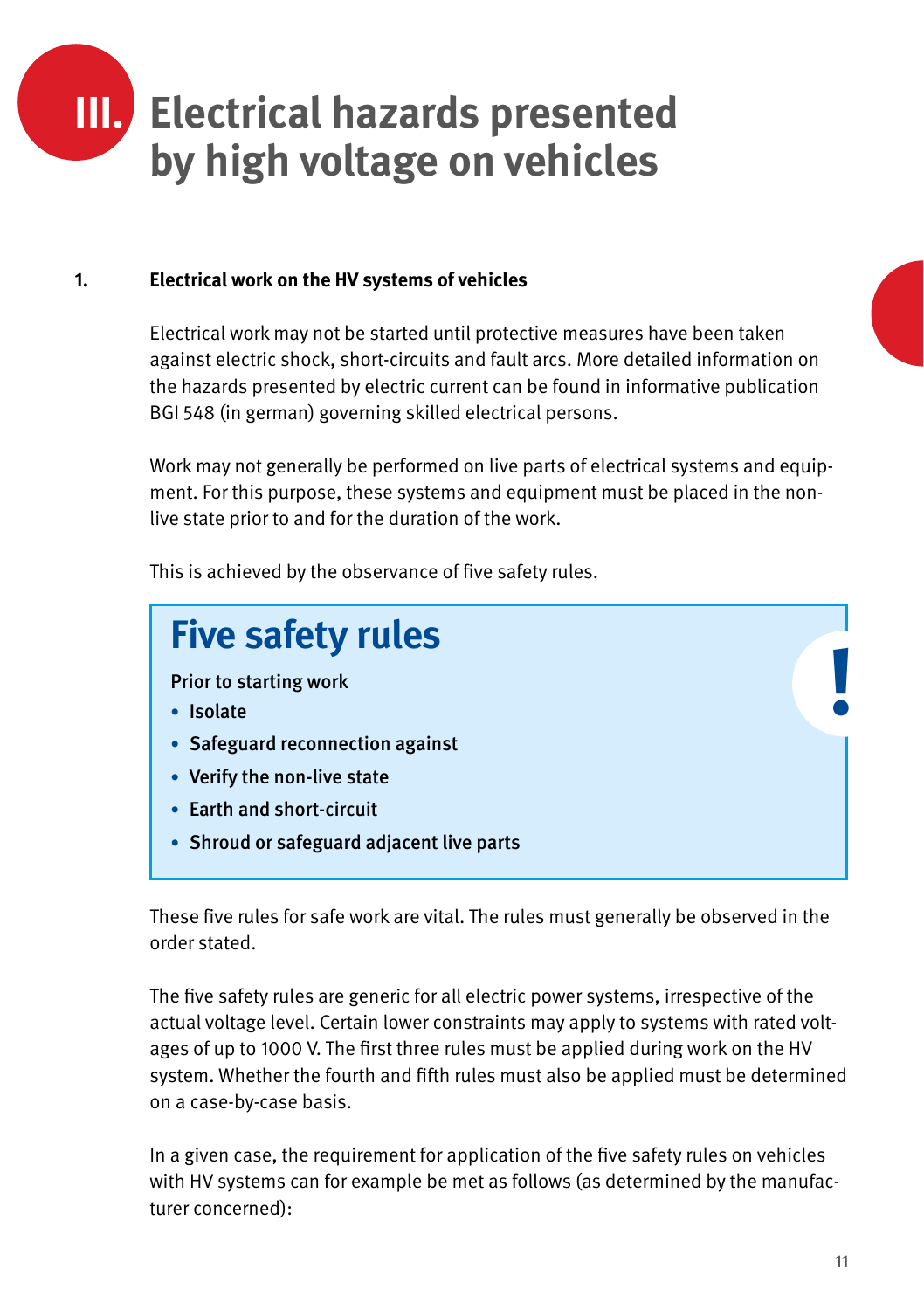## **Rule 1: Isolate**

- Switch off the ignition,
- Withdraw service plug/switch off main battery switch,
- Remove fuses,
- Withdraw plug for interlock/pilot/monitoring circuit,
- Disconnect from the stationary grid (e.g. charging plug).





Figure 1: Service plug

# **Rule 2: Safeguard against reconnection**

- Remove the ignition key and prevent unauthorized access to it,
- Store the service plug against unauthorized access/safeguard the main battery switch against reconnection, for example by means of a lock or lockable shroud,
- Observe further internal company provisions and the manufacturer's information.



Figure 2: Examples of safeguarding against reconnection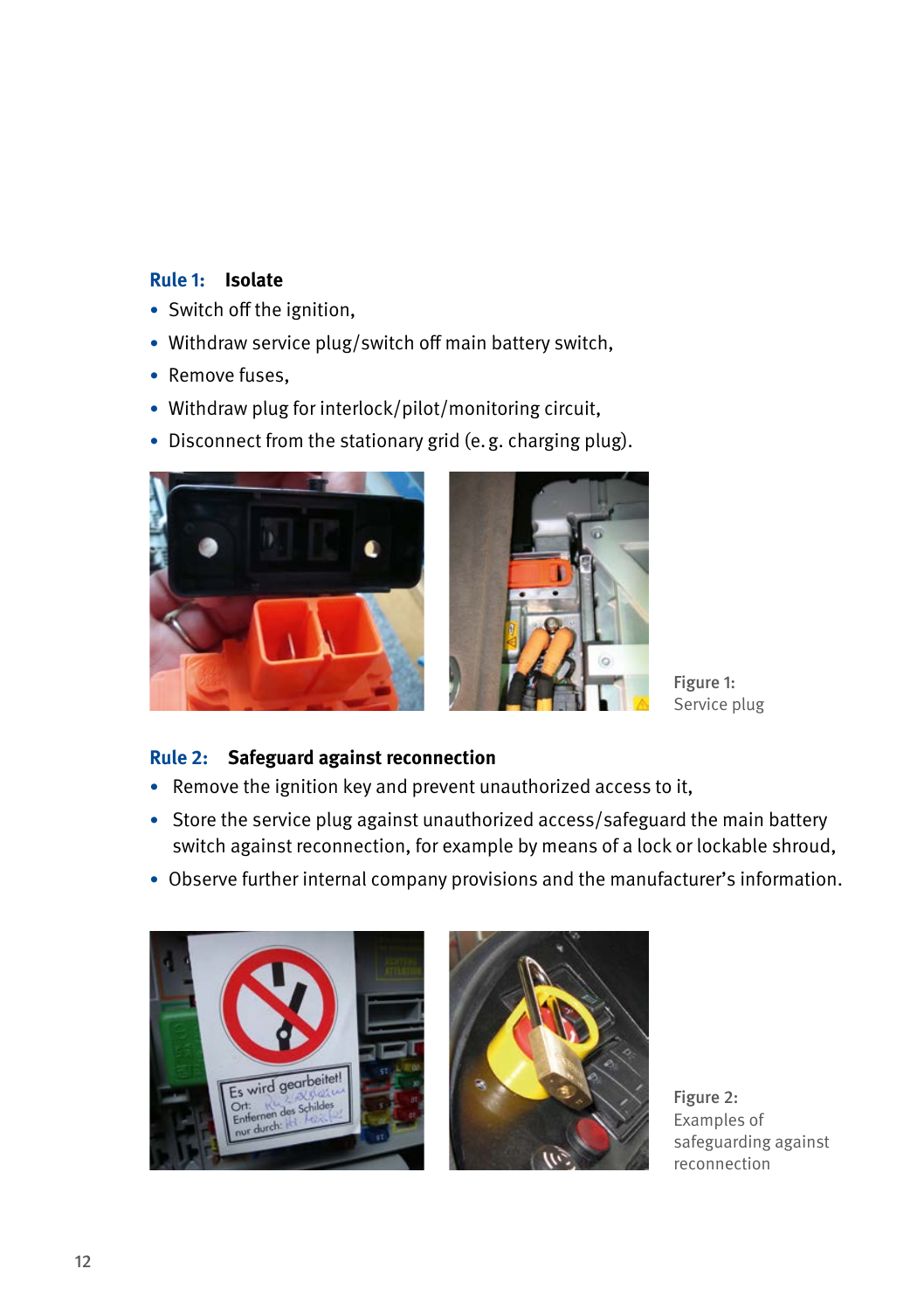# **Rule 3: Verify the non-live state**

Residual charges (for example voltages in intermediate circuits) may be present even when the HV voltage has been disconnected.





The non-live state of the HV system must therefore always be verified be-fore work is begun! **!**

In accordance with German accident prevention regulation BGV/GUV-V A3, "Electrical installations and equipment", the non-live state may be verified only by a skilled electrical person or a person who has received electrical instruction. The provisions of the vehicle manufacturer must be observed for verification of the non-live state.

Suitable voltage testers or test apparatus specific to the manufacturer must be used. Test apparatus is suitable in particular when it has been tested against the necessary criteria by a test body and found to be suitable. Multimeters have led to a high rate of accidents on high-energy parts of apparatus; they are not therefore suitable.

Other mobile instruments are suitable for verifying the non-live state when they also satisfy the provisions for voltage detectors to DIN VDE 0682-401 Part 3, "Voltage detectors: Two-pole low-voltage type". Where standard commercial voltage testers are used, ensure that they are suitable for the type and level of the voltage to be measured and that they are fully serviceable. Their full serviceability must be determined before verification of the non-live state. The non-live state must be verified on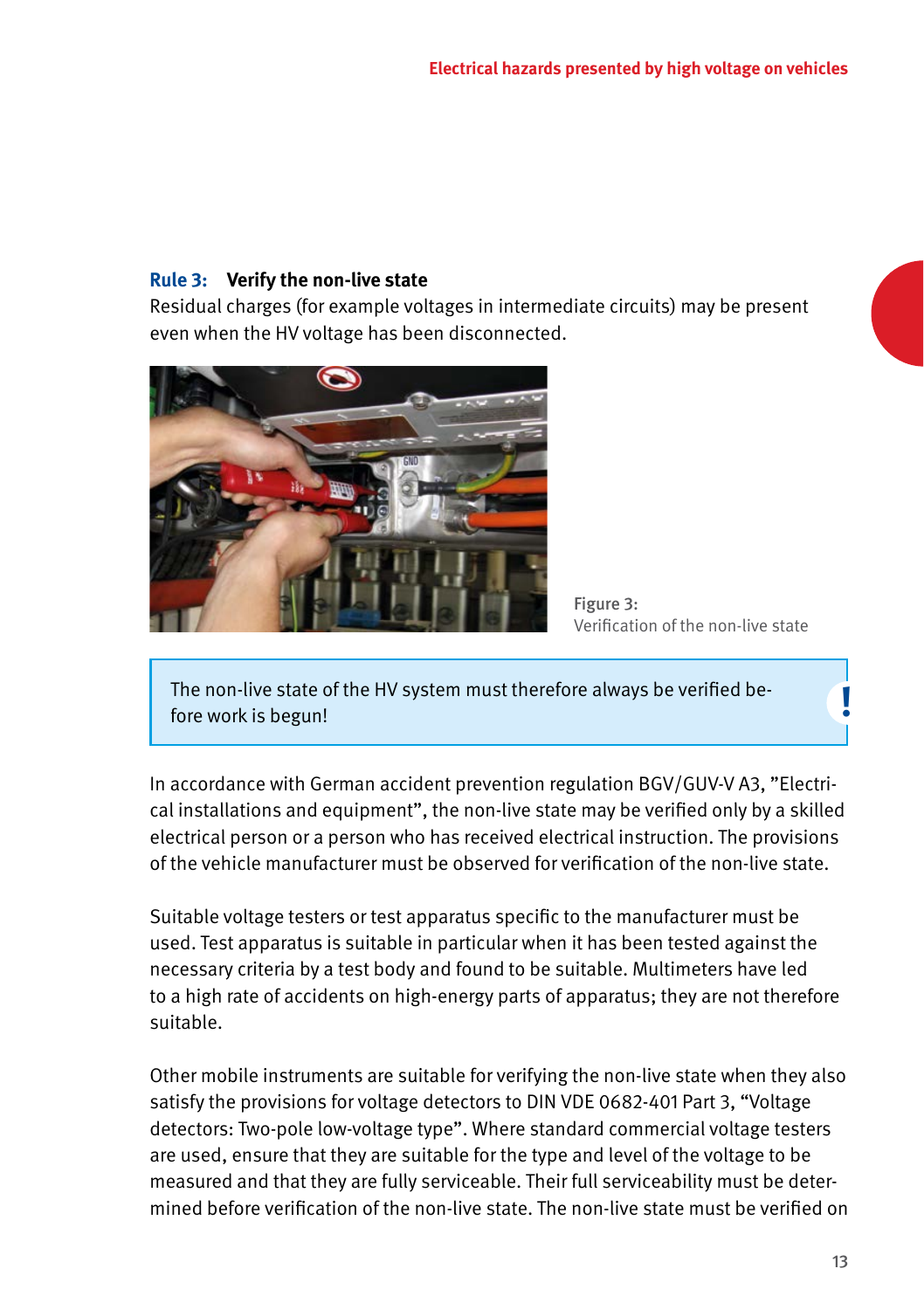<span id="page-13-0"></span>all conductive parts which could be live. Until the non-live state has been verified, the system is to be assumed to be live.

#### **Completion of the work**

Once the work has been completed, the safety rules are lifted again. All tools, auxiliary material and other equipment must first be removed from the site of the work and the hazard area. Guards removed before the start of work must be properly replaced and warning signs removed.

# **2. Responsibility**

The requirements governing the specialist qualification of persons carrying out electrical work in Germany are set out in a number of regulations and VDE provisions, in particular:

- The German occupational safety and health act,
- Accident prevention regulation BGV/GUV-V A3, "Electrical installations and equipment",
- DIN VDE 0105-100 "Operation of electrical installations",
- DIN VDE 1000-10 "Requirements for persons working in a field of electrical engineering".

#### **Employers/superiors**

The primary and highest duty of accident prevention in a company always rests with the employer. The employer must ensure that electrical systems and equipment are erected, modified and maintained only by a skilled electrical person or under the control and supervision of a skilled electrical person, and in accordance with good electrical practice.

The employer is responsible for:

- Provision of and decisions concerning funds,
- Selection of superiors,
- Fundamental decisions concerning safety policy, safety organization, safety facilities.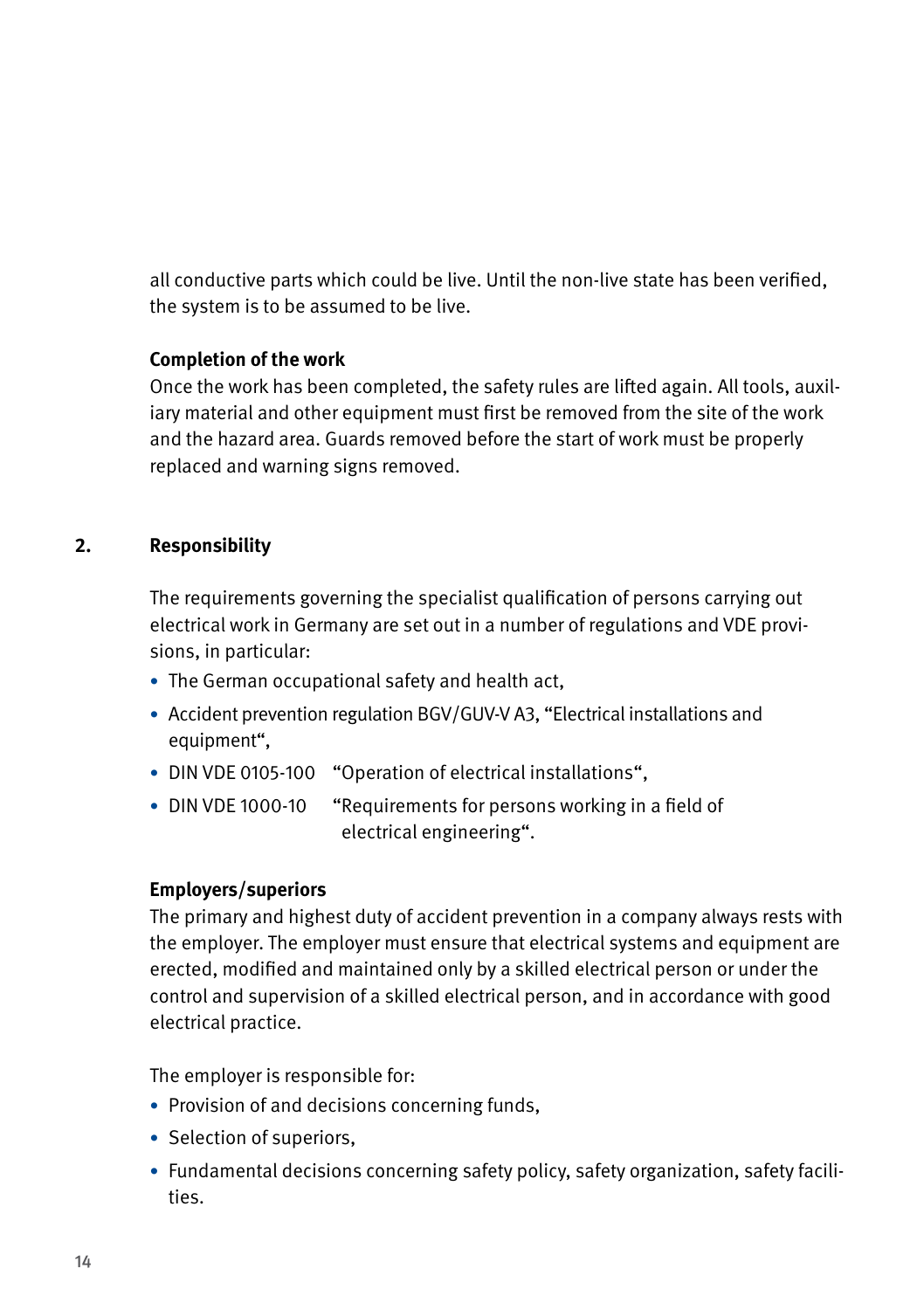Examples of the employer's duties include:

- Producing risk assessments and defining protective measures.
- Ensuring that only adequately qualified personnel perform work on the HV systems of vehicles.
- Generating work instructions for work on HV systems.
- Organizing the area of electrical work.
- Specifying the scope of tasks and competencies of the personnel in consideration of the tasks to be performed.

Certain duties of the employer can be delegated to superiors within the company. The duties may be delegated on a case-by-case or on a workplace basis, for example by a job description.

Accordingly, superiors may be responsible for:

- Performance of OSH measures,
- Generation of OSH-related instructions,
- Motivation to observe OSH,
- Supervision and monitoring,
- Reporting to the next senior superior,
- Aversion of hazards on a case-by-case basis.

All superiors must ensure that, for the intended tasks, their staff:

- possess the necessary specialist qualifications,
- are physically and mentally suitable.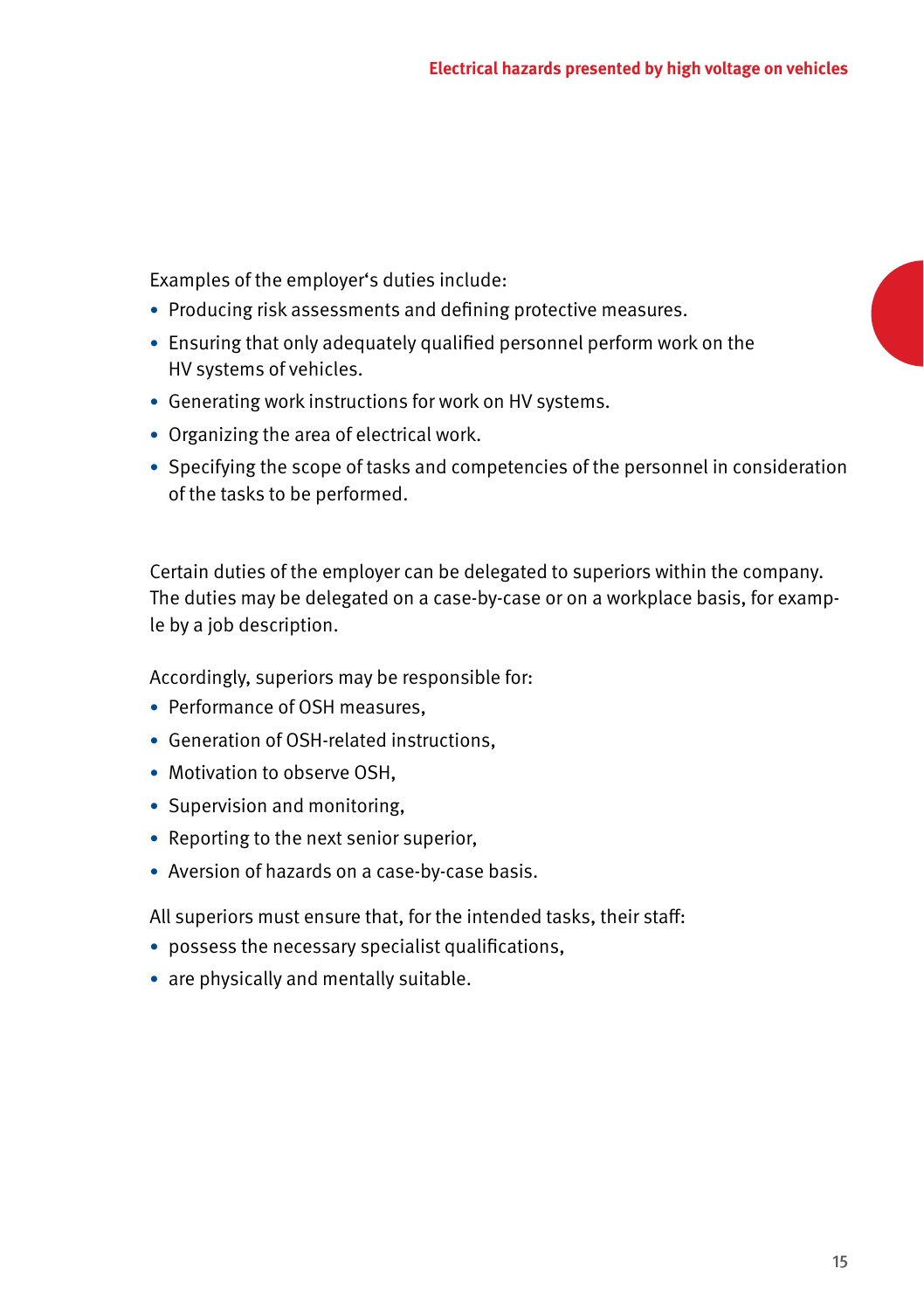Section 7, concerning competence for tasks, of the BGV/GUV-V A1 accident prevention regulation governing principles of prevention states as follows (unofficial translation):

- *(1) Where insured persons are charged with tasks, the employer must consider, with regard to the nature of the tasks concerned, whether the insured persons are competent to observe the health and safety provisions and measures to be followed during completion of the task.*
- *(2) The employer must not assign tasks to insured individuals who are evidently not able to carry them out without danger to themselves or others.*

In order to verify competence, the employer may consider vocational qualifications, vocational experience already gained, other evidence (certificates, etc.), knowledge, and particular training and instruction. In addition, each employee must be given an adequate period of vocational adjustment under the superior's observation in order to enable competence to be demonstrated. Whether competence is up to date must also be reviewed at regular intervals.

For electrical work on HV systems, employees must be familiarized with theoretical electrical principles and equipped with the practical skills required for work with the relevant HV components, tools and auxiliary materials.



Figure 4: Example of equipping with practical skills in work on HV systems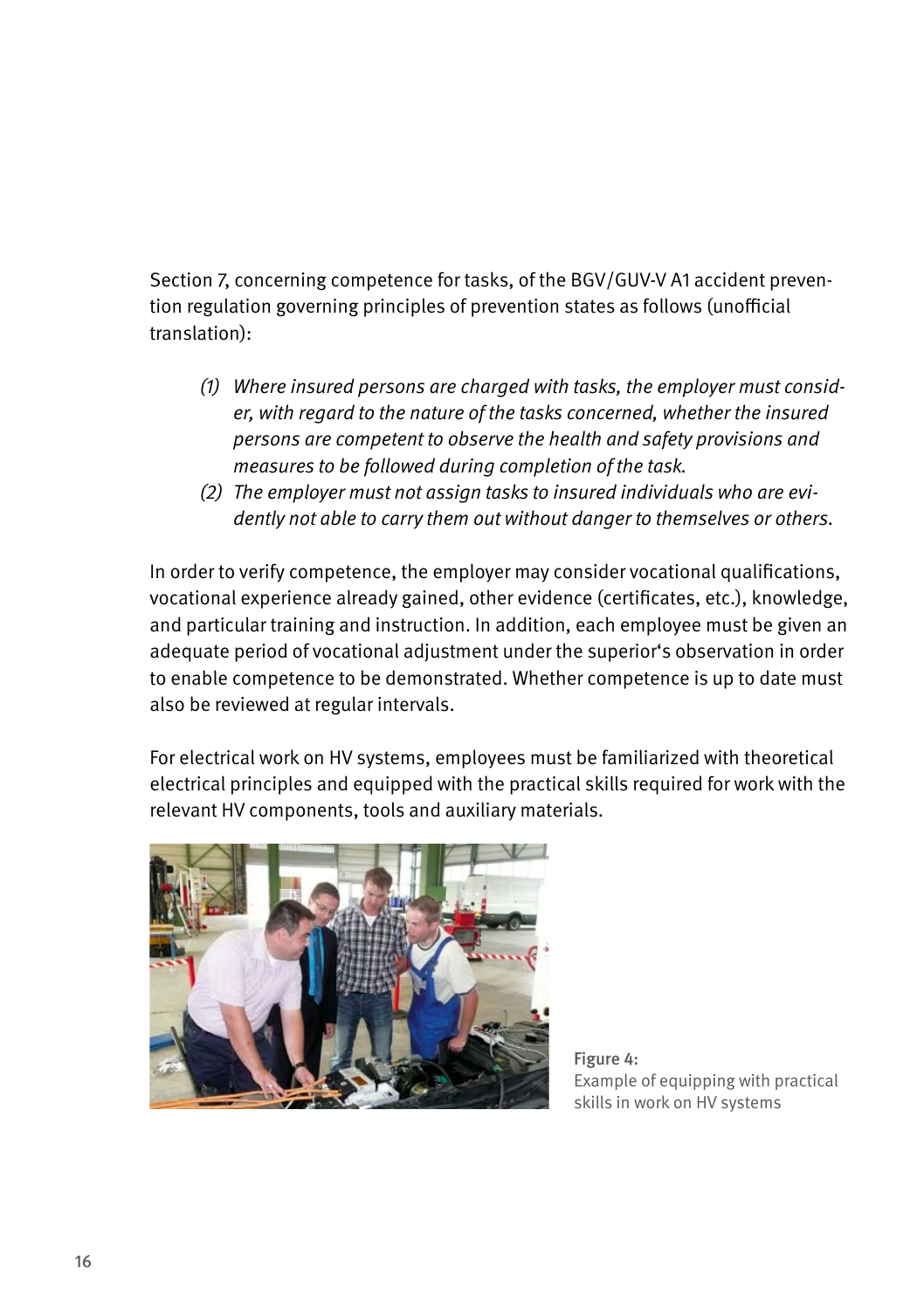The necessary training of the employees must be performed by persons with the requisite knowledge in the area of instruction concerned, teaching ability, and experience in the training of adults. During training, suitable training materials must be provided and practical exercises performed. Successful completion of the training measure must be documented by the body providing the training in a verifiable manner with statement of the topics covered.

The employer/superior must ensure that only employees who are suitably qualified are tasked with work on HV systems (For a model certificate of attendance, see **Annex 10**).

#### **Skills for work on HV systems**

Persons who are to carry out electrical work on HV systems must be trained for this work. The scope of training depends in part upon the scale of the electrical hazards occurring during the work and upon the employee's prior knowledge. Employees possessing the expertise (only) for work on HV systems may carry out electrical work only on components of the vehicles' systems. Such experts may not therefore perform work on conventional electrical systems and equipment, particularly external charging equipment and accessories for vehicles. This also applies to mounted and fixed equipment on the vehicles in accordance with the European Machinery Directive. When the experts are assigned to tasks, consideration must be given to whether they are trained for electrical work within the engineering and development process (prior to SoP), for fitting of the HV system, or for service work on series-production vehicles (post-SoP). The areas in which employees may carry out electrical work must be taken from the relevant certificates and evidence of training (Refer to **Annex 11** for a model certificate).

The relationship between the level of electrical hazard associated with the tasks in the relevant area of activity and the resulting scope of theoretical and practical training is illustrated by the following diagram.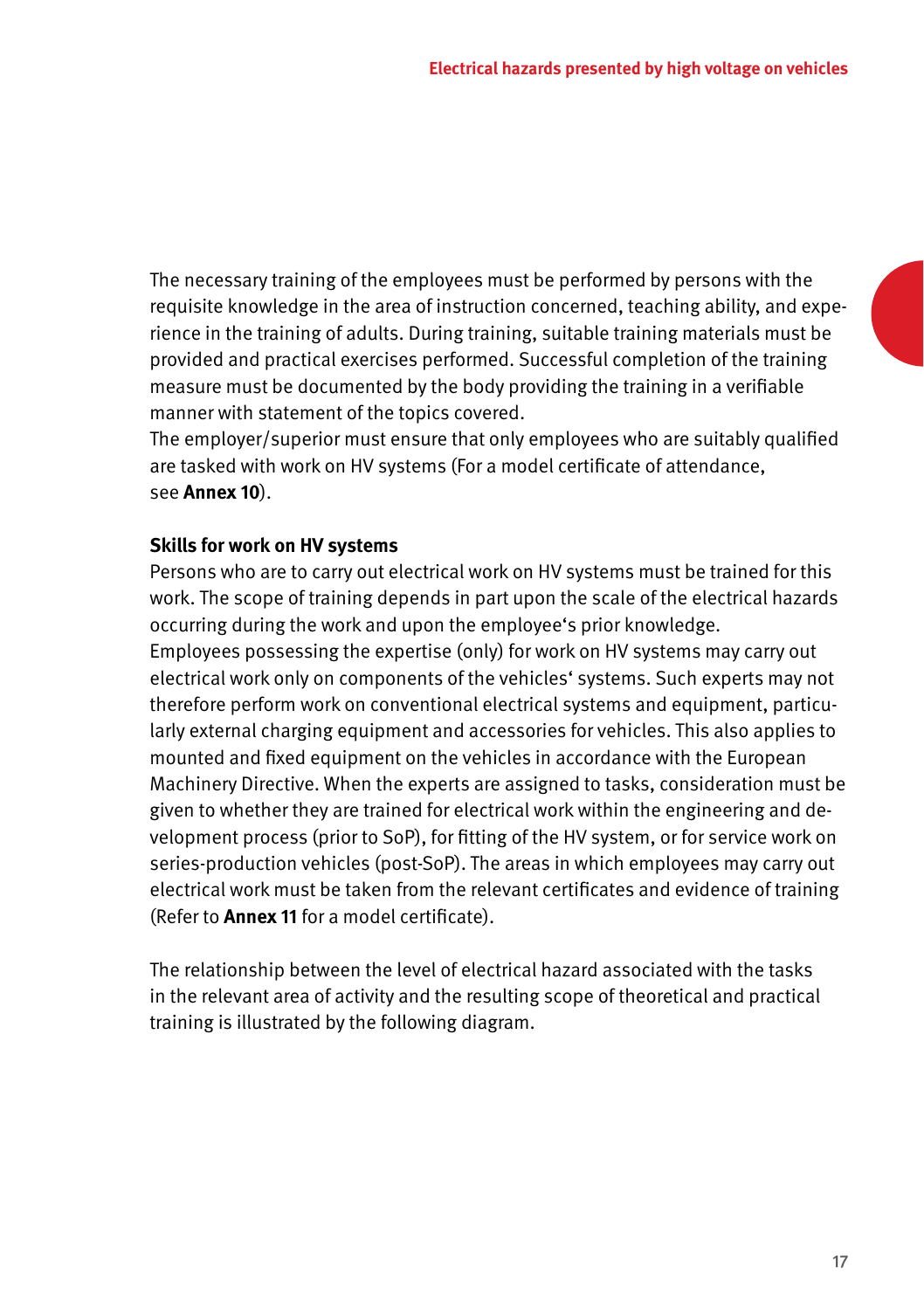#### **Scope of tasks on the HV system**

#### Development, test benches (prior to SoP)



**Required qualification**

Diagram 1: Expertise in HV systems, presented by way of example with reference to the tasks to be performed

Employees with expertise in work on HV systems may perform electrical work on vehicles independently and with the technical responsibility for doing so.

### **Skilled electrical person**

A skilled electrical person may **bear technical responsibility or carry out electrical work only in the discrete areas of electrical engineering** for which he or she has:

- Undergone specialist training,
- Acquired knowledge and experience,
- Become familiar with the relevant regulations.

By satisfying these requirements, the skilled electrical person is able to assess the work with which he or she is tasked in order to be able to recognize possible hazards and define the necessary protective measures.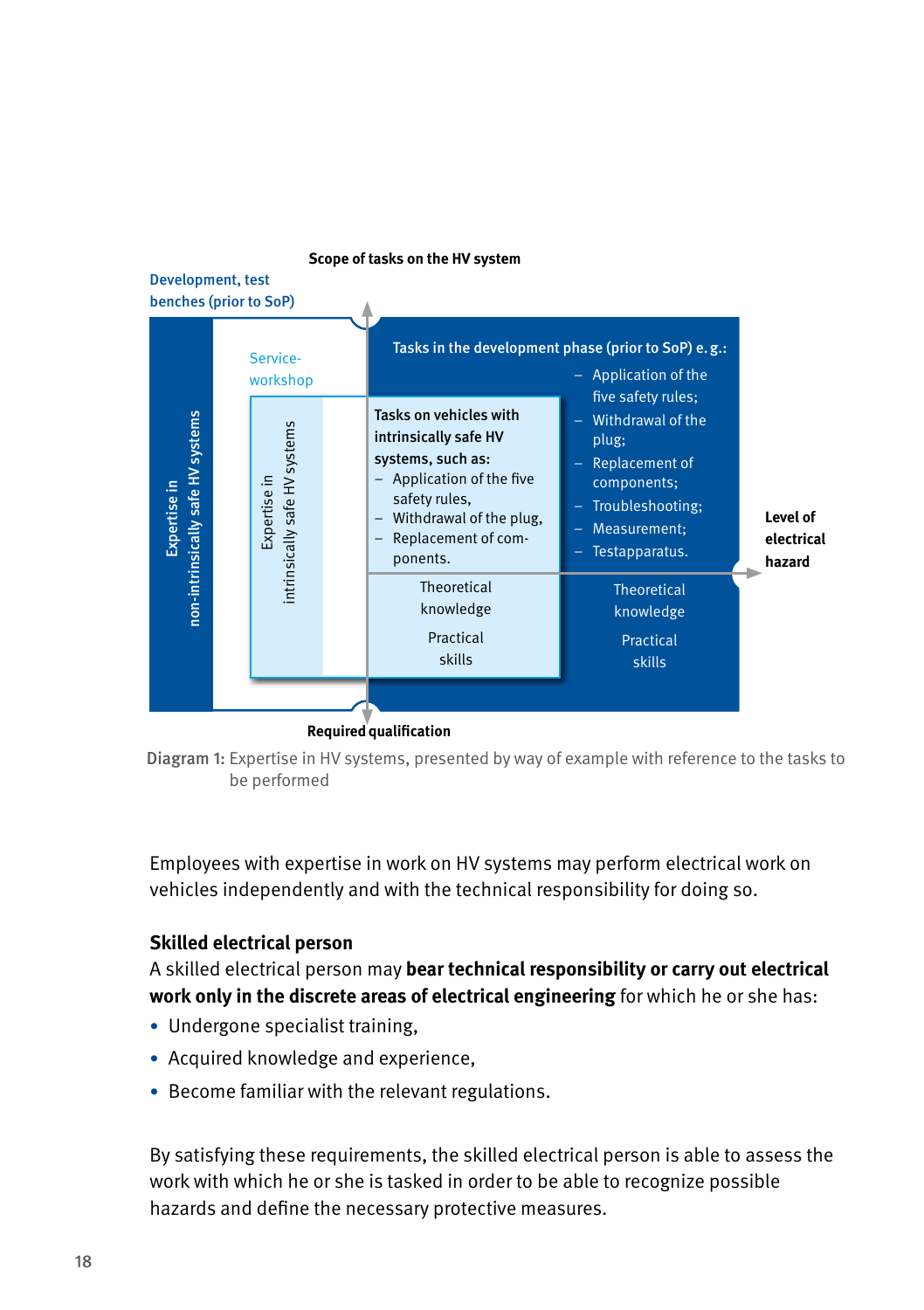The requirement for specialist training must generally be satisfied by completion of recognized skilled electrical training or other electrical qualification that is comparable with regard to the intended tasks.

The required knowledge and experience must be assured by recent vocational activity in the area of electrical engineering concerned.

"Knowledge of the relevant regulations" refers in Germany in the first instance to those of VDE, statutory regulations and accident prevention regulations.

The term "skilled electrical person" does not denote a particular vocation, but defines the ability, capacity and skill required for an employee to perform electrical work in a certain area of electrical engineering independently and on their own responsibility. A skilled electrical person always bears technical responsibility, i.e. is responsible for the technical result of the electrical work which he or she has performed. Should the skilled electrical person also be assigned the task of control and supervision of persons under his or her authority, he or she is responsible for guidance of these persons and for the technically correct and safe performance of the work.

### **Responsible skilled electrical person**

The technical responsibility for an electrical business or part of a business must generally be held by a responsible skilled electrical person, who by definition has successfully completed training as a state-examined technician or master craftsman in trade or industry, or has a bachelor's, master's or other degree in engineering.

This is necessary when, in addition to the work on site associated with the electrical work, further tasks are required, such as:

- Planning, engineering, design,
- Organization of work,
- Definition of working procedures,
- Selection of suitable operatives and supervisory personnel,
- Communication and explanation of the relevant safety regulations,
- Specification of the tools and equipment to be used,
- Performance of necessary training measures,
- Monitoring of operations by random inspections or verification of success.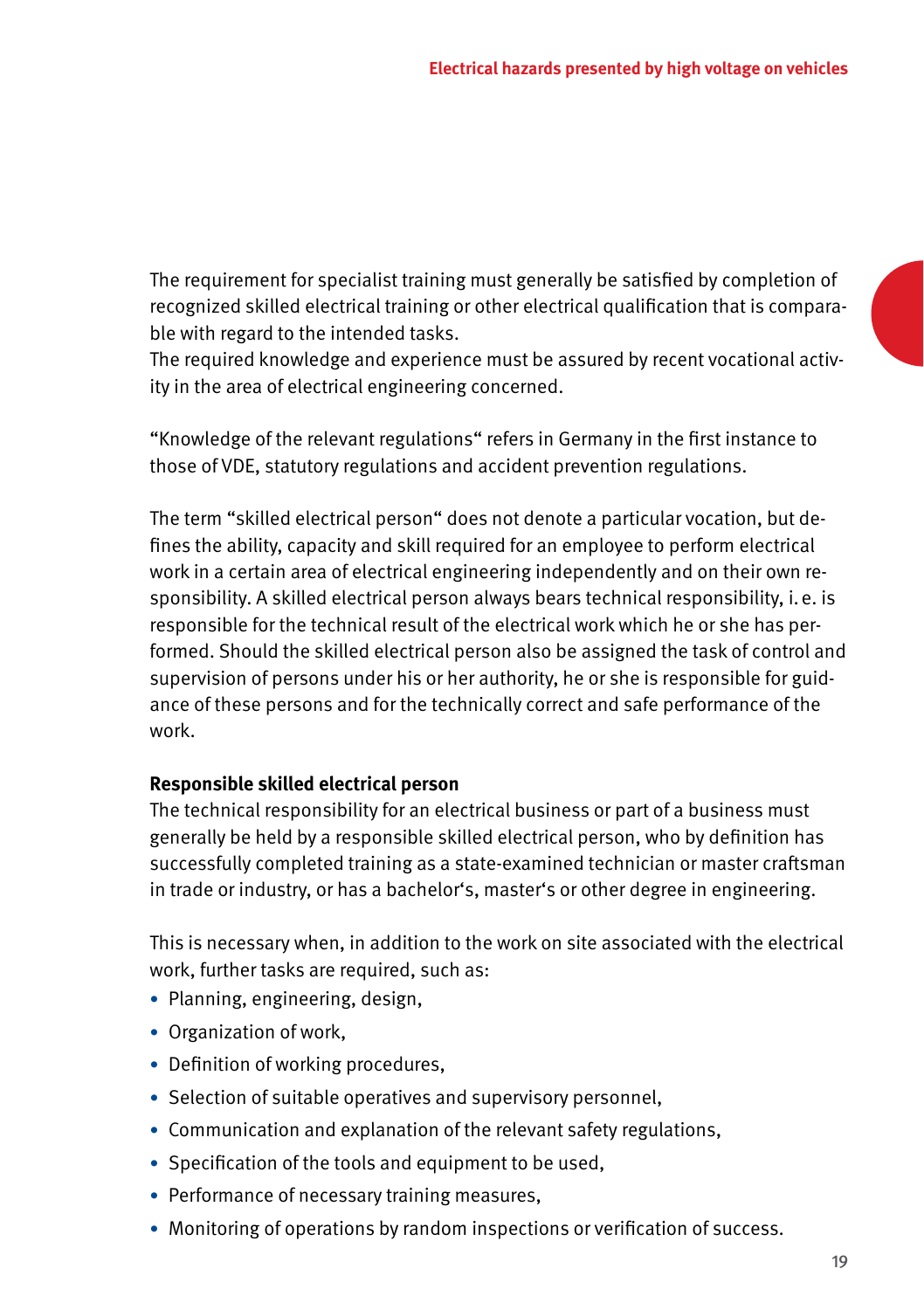A responsible skilled electrical person must assume responsibility for supervision, in addition to the technical responsibility. This person must be appointed by the employer and must not be subject to power of direction regarding observance of the electrical safety measures. The electrical safety is the responsibility solely of the responsible skilled electrical person, and not of a superior holding solely disciplinary responsibility.

Service workshops in which work is performed on series production vehicles with intrinsically safe HV systems do not generally require a responsible skilled electrical person.

### **Person who has received electrical instruction**

Persons who have (only) received electrical instruction may not carry out any work on electrical systems and equipment under their own responsibility. They may carry out work only with which they have been properly familiarized. During such work they must apply the measures and codes of behaviour in which they have been trained. All electrical work must be performed under the control and supervision of a skilled electrical person.

Control and supervision by a skilled electrical person means the assumption of man-management and technical responsibility, particularly for the following tasks:

- Provision of instruction to persons who have received electrical instruction,
- Monitoring of the proper erection, modification and maintenance of electrical systems and equipment,
- Arranging for, implementing and checking the safety measures required for the work to be performed, including the provision of safety facilities,
- Implementation of the safety measures required for the work to be performed; if necessary, the checking of the safety measures taken,
- Instruction of unskilled personnel in safe behaviour; if necessary, familiarization measures,
- Monitoring of work and of the personnel, for example during the performance of non-electrical work in the proximity of live parts; if necessary, supervision.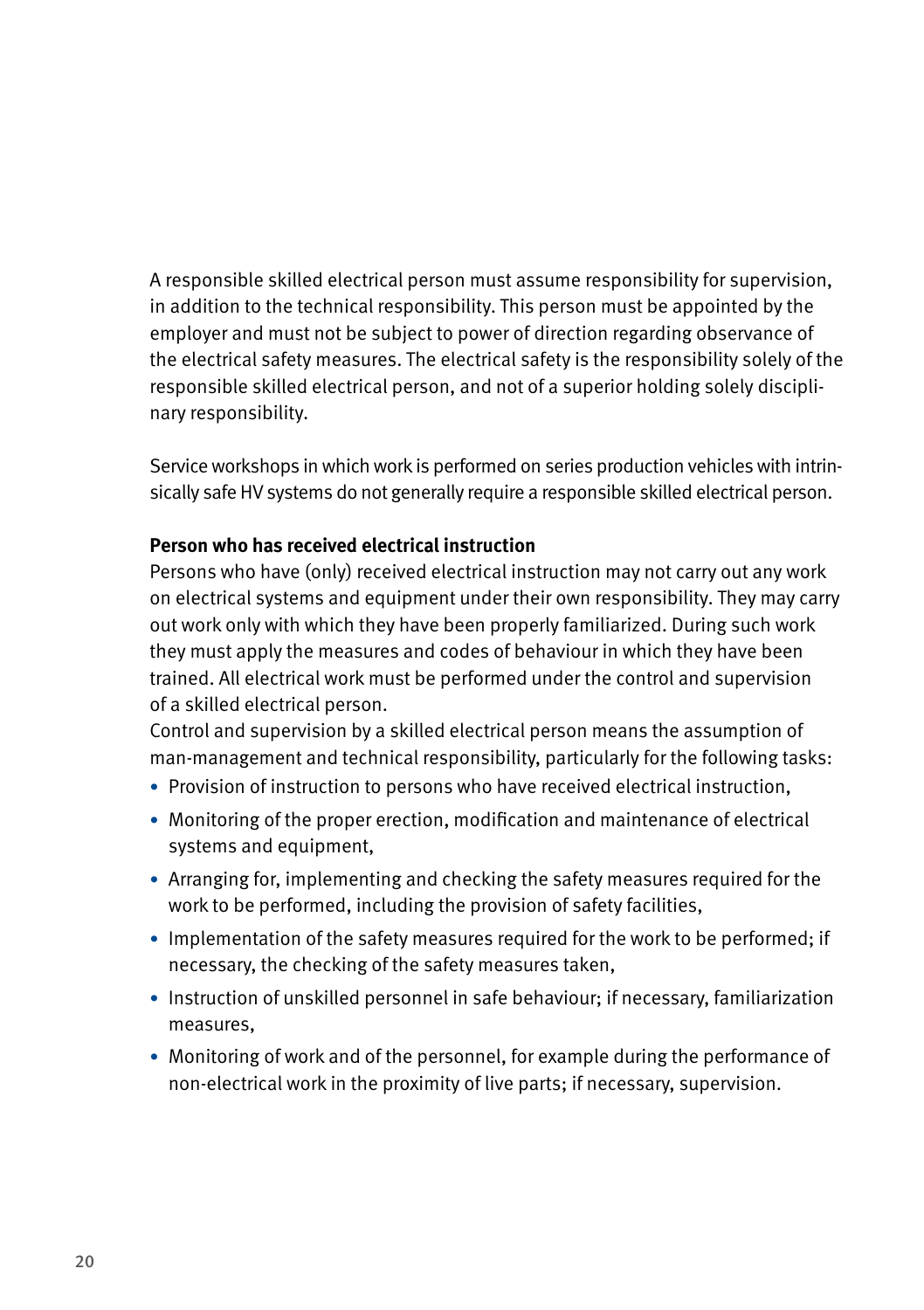#### <span id="page-20-0"></span>**3. Risk assessment**

Under the German occupational safety and health act, the employer is obliged to assure and if necessary improve the protection of employees' safety and health. An important step in this context is risk assessment.

Risk assessment is a process for identifying hazards and evaluating the associated risks. Evaluation of the hazards is a precondition for the taking of effective OSH measures relevant to the company.

Risk assessment consists of:

- Systematic identification and evaluation of relevant hazards,
- Definition of appropriate OSH measures.

One source of hazards are unsuitable qualifications of and instructions to the employees.

All OSH measures must comply with the general principles of hazard prevention set out in the German occupational safety and health act. The principle of hazard minimization must be applied. Owing to their higher vehicle electrical system voltages and electrical energy, HV systems present a hitherto unknown level of electrical hazard. A risk exists of irreversible injury following electric shock or arcing.

The spatial and temporal coincidence of the hazards and human beings must be prevented by suitable measures.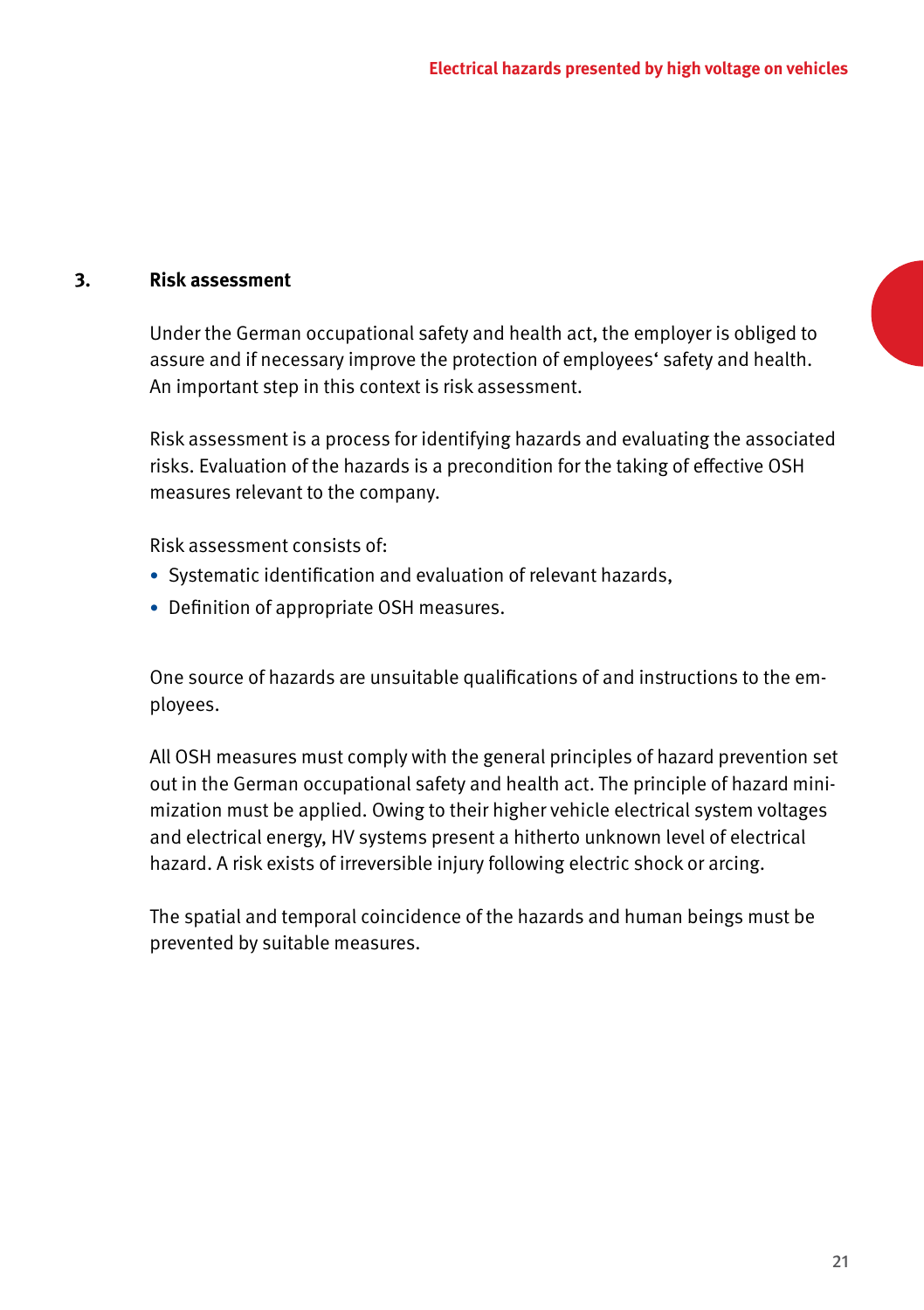

Figure 5: Basic protection by isolation and shrouding

Measures are classified as follows:

- Technical, e.g. isolation, fixed shrouding,
- Organizational, e.g. the observance of specified waiting times to allow for the dissipation of voltage,
- Personal, e.g. personal protective equipment (insulating gloves, helmet with visor), instruction.

A combination of these measures is also possible. Technical measuresare to be given priority over organizational or personal measures.

The protective measures implemented in the vehicles differ from one manufacturer to another. The protective measures are such that no single fault alone is able to present an electrical hazard to persons. A selection of protective measures which have been implemented in various vehicles are listed below:

- Disconnection of the entire HV system by means of an isolating facility (such as service disconnect, maintenance plug),
- Plug-and-socket arrangement for all cable connections,
- Components and plug-and-socket connections to at least IP 2X in the disconnected state, to at least IP 4X in the connected state, to EN 60529 (VDE 0470-1),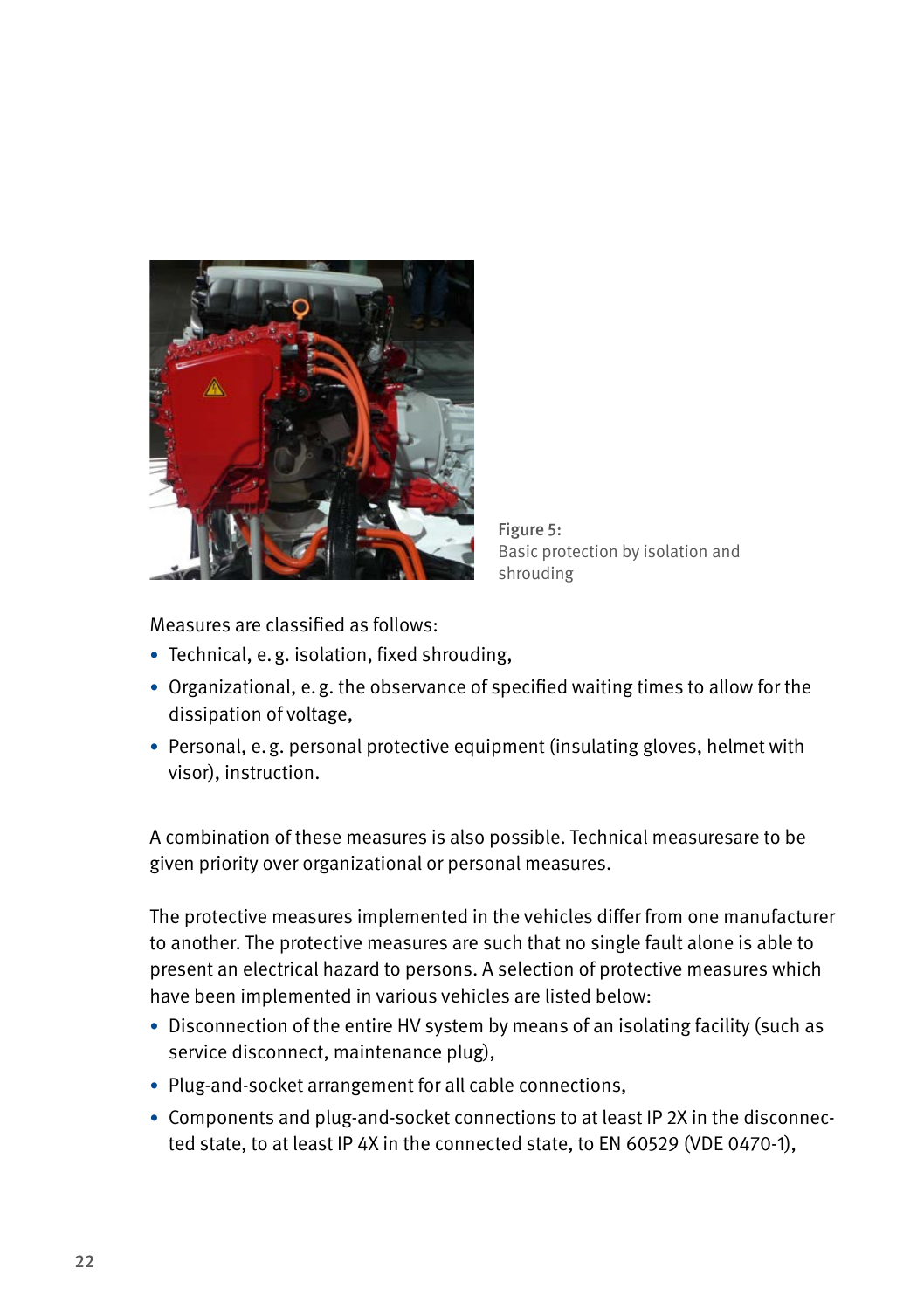- Safety loop (interlock) for all HV components; plug-and-socket connections with at least single-fault tolerance,
- Shrouds of parts that are live and not protected against direct contact can be removed only by means of tools or by destruction,
- Disconnection of the system voltage by means of early-breaking plug contacts when plug-and-socket connections are broken, for the prevention of fault arcs,
- Disconnection of electrical circuits when covers are opened, possibly including the engine cover,
- Mechanical arrangements for the removal of components/opening of covers and shrouds requiring a time greater than the discharge time for the residual voltages,
- Permanent, built-in facility for determining the non-live state of the HV system,
- Uniform, clearly identifiable marking of all HV components, for example by orange conductors,
- Creation of an electrical system which is not earthed and which is isolated against the vehicle earth and the individual conductors,
- Monitoring of insulation of the live conductors against vehicle earth,
- Deliberate discharge of residual energy from the energy storage components, such as capacitors,
- Connection of all exposed conductive vehicle parts by potential equalization in order to prevent the formation of different potentials.

A model risk assessment for an automotive workshop can be found in **Annex 1**.

Where suitably combined, technical measures alone are sufficient to ensure complete protection against electric shock and arcing from the HV system. The vehicle can then be described as having an "intrinsically safe HV system".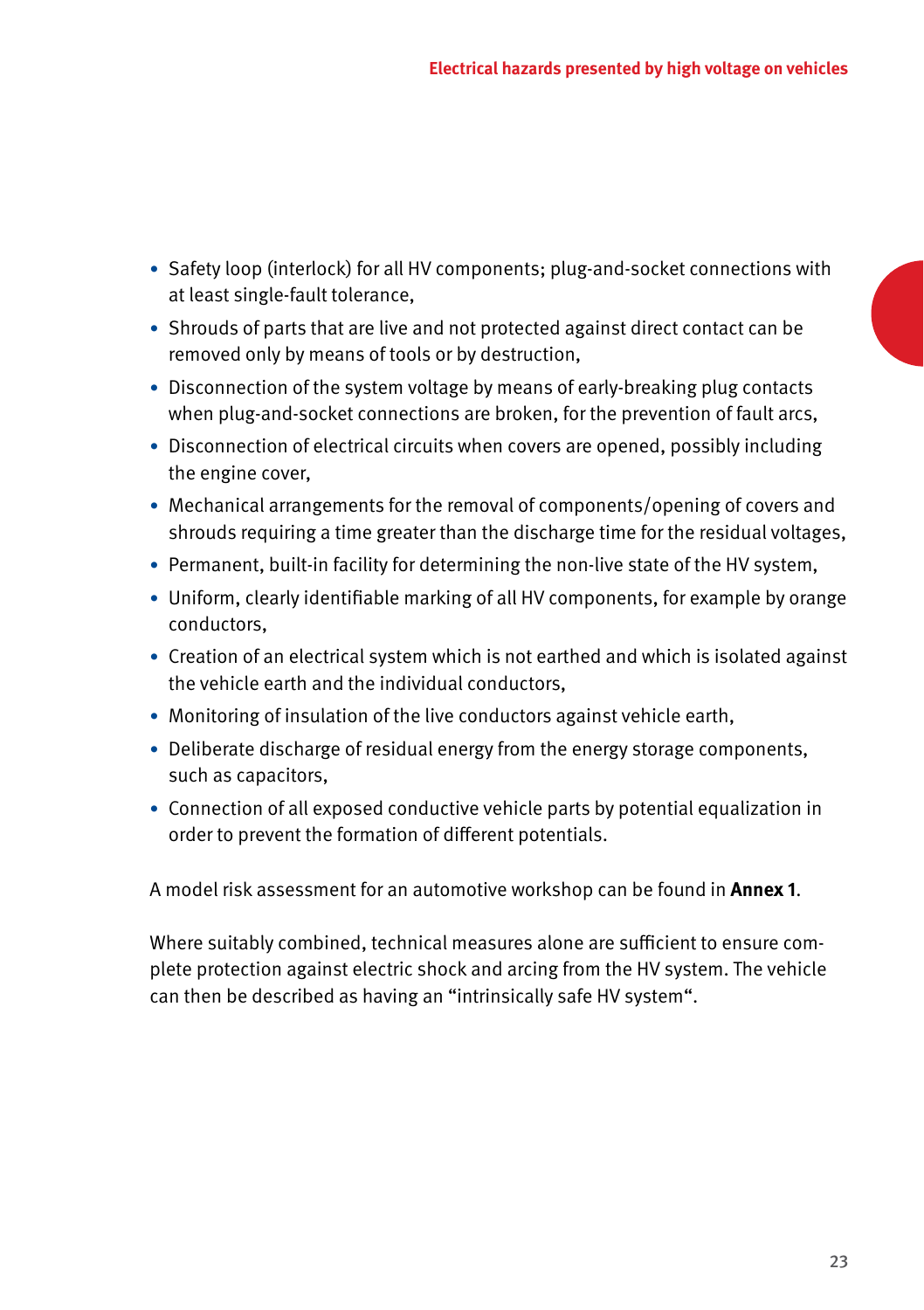

Figure 6: Marking of HV vehicles in the workshop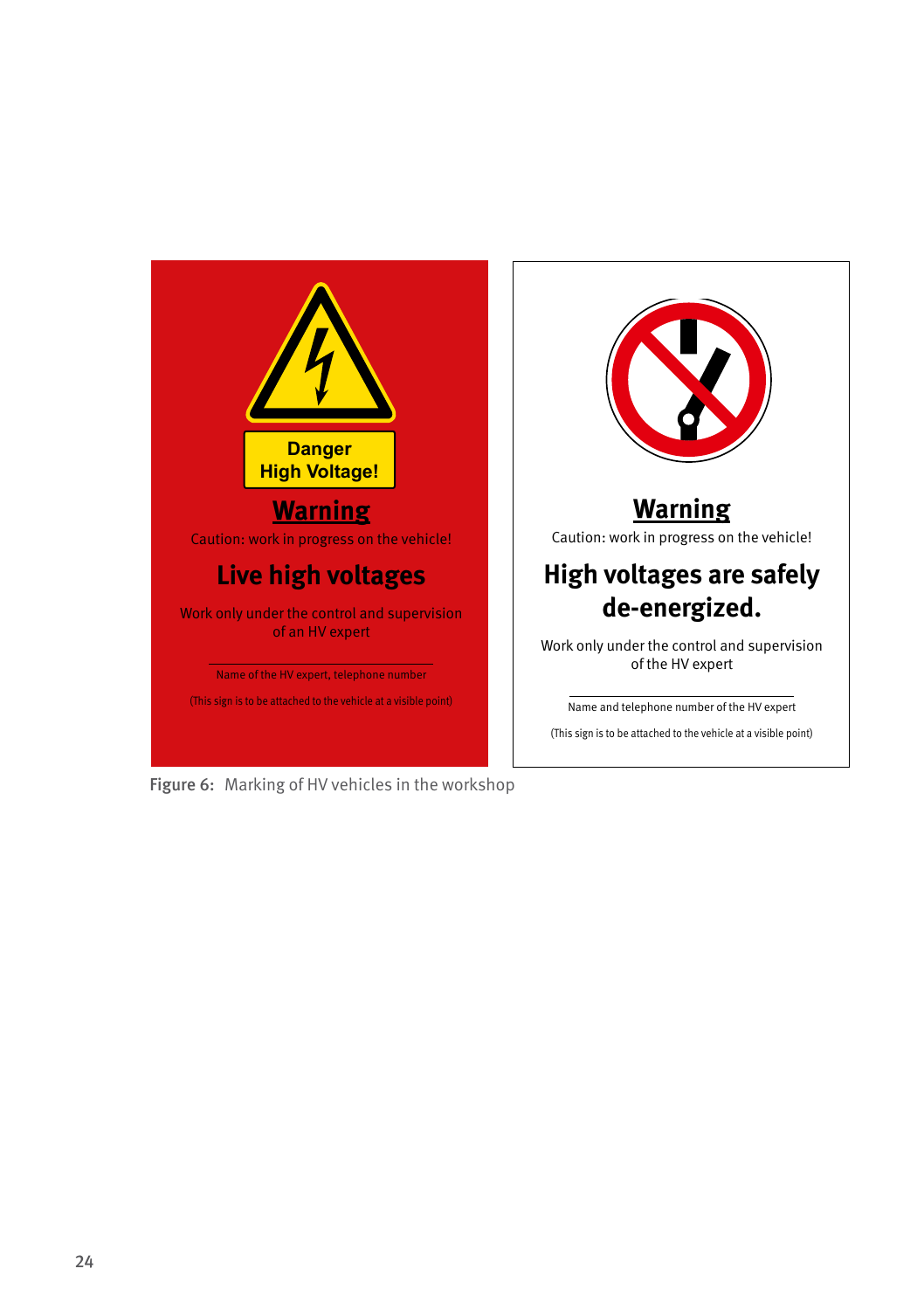# <span id="page-24-0"></span>**IV. Training for work in development and manufacture**

# **1. Qualification stages for work to be performed prior to the start of production**

# **1.1 General**

Training (topics and duration) is classified in three stages in consideration of the hazard and the work to be performed. The topics of training listed serve only as an example and must be adapted to the specific requirements of the tasks. Training must be concluded by theoretical and practical examination demonstrating the skills and knowledge acquired. The demonstration of this acquisition must be documented.

The following staged model shows the required qualification as a function of the work to be performed:

|                          |                                                                       | Stage 3                                                                                                                                                                                                                                           | For example                                      |
|--------------------------|-----------------------------------------------------------------------|---------------------------------------------------------------------------------------------------------------------------------------------------------------------------------------------------------------------------------------------------|--------------------------------------------------|
|                          |                                                                       | Live work on the HV system<br>and work in the proximity of<br>exposed live parts                                                                                                                                                                  | - Troubleshooting,<br>- Replacing parts<br>live. |
|                          | <b>Stage 2</b>                                                        | For example                                                                                                                                                                                                                                       |                                                  |
|                          | Disconnection<br>- Electrical work in<br>the non-live state           | - Isolation,<br>- Safeguarding against reconnection,<br>- Verification of the non-live state,<br>- Replacement of HV components,<br>- Withdrawal of the plug + replacement of<br>components<br>(e.g. DC/DC converter, electric air-conditioning). |                                                  |
| Stage 1                  | For example                                                           |                                                                                                                                                                                                                                                   |                                                  |
| Non-electri-<br>cal work | - Test driver.<br>- Bodywork repairs,<br>Oil change, wheel<br>change. |                                                                                                                                                                                                                                                   |                                                  |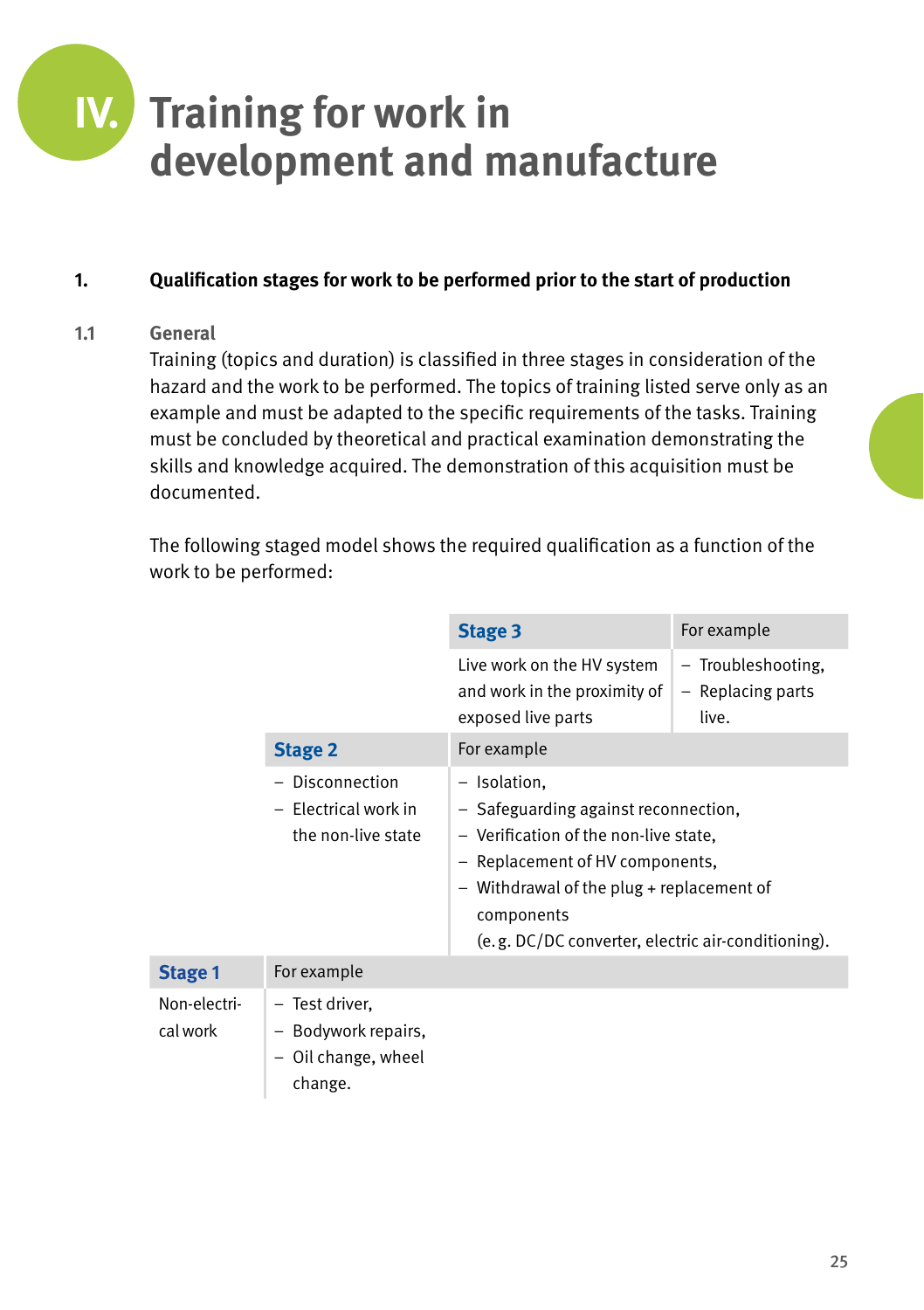**Stage 1 describes all non-electrical work which is required on a vehicle or installations containing HV systems. The employees must be informed of the possible electrical hazards presented by the HV system and of the intended use of the vehicle**.

**Stage 2** requires expertise in work on HV systems which are not intrinsically safe. This includes all electrical work performed in the non-live state. This requires decommissioning and recommissioning of the HV system in accordance with application and performance of the first three of the "five safety rules".

A precondition for training to **Stage 3** is successful completion of training to Stage 2 and safe performance of the associated practical tasks. Training for live work on the HV system qualifies the employee for all electrical work on the vehicle.

If it is found during the production development process that components are fitted which satisfy the safety standards of series production, they can be assigned to a post-SoP training stage. The corresponding decision must be taken by the responsible skilled electrical person.

The flow charts in **Annex 2** and **Annex 3** provide support in determining the requisite scope of training.

The scope of training stated includes the teaching of theoretical knowledge and practical skills.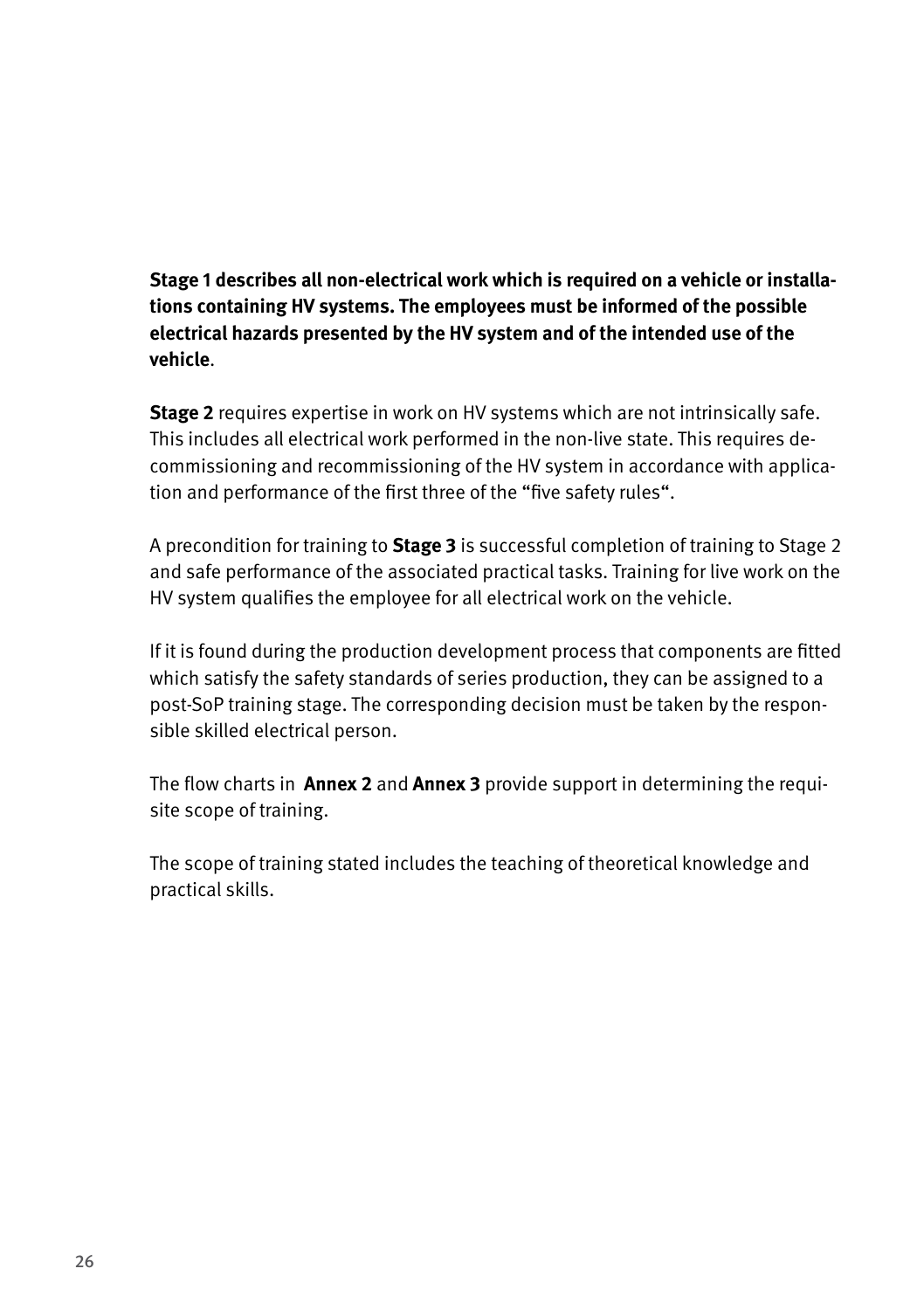# <span id="page-26-0"></span>**1.2 Qualification for Stage 1: non-electrical work**

|                          |                                                                       | Stage 3                                                                                                                                                                                                                                           | For example                                      |  |
|--------------------------|-----------------------------------------------------------------------|---------------------------------------------------------------------------------------------------------------------------------------------------------------------------------------------------------------------------------------------------|--------------------------------------------------|--|
|                          |                                                                       | Live work on the HV system<br>and work in the proximity of<br>exposed live parts                                                                                                                                                                  | - Troubleshooting,<br>- Replacing parts<br>live. |  |
|                          | <b>Stage 2</b>                                                        | For example                                                                                                                                                                                                                                       |                                                  |  |
|                          | Disconnection<br>- Electrical work in<br>the non-live state           | - Isolation,<br>- Safeguarding against reconnection,<br>- Verification of the non-live state,<br>- Replacement of HV components,<br>Withdrawal of the plug + replacement of compo-<br>nents<br>(e.g. DC/DC converter, electric air-conditioning). |                                                  |  |
| <b>Stage 1</b>           | For example                                                           |                                                                                                                                                                                                                                                   |                                                  |  |
| Non-electri-<br>cal work | - Test driver.<br>- Bodywork repairs,<br>Oil change, wheel<br>change. |                                                                                                                                                                                                                                                   |                                                  |  |

Instruction is required for all non-electrical work to be performed on the HV vehicle.

This instruction is intended to raise the employees' awareness of the HV systems in order to enable them to work safely on the vehicle. The objective is for employees to be able to operate the HV components safely, to understand their structure and principles of operation, and to be familiar with the markings of the components. The topics covered by instruction must also cover the fact that electrical work on HV components is not permissible. Failure to observe these requirements may lead to dangerous electric shock or arcing.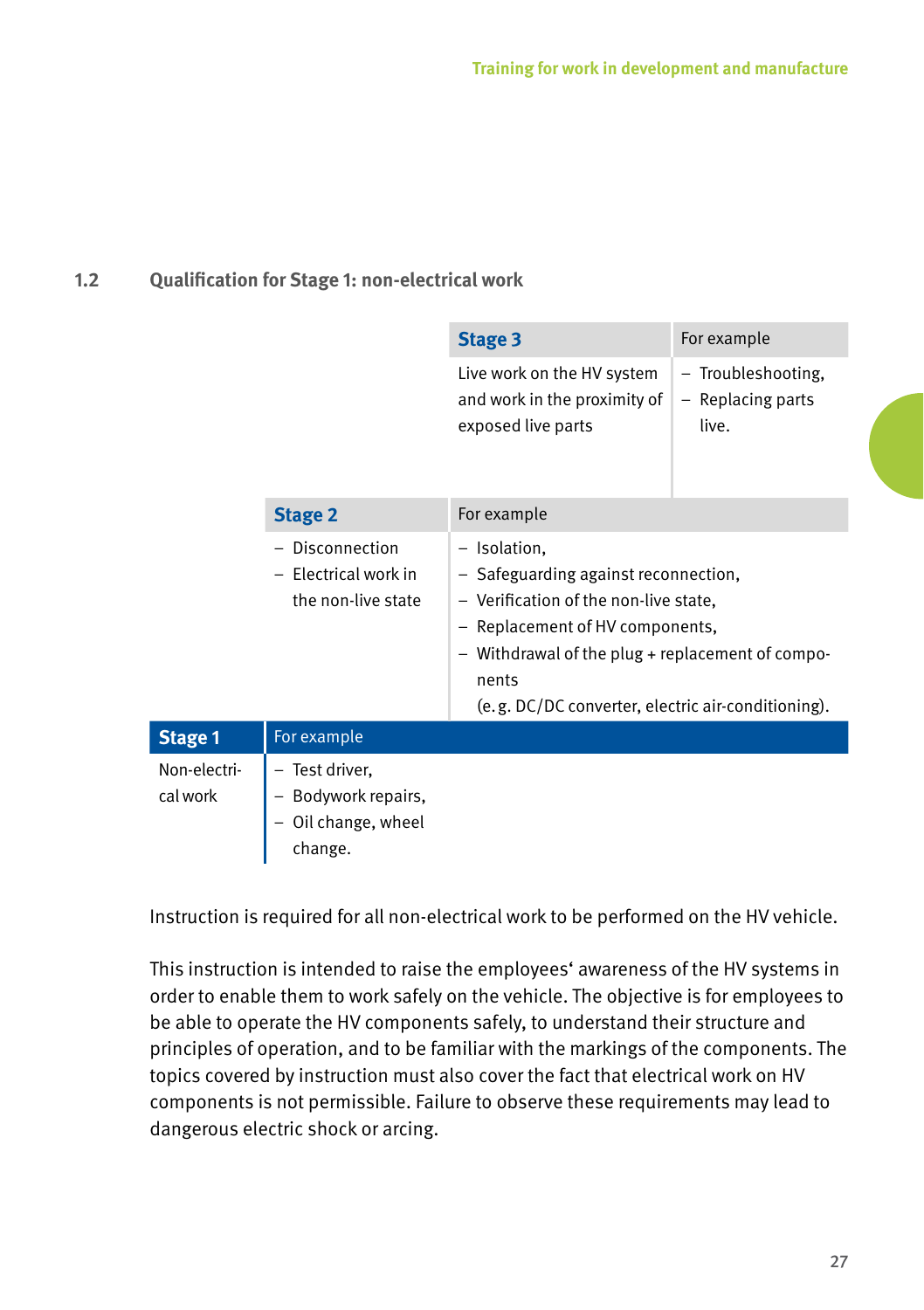<span id="page-27-0"></span>The topics of this instruction must include:

- Operation of vehicles and the associated equipment (e.g. test rigs),
- Performance of general tasks which do not require isolation of the HV system,
- Performance of all mechanical tasks on the vehicle (but: don't touch orange!),
- Isolation of the HV system, additional safety measure in the form of withdrawal and plugging in of the service disconnect/maintenance plug,
- Appointment of the individual to be consulted in the event of uncertainty,
- Impermissible work on the vehicle,
- Organizational procedure for electrical work that is performed under the control and supervision of a skilled electrical person for HV systems.

# **Instruction in Stage 1 must last between 2 and 4 teaching periods.**

### **1.3 Qualification for Stage 2: electrical work**

|                          |                                                                            | <b>Stage 3</b>                                                                                                                                                                                                                                  | For example                                      |
|--------------------------|----------------------------------------------------------------------------|-------------------------------------------------------------------------------------------------------------------------------------------------------------------------------------------------------------------------------------------------|--------------------------------------------------|
|                          |                                                                            | Live work on the HV system<br>and work in the proximity of<br>exposed live parts                                                                                                                                                                | - Troubleshooting,<br>- Replacing parts<br>live. |
|                          | <b>Stage 2</b>                                                             | For example                                                                                                                                                                                                                                     |                                                  |
|                          | Disconnection<br>- Electrical work in<br>the non-live state                | - Isolation,<br>- Safeguarding against reconnection,<br>- Verification of the non-live state,<br>Replacement of HV components,<br>Withdrawal of the plug + replacement of compo-<br>nents<br>(e.g. DC/DC converter, electric air-conditioning). |                                                  |
| <b>Stage 1</b>           | For example                                                                |                                                                                                                                                                                                                                                 |                                                  |
| Non-electri-<br>cal work | - Test driver,<br>- Bodywork repairs,<br>Oil change, wheel<br>-<br>change. |                                                                                                                                                                                                                                                 |                                                  |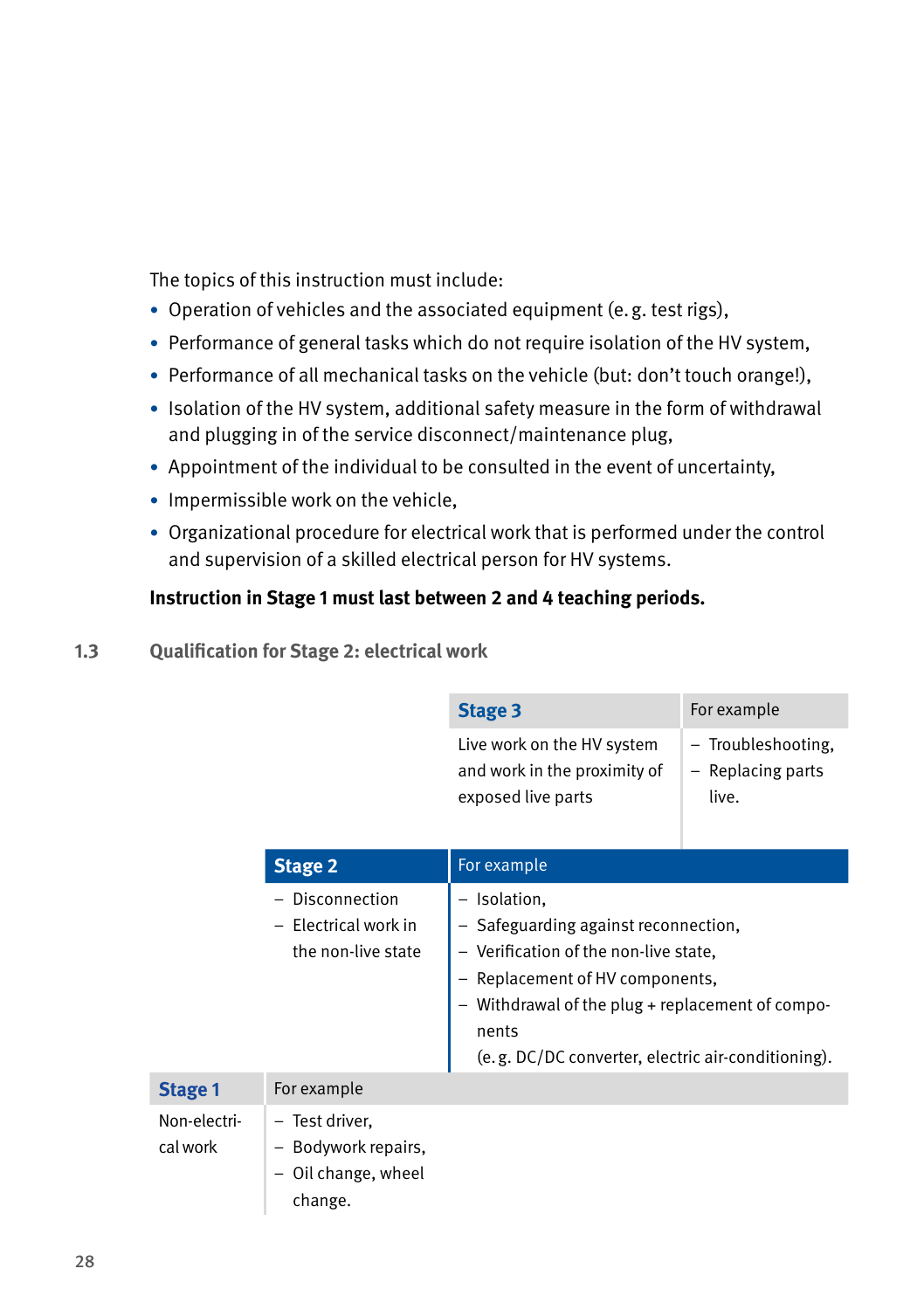Employees must have an electrical qualification for any Stage 2 electrical work to be performed on the HV vehicle.

Training for Stage 2 must take account of the particular electrical knowledge already acquired by the employee.

#### **Stage 2a: persons without prior electrical knowledge but with technical training**

#### **Topics covered by training:**

- Basic electrical knowledge,
- Electrical hazards and first aid,
- Measures for protection against electric shock and against fault arcs,
- Organization of safety and health for electrical work,
- Specialist and man-management responsibility,
- Employee qualifications in the area of electrical engineering,
- Use of HV systems in the vehicle.

A specification of the topics covered by training can be found in **Annex 4.**

#### **The training must encompass at least 100 teaching periods.**

**Stage 2b: persons with prior electrical knowledge in the automotive sector, e.g. auto-electricians, automotive mechatronics technicians, car mechanics**

#### **Topics covered by training:**

- Electrical hazards and first aid,
- Measures for protection against electric shock and against fault arcs,
- Organization of safety and health for electrical work,
- Specialist and man-management responsibility,
- Employee qualifications in the area of electrical engineering,
- Use of HV systems in the vehicle.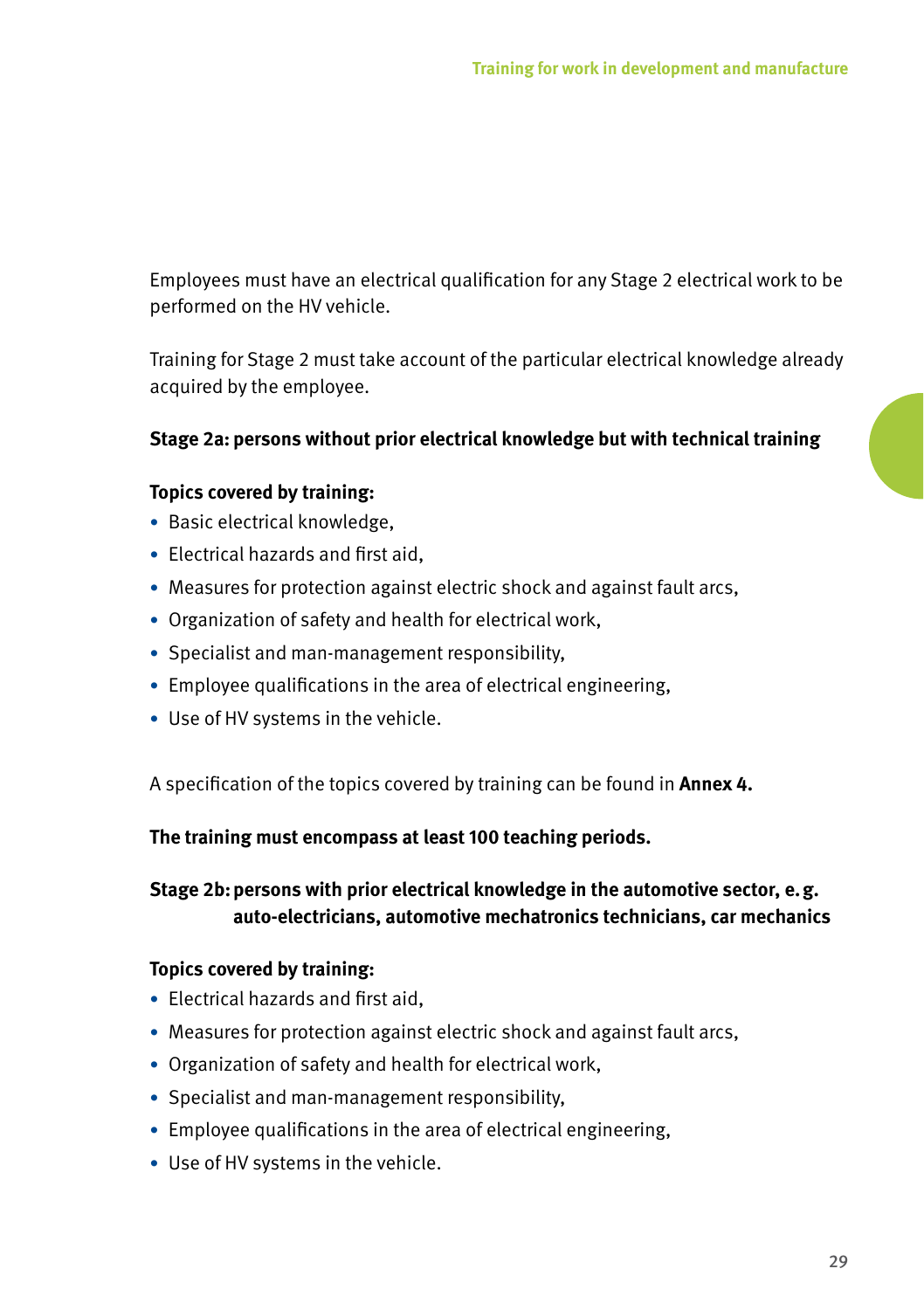A specification of the topics covered by training can be found in **Annex 5.**

### **The training must encompass at least 48 teaching periods.**

# **Stage 2c: skilled electrical persons, e.g. industrial electronics specialists, electrical fitters, electrical engineers**

#### **Topics covered by training:**

- Specialist and man-management responsibility,
- Employee qualifications in the area of electrical engineering,
- Use of HV systems in the vehicle,
- Design and function of vehicle electrical systems.

A specification of the topics covered by training can be found in **Annex 6.** The topics must be adapted to the participants' current level of knowledge.

### **The training must encompass at least 20 teaching periods.**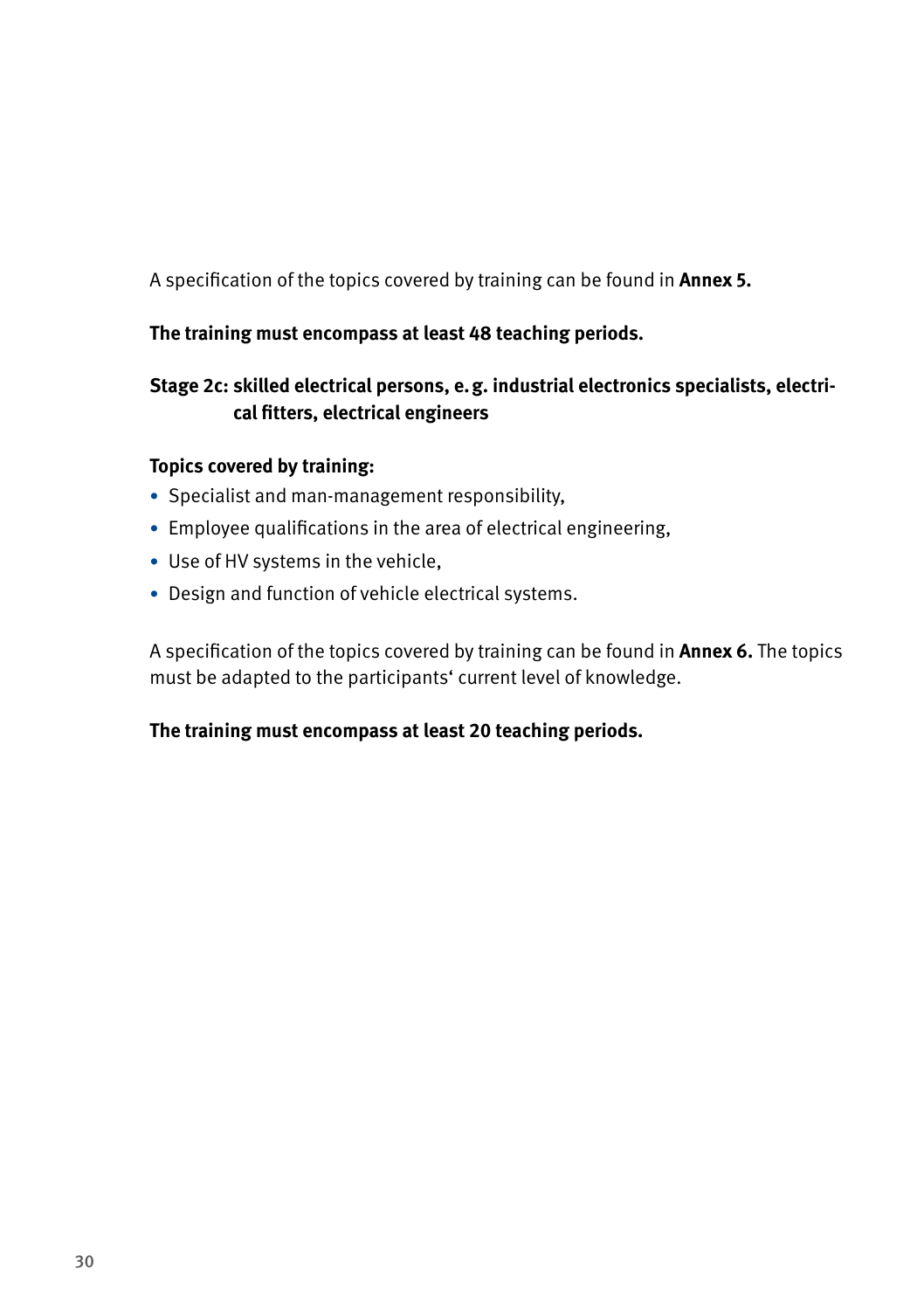## <span id="page-30-0"></span>**1.4 Qualification for Stage 3: live electrical work**

Successful completion of training to Stage 2 is a prerequisite. Training for live working on HV systems requires sound knowledge of electrical theory and usable practical electrical skills; proof of adequate health, particularly in the form of an occupational medical examination in accordance with DGUV Principle G 25 governing driving, control and monitoring tasks; a minimum age of 18 years; and training in first aid (including cardiopulmonary resuscitation).

|                          |                                                                         | <b>Stage 3</b>                                                                                                                                                                                                                                      | For example                                      |  |
|--------------------------|-------------------------------------------------------------------------|-----------------------------------------------------------------------------------------------------------------------------------------------------------------------------------------------------------------------------------------------------|--------------------------------------------------|--|
|                          |                                                                         | Live work on the HV system<br>and work in the proximity of<br>exposed live parts                                                                                                                                                                    | - Troubleshooting,<br>- Replacing parts<br>live. |  |
|                          | <b>Stage 2</b>                                                          | For example                                                                                                                                                                                                                                         |                                                  |  |
|                          | Disconnection<br>- Electrical work in<br>the non-live state             | - Isolation,<br>- Safeguarding against reconnection,<br>- Verification of the non-live state,<br>- Replacement of HV components,<br>- Withdrawal of the plug + replacement of compo-<br>nents<br>(e.g. DC/DC converter, electric air-conditioning). |                                                  |  |
| <b>Stage 1</b>           | For example                                                             |                                                                                                                                                                                                                                                     |                                                  |  |
| Non-electri-<br>cal work | - Test driver,<br>- Bodywork repairs,<br>- Oil change, wheel<br>change. |                                                                                                                                                                                                                                                     |                                                  |  |

#### **Stage 3a: employees who are qualified to Stages 2b and Stage 2c**

Employees who are qualified to Stages 2b and 2c already satisfy the conditions for training to Stage 3.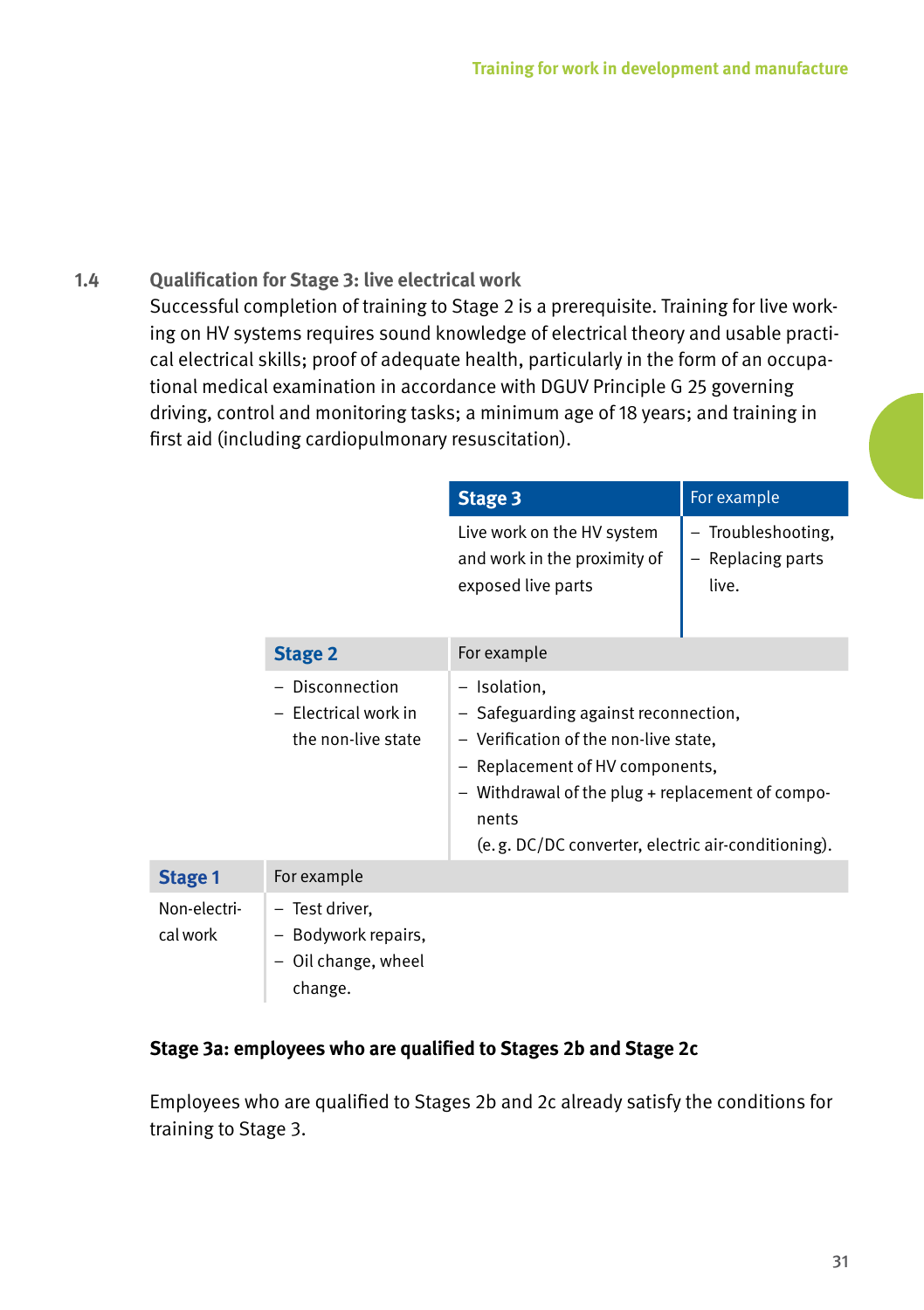These employees require additional training for live work on HV systems.

# **Topics covered by training:**

- Definition of the scope,
- Conditions for live work on HV systems:
	- Competence of the employees,
	- Organization of the work,
	- Protective and other equipment to be used,
- Practical exercises.

# **The training must encompass at least 8 teaching periods.**

# **Stage 3b: employees who are qualified to Stage 2a**

Employees qualified to Stage 2a do not necessarily possess the sound theoretical and practical electrical knowledge and skills required for live work on HV systems. The employees' existing knowledge must therefore be reviewed in order for the additional knowledge and skills required as conditions for training to Stage 3 to be determined.

# **(1) Prior training: engineering or scientific study**

Employees who for example have completed an engineering or scientific degree possess theoretical electrical knowledge by which they can evaluate the work to Stage 3. Such employees must be equipped with practical skills as a condition for live work on HV systems.

# **Equipping with practical skills may focus upon the following aspects:**

- Electrical instrumentation,
- Performance of measurements in accordance with the electrical standards (e.g. VDE provisions),
- Circuit engineering,
- Use of tools in electrical fitting work,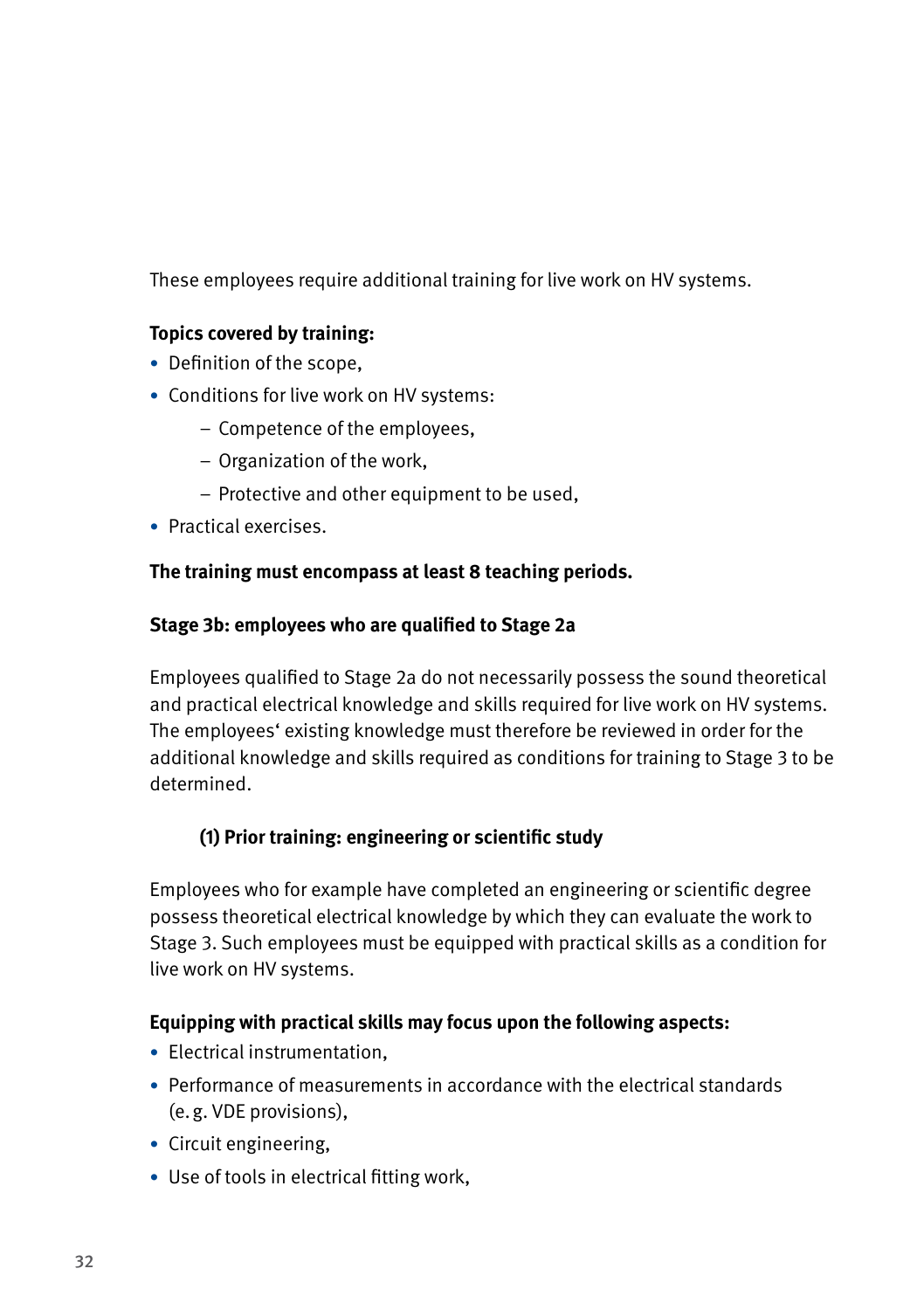- Laying and securing of wiring,
- Creation and wiring of circuits according to circuit documentation (parts list, terminal assignment plan, assembly plan and circuit diagram),
- Sensor technology in control engineering,
- Connection and operation of peripheral equipment,
- Function testing on digital switching devices and circuits,
- Fault analysis, systematic troubleshooting, use of vehicle or system diagnostics equipment,
- Elimination of faults.

These employees also require training in live work on the HV system in accordance with Stage 3a.

#### **Topics covered by training:**

- Definition of the scope,
- Conditions for live work on HV systems:
	- Competence of the employees,
	- Organization of the work,
	- Protective and other equipment to be used,
- Practical exercises.

#### **The training must encompass at least 48 teaching periods.**

### **(2) Prior training: non-electrical training or apprenticeship in a skilled trade**

Employees who have (only) completed training or an apprenticeship in a non-electrical skilled trade possess neither the necessary basic electrical knowledge nor the practical skills by means of which they can evaluate the work to Stage 3. Such employees require further theoretical and practical training as a condition for the performance of live work on HV systems.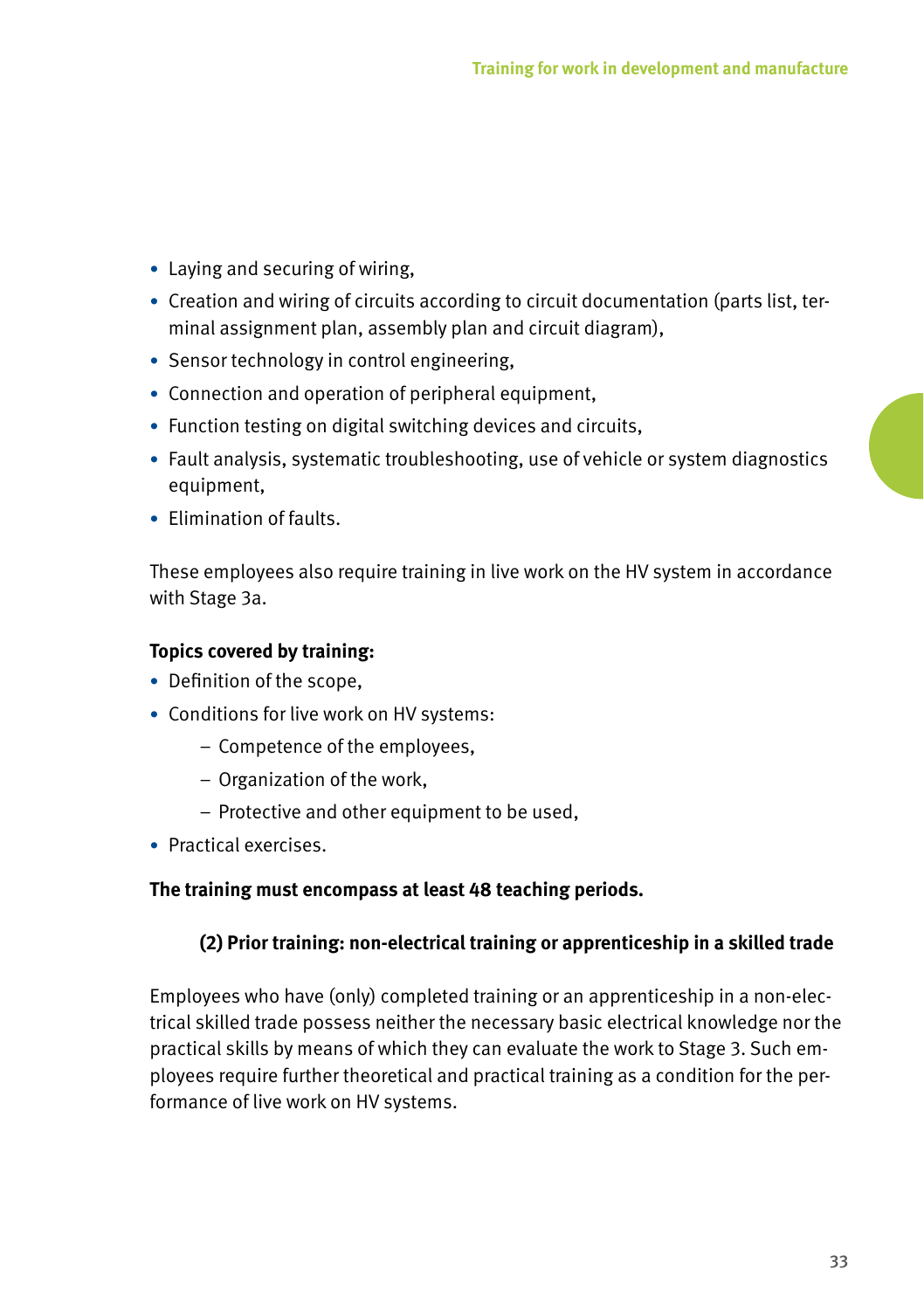# **Equipping with theoretical and practical skills may focus upon the following aspects:**

- Electrical instrumentation,
- Performance of measurements,
- Circuit engineering,
- Use of tools in electrical fitting work,
- Laying and securing of wiring,
- Creation and wiring of circuits according to circuit documentation (parts list, terminal assignment plan, assembly plan and circuit diagram),
- Sensor technology in control engineering,
- Connection and operation of peripheral equipment,
- Function testing on digital switching devices and circuits,
- Fault analysis, systematic troubleshooting, use of vehicle or system diagnostics equipment,
- Elimination of faults.

These employees also require training in live work on the HV system in accordance with Stage 3a.

#### **Topics covered by training:**

- Definition of the scope,
- Conditions for live work on HV systems:
	- Competence of the employees,
	- Organization of the work,
	- Protective and other equipment to be used,
- Practical exercises.

#### **The training must encompass at least 100 teaching periods.**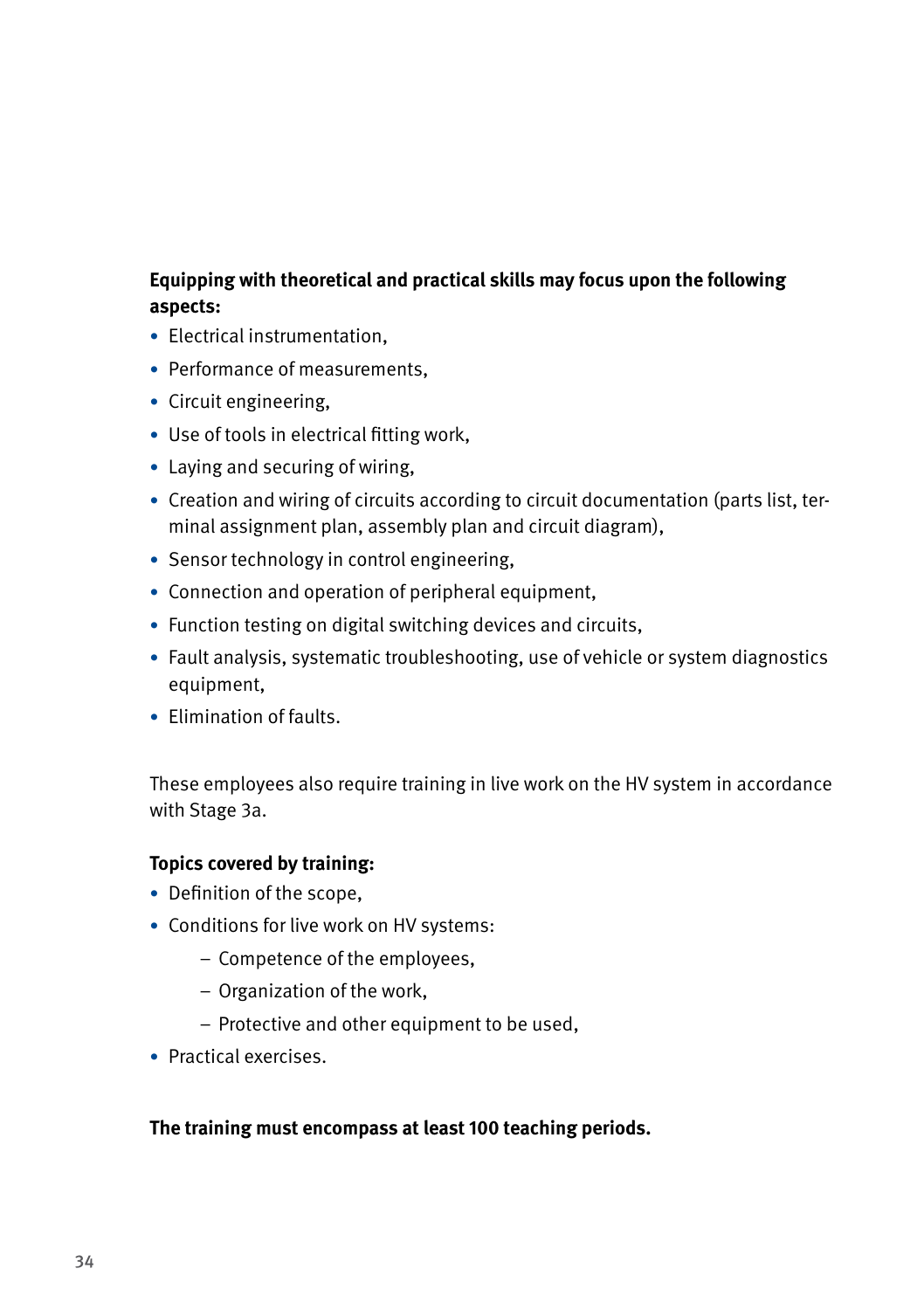# <span id="page-34-0"></span>**2. Training for work relating to production and commissioning during the manufacturing process**

#### **2.1 Assembly**

Production of an HV system necessitates electrical work. Control and supervision of this electrical work within the assembly process can be exercised by the responsible man-management personnel based upon standardized working procedures. This necessitates the formulation of binding work instructions which contain the procedure to be followed during this work, including the hazards which arise and the associated protective measures to be taken. Review of the standardized work instructions for their technical correctness is the task of a skilled electrical person, who owing to his or her sound knowledge and skills is qualified for this task.

The topics covered by the work instructions must be communicated to the employees by familiarization (for example in the course of product training) or instruction. The employees must understand the material.

The relevant superiors are responsible for sustained integration of the standardized work procedures into the production process, generation of the requisite documentation, and monitoring of implementation.

#### **2.2 Commissioning following assembly**

Once the HV system has been commissioned by connection to the power source, the hazard potential increases. Depending upon the task to be performed on the vehicle, this may necessitate further training measures for the employees. The following distinctions in particular, which take account of differences in hazard potential, must be drawn in this context:

# **a) Commissioning of batteries with full protection against accidental contact and arcing**

Commissioning is adequate if performed in accordance with standardized work procedures (as described for assembly) by a person who has received electrical instruction.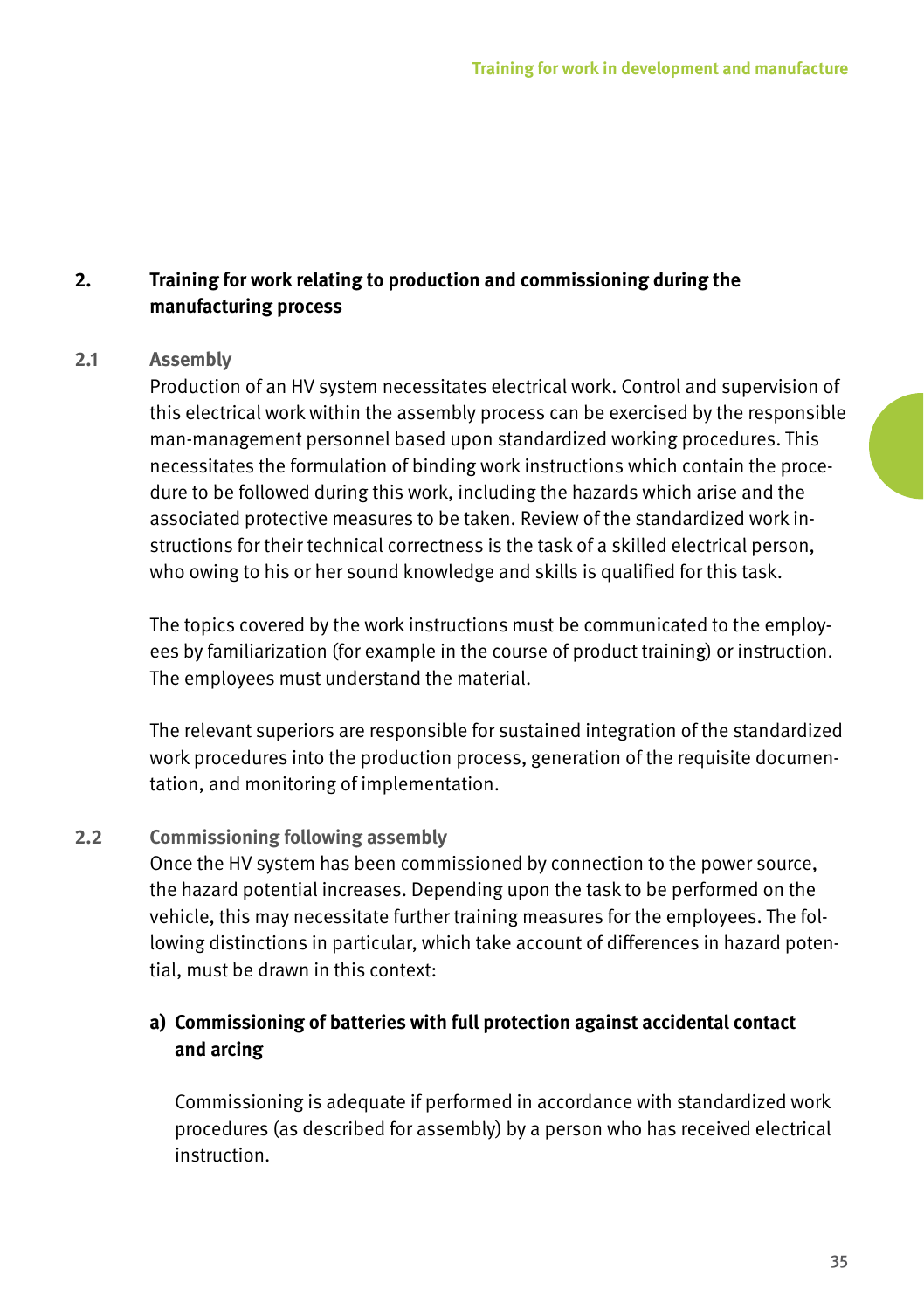# **b) Commissioning of batteries without full protection against accidental contact and arcing**

Protection against electric shock and fault arcs is not assured by technical means alone. Such work may be performed only by employees qualified to Stage 2 in accordance with the stage model.

### **c) Reworking without faults in the HV**

Should reworking not require intervention in the HV system, this work may be performed in accordance with standardized work procedures by a person who has received electrical instruction, as described for production-line assembly. This includes work on the conventional vehicle electrical system up to 30 V AC and 60 V DC.

#### **d) Reworking with faults in the HV**

Should electrical work be required on the HV system, its non-live state must be assured. This work requires an employee qualified to Stage 2 in accordance with the stage model. These provisions also include work on the conventional vehicle electrical system up to 30 V AC and 60 V DC if components of the HV system are affected.

Live work may be necessary for troubleshooting on the HV system. In this case, qualification to Stage 3 in accordance with the stage model is required.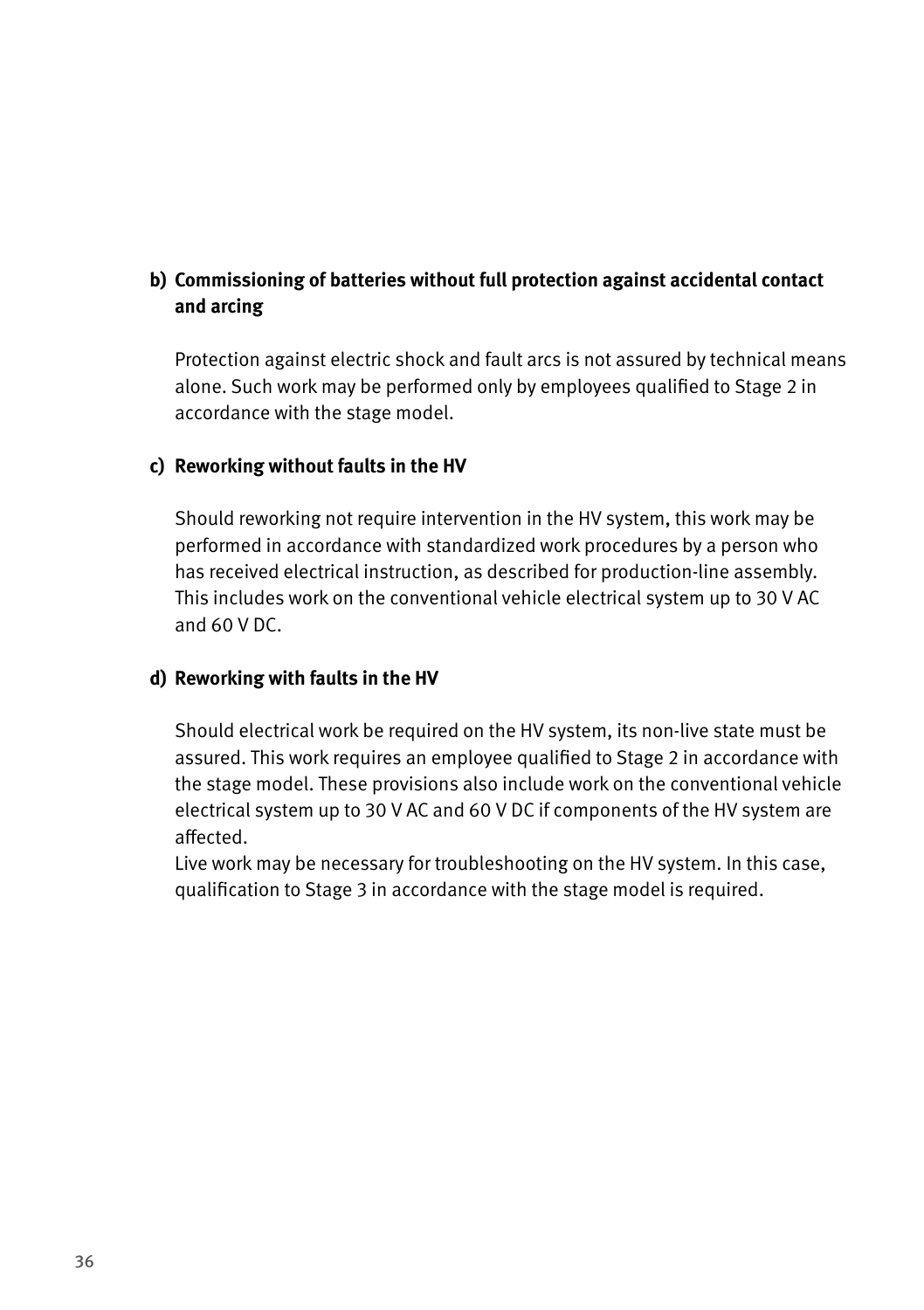#### **2.3 Electrical tests**

Where electrical tests are performed in the manufacturing/assembly process, for example tests of the continuity of the potential equalization, insulation tests, voltage tests, etc., the following distinctions must be drawn regarding the required qualification:

- If the intrinsic safety of the HV system is not assured, employees qualified to Stage 3 must be tasked.
- Where testing is performed with full protection against electric shock and fault arcing, qualification to Stage 2 is required if the measurement result is to be evaluated. If evaluation of the measurement result is not required, qualification to Stage 1 is sufficient.

The provisions of DIN EN 50191 (VDE 0104) and of the BGI 891 informative document (in german) must be observed.



Diagram 2: Model block diagramm of a prallel hybrid drive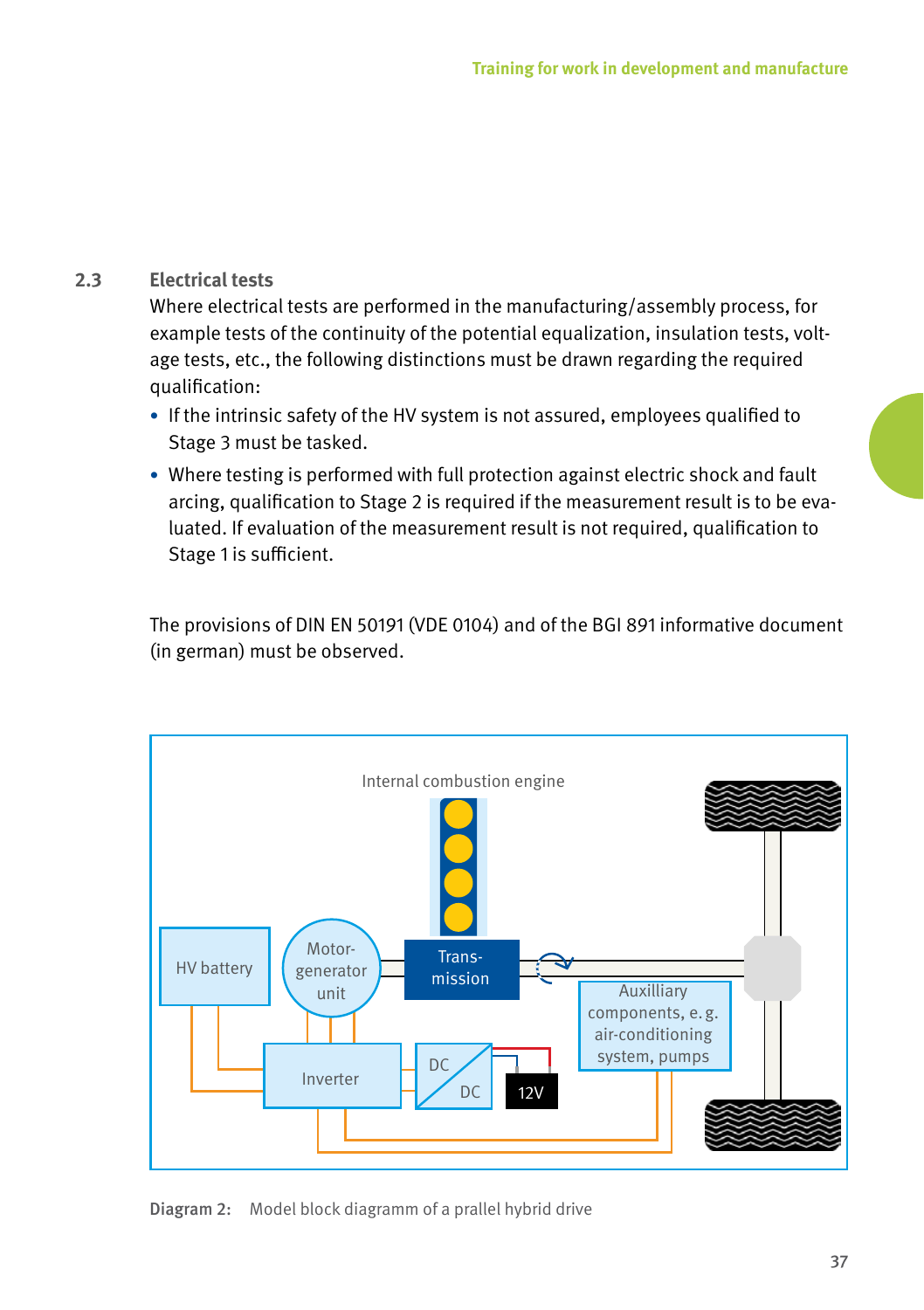# **V. Training for work on series production vehicles**

The following tasks arise on HV vehicles in the service workshops:

- Operation of the vehicles,
- Non-electrical work (e.g. panel work, oil changes, wheel changes),
- This includes work on the electrical components of the conventional vehicle electrical system up to 30 V AC/60 V DC,
- Electrical work on the HV system.

Owing to the high value of commercial, more substantial damage to them that would generally lead to a passenger car being scrapped is also repaired in the service workshops.

#### **1. Operation of vehicles**

The employees must be made familiar with the vehicle-specific properties of HV vehicles and with their intended use. For the operation of HV vehicles, it is sufficient for employees to be made familiar with the particular aspects to be observed. This also applies to service work, which is comparable to operation in terms of the electrical hazard Examples of such work are:

- Replacement of windscreen wiper blades,
- Refilling of screenwash,
- Special procedures for retrospective equipping of the vehicle,
- Everyday preparation for use,
- Use of familiar filling points in unusual locations,
- Use of controls bearing new symbols and hazard markings.

The scale of familiarization is geared to the scale of the features particular to the vehicle and to the tasks to be completed.

These employees may not carry out any work on the HV system or in the proximity of HV components if a risk exists of the latter being damaged.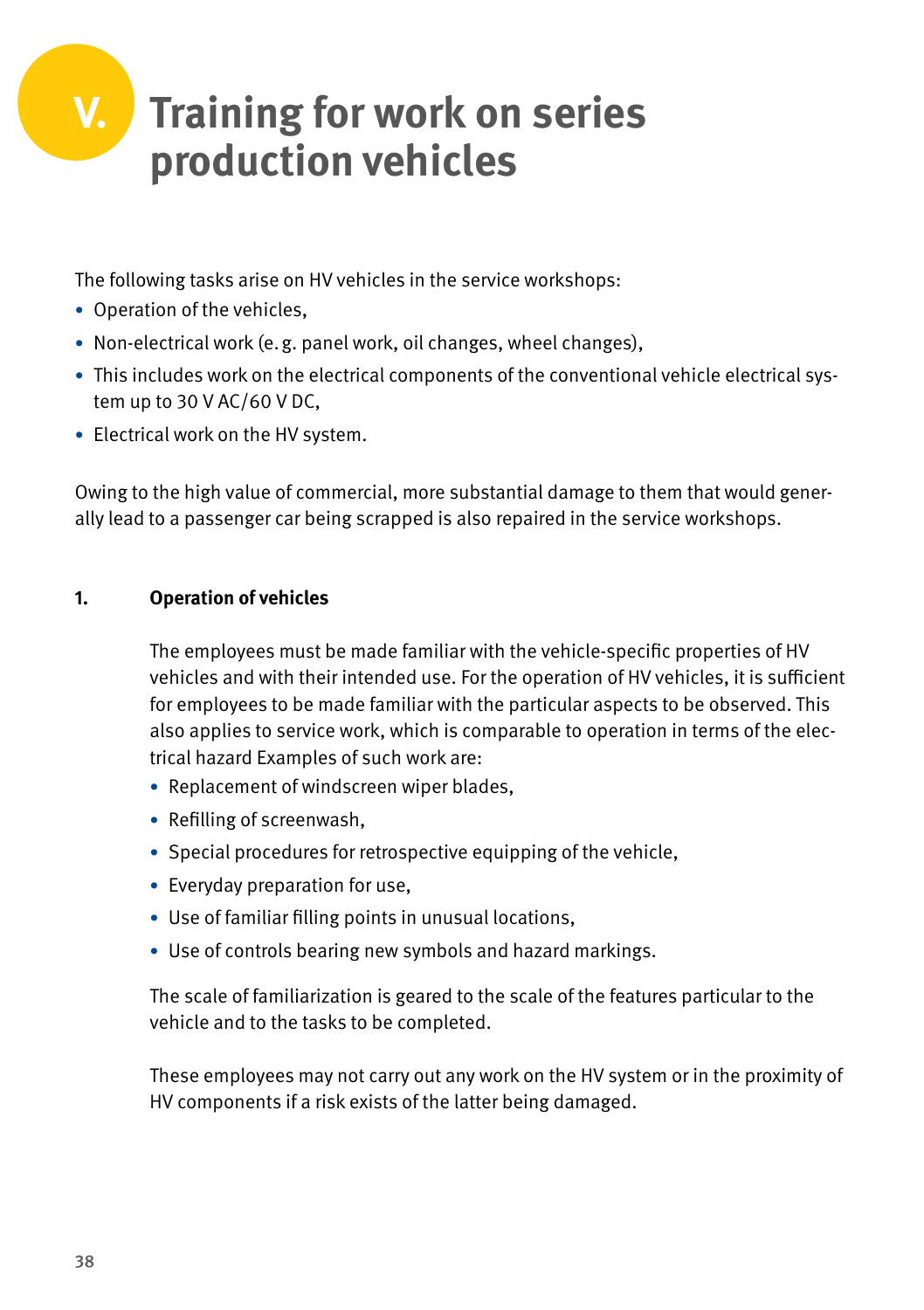#### **2. Non-electrical work**

In addition to the intended use of the vehicle, non-electrical work must also be performed on it (e.g. panel work, oil and wheel changes, brake component replacement in the proximity of wheel hub motors, work on dampers in the proximity of the HV lines) and electrical work on the conventional vehicle electrical system (up to 30 V AC and 60 V DC). Employees may be exposed to an electrical hazard during this work owing to human error or faults. They must be made familiar with these hazards, the protective measures and the codes for behaviour. The topics and duration of instruction must be geared to the nature of the work to be conducted and to the anticipated hazard potential associated with it.

More comprehensive mechanical work which may be performed in the proximity of HV components, such as welding, drilling or grinding work, requires knowledge of the precise location of the HV components. Employees' awareness must be raised of the hazards which may arise during the use of tools and other equipment in the proximity of the HV system. They must be familiar with the markings of the components. The instruction must include making them aware that work on the HV components is not permissible. Inadvertent kinking or crushing of HV lines or damage to them must be reported to the responsible expert. Failure to observe these requirements may lead to dangerous electric shock or arcing.

The instruction must be documented.

#### **The topics of this instruction must include:**

- Operation of vehicles and the associated equipment,
- Performance of general tasks which do not require isolation of the HV system,
- Location and marking of the HV components and lines in and on the vehicle,
- Performance of all mechanical tasks on the vehicle (but: don't touch orange!),
- Isolation of the HV system as specified by the manufacturer, serving as an additional safety measure to prevent unauthorized or inadvertent use,
- Appointment of the individual to be consulted in the event of uncertainty (such as the expert in HV systems),
- Impermissible work on the vehicle,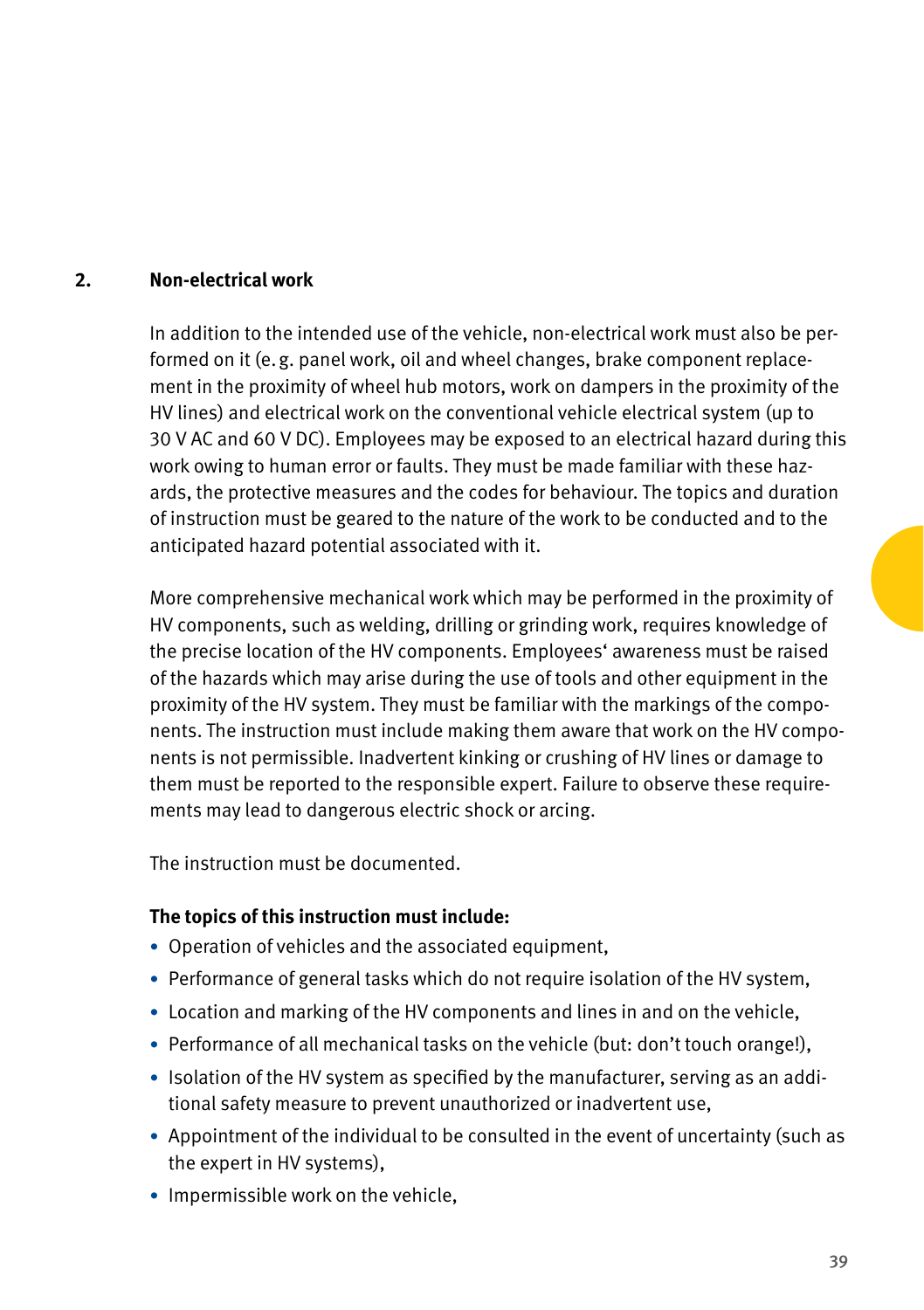• Organizational procedure for electrical work that is performed under the control and supervision of a skilled electrical person for HV systems.

**Instruction must last for between 0,5 and 2 teaching periods, according to the nature and scale of the work.**

#### **3. Electrical work**

Work on the conventional vehicle electrical system up to 30 V AC/60 V DC must be distinguished from the work on HV components. The scope of training depends in part upon the level of the electrical hazard (implementation of intrinsic HV safety on the vehicle) and upon the employee's prior knowledge.

In the skilled vocations in the automotive sector, basic electrical knowledge is taught in the theoretical component and work involving the conventional vehicle electrical system up to 30 V AC/60 V DC in the practical component, according to the relevant curricula. In addition, the measurement of electrical values and work on electrical components and systems is taught in a practical way in both industry-wide and company-level training. This has been the case in Germany for trades including those of car mechanic, auto-electrician and automotive mechatronic technician since 1973, and for those of car-body repairer, body and vehicle construction mechanic since 2002. Persons who have successfully qualified in one of these skilled vocations since the dates stated or have completed a comparable vocational course of training, for example a degree in automotive engineering, or who are able to demonstrate appropriate further specialist training as an automotive service technician or master car mechanic, already possess the necessary basic electrical knowledge. Based upon this level of knowledge and experience, these employees receive further training in work on vehicles with HV systems. Persons without prior electrical knowledge must in addition be taught basic electrical principles.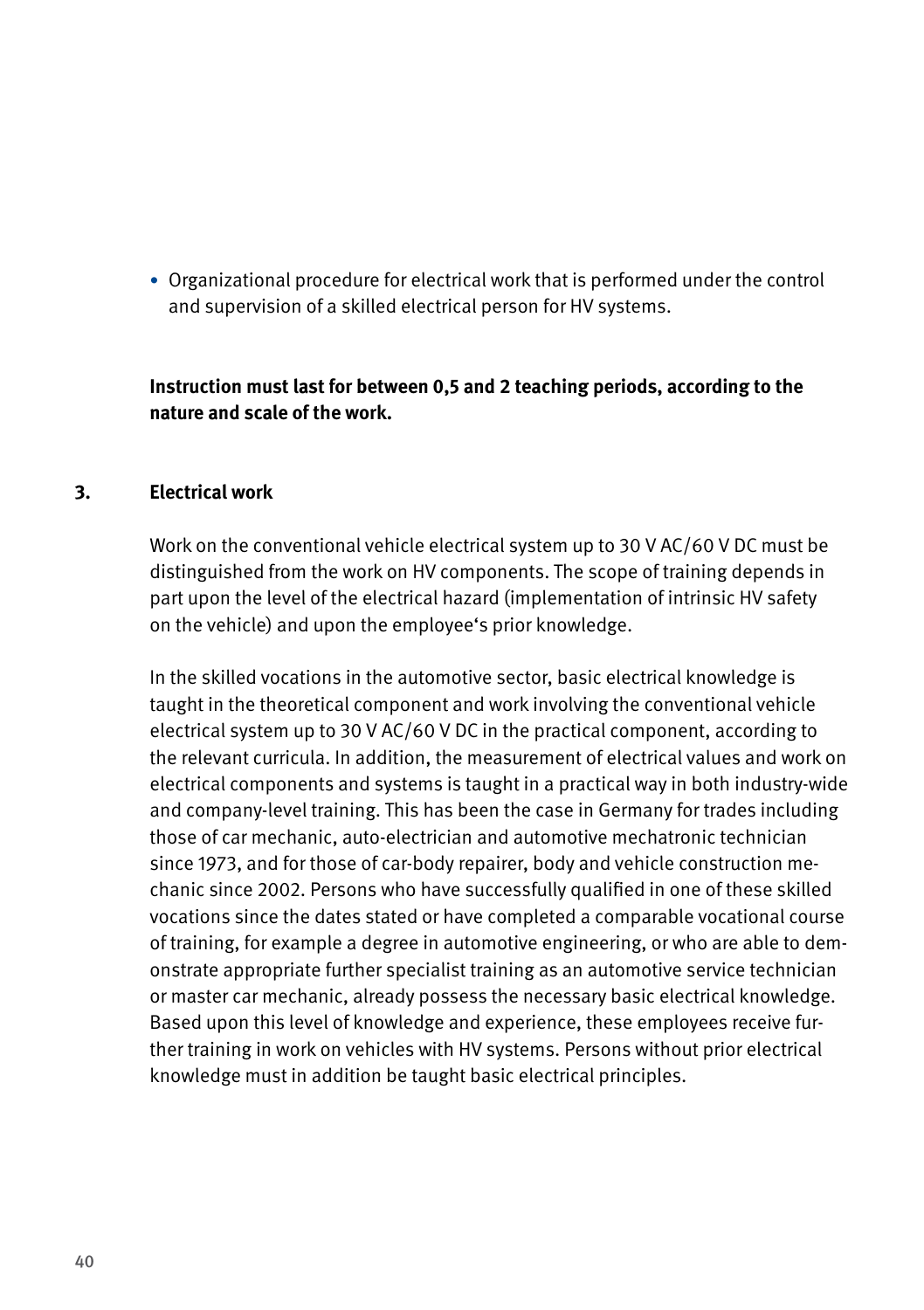In order for the prospective participant's current level of knowledge and experience to be quantified prior to the training measure, the necessary electrical knowledge must be determined by a pilot test. This provides both the participant and the employer with the certainty that the prior knowledge is sufficient for successful completion of the training measure.

The theoretical and practical training must be concluded with demonstration of the skills and knowledge that have been acquired. The demonstration of the acquired skills and knowledge must be documented.

**3.1 Service workshops for vehicles with intrinsically safe HV systems, particularly passenger cars** The training described below assumes that work is being performed on vehicles with intrinsically safe HV systems. Should the intrinsically safe nature of the HV system not be assured, training as described in Chapter 3.2 for service work on commercial vehicles is required.

The flow chart in **Annex 7** provides support in determining the necessary scope of training.

**The topics covered by training listed serve as an example only and must be adapted to the specific requirements of the tasks.**

#### **a) Prior training: persons without prior electrical knowledge but with technical training**

#### **Topics covered by training:**

- Basic electrical knowledge,
- Electrical hazards and first aid,
- Measures for protection against electric shock and against fault arcs,
- Organization of safety and health for electrical work,
- Specialist and man-management responsibility,
- Employee qualifications in the area of electrical engineering,
- Use of HV systems in vehicles.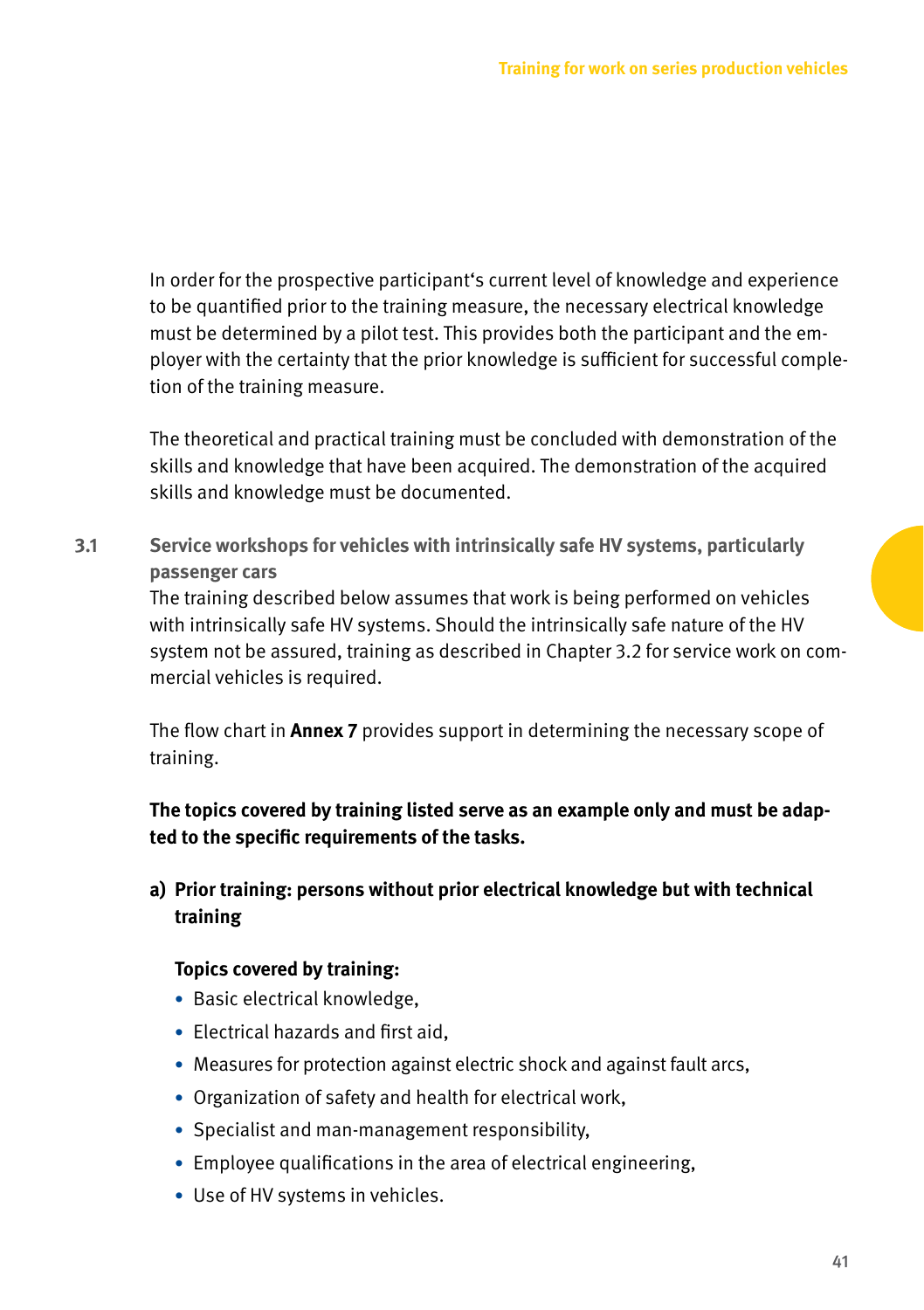A specification of the topics covered by training can be found in **Annex 4.** 

**The theoretical component of the training must encompass at least 72 teaching periods.**

**b) Prior training: persons with prior electrical knowledge in the automotive sector (e.g. auto-electricians, automotive mechatronics technicians, car mechanics)**

#### **Topics covered by theoretical training component:**

- Specialist and man-management responsibility,
- Electrical hazards and first aid,
- Measures for protection against electric shock and against fault arcs,
- Electrical work in accordance with the BGV/GUV-V A3 accident prevention regulation and with DIN VDE 0105-100,
- HV concept and automotive technology, safety requirements in accordance with Federal ECE Rule 100.

A specification of the topics covered by training can be found in **Annex 8.**

#### **The theoretical training component must encompass at least 8 teaching periods, plus examination.**

#### **c) Skilled electrical persons, e. g. industrial electronics specialists, electrical fitters, electrical engineers**

Skilled electrical persons such as industrial electronics experts or electrical fitters possess the necessary basic electrical knowledge and require additional practical knowledge of work with high-voltage components.

#### **Required additional practical component**

Following the theoretical training, additional practical training components are required, according to the nature and scale of the HV system concerned (e.g. hybrid drive, fuel cell, electric vehicle). The actual scope must be based upon the manufacturer's specifications. The practical knowledge can be communicated by a number of different teaching methods in consideration of the work to be carried out on the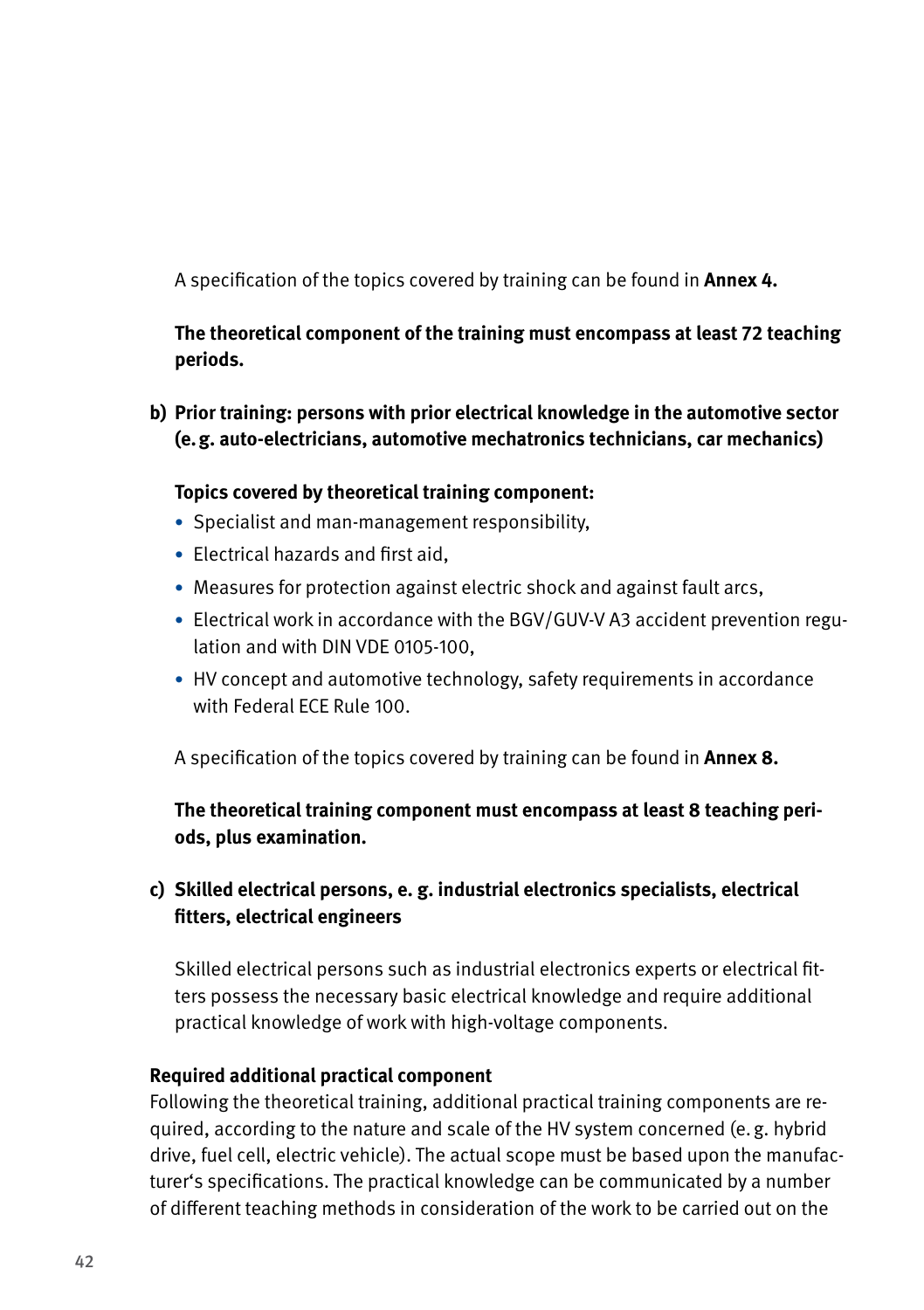HV system. The practical component can also be carried out by the bodies responsible for the theory component, provided the relevant HV systems or comparable systems are available for performance of the practical tasks.

The theoretical knowledge acquired must be applied in the practical.

#### **A duration of 4 to 8 teaching periods is required for the hybrid technology currently on the market.**

#### **The employer is responsible for assuring performance of the practical component.**

Successful completion of training equips the employees to work independently and safely on vehicles with intrinsically safe HV systems. This work includes application of the five safety rules, replacement of HV components such as air-conditioning components and oil pumps in the non-live state, and troubleshooting on shockproof HV components. The employees must be capable of evaluating the work, identifying possible hazards, and selecting and taking the protective measures required for the HV system.

**3.2 Service workshops for vehicles without intrinsically safe HV systems, particularly commercial vehicles**

Batteries, EDLCs (electrochemical double layer capacitors) and fuel cells with voltages of up to 1000 V DC are used as electrical energy storage devices in commercial vehicles (and elsewhere). The HV systems of commercial vehicles are not generally entirely intrinsically safe. (Where the intrinsic safety of the HV system is assured, training as described in Chapter 3.1 for service work on passenger cars is sufficient). Successful completion of training equips the employees to work independently and safely on vehicles with non-intrinsically safe HV systems. This work includes application of the five safety rules and replacement of HV components such as drive motors and energy storage devices in the non-live state. It also includes troubleshooting on HV components which may not necessarily be shockproof by means of shockproof test adapters. The employees thus qualified must be able to evaluate the work with which they are tasked, recognize possible hazards, and implement the protective measures necessary for the HV system.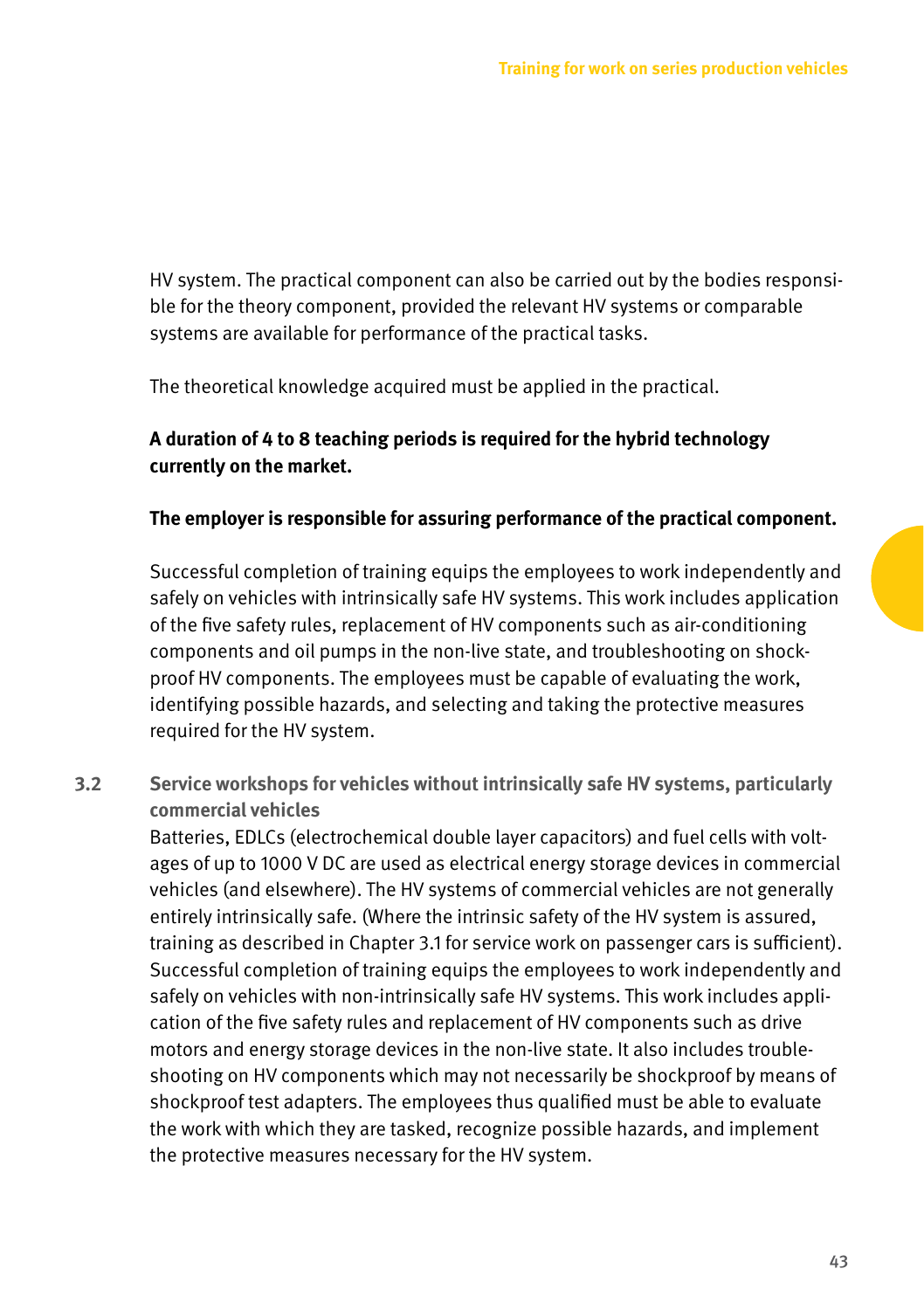The flow chart in **Annex 9** provides support in determining the necessary scope of training.

The topics covered by training listed serve as an example only and must be adapted to the specific requirements of the tasks.

**a) Prior training: persons without prior electrical knowledge but with technical training**

#### **Topics covered by theoretical training component:**

- Basic electrical knowledge,
- Electrical hazards and first aid,
- Measures for protection against electric shock and against fault arcs,
- Organization of safety and health for electrical work,
- Specialist and man-management responsibility,
- Employee qualifications in the area of electrical engineering,
- Use of HV systems in vehicles.

The topics covered by training must be specified with reference to **Annex 4**.

#### **The theoretical component of the training must encompass at least 84 teaching periods.**

#### **Scope of the practical training component**

Besides the theory, the practical component is important, particularly during the introduction of new technology and working procedures. For example, a comprehensive practical component must be included in further training for employees when vehicles with hybrid drive are used for the first time. Should the employees already satisfy the electrical qualification for comparable technology, e.g. EDLCs and batteries, it is sufficient for them to be made familiar in a practical manner with the technical differences and their influence upon the working procedures. The actual scope of the training should be defined in consultation with the vehicle manufacturer. The practical component can also be carried out by the bodies responsible for the theory component, provided the relevant HV systems or com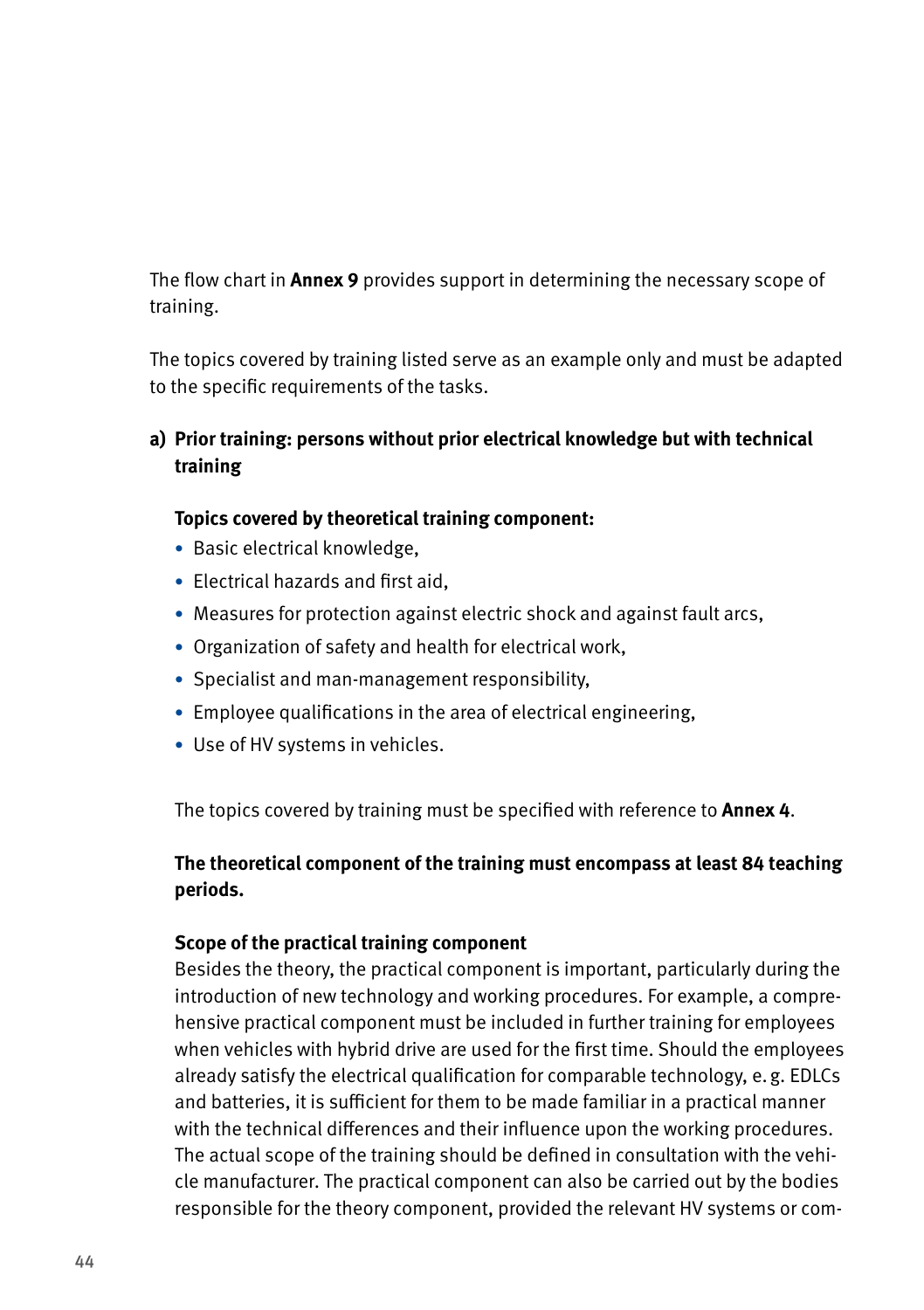parable systems are available for performance of the practical tasks.

The theoretical knowledge acquired must be applied in the practical.

#### **Owing to the diversity of high-voltage technology and of its implementation by different manufacturers, the training should comprise 12 to 16 teaching periods.**

Should the participants already be qualified as defined in Chapter 3.1 a), the existing qualification must be supplemented by the teaching in particular of subjects such as the absence of protection against electric shock and fault arcs, protective measures, tests and measurements. The supplementary training must encompass at least 10 to 12 teaching periods for the theory component and 8 to 12 teaching periods for the practical component.

#### **b) Prior training: persons with prior electrical knowledge in the automotive sector (e.g. auto-electricians, automotive mechatronics technicians, car mechanics)**

#### **Topics covered by theoretical training component:**

- Specialist and man-management responsibility,
- Electrical hazards and first aid,
- Measures for protection against electric shock and against fault arcs,
- Electrical work in accordance with the BGV/GUV-V A3 accident prevention regulation and with DIN VDE 0105-100,
- HV concept and automotive technology, safety requirements in accordance with Federal ECE Rule 100.

The topics covered by training must be specified with reference to **Annex 5.**

#### **The theoretical training component must encompass at least 24 teaching periods and be geared in its duration to the degree of intrinsic safety of the HV system.**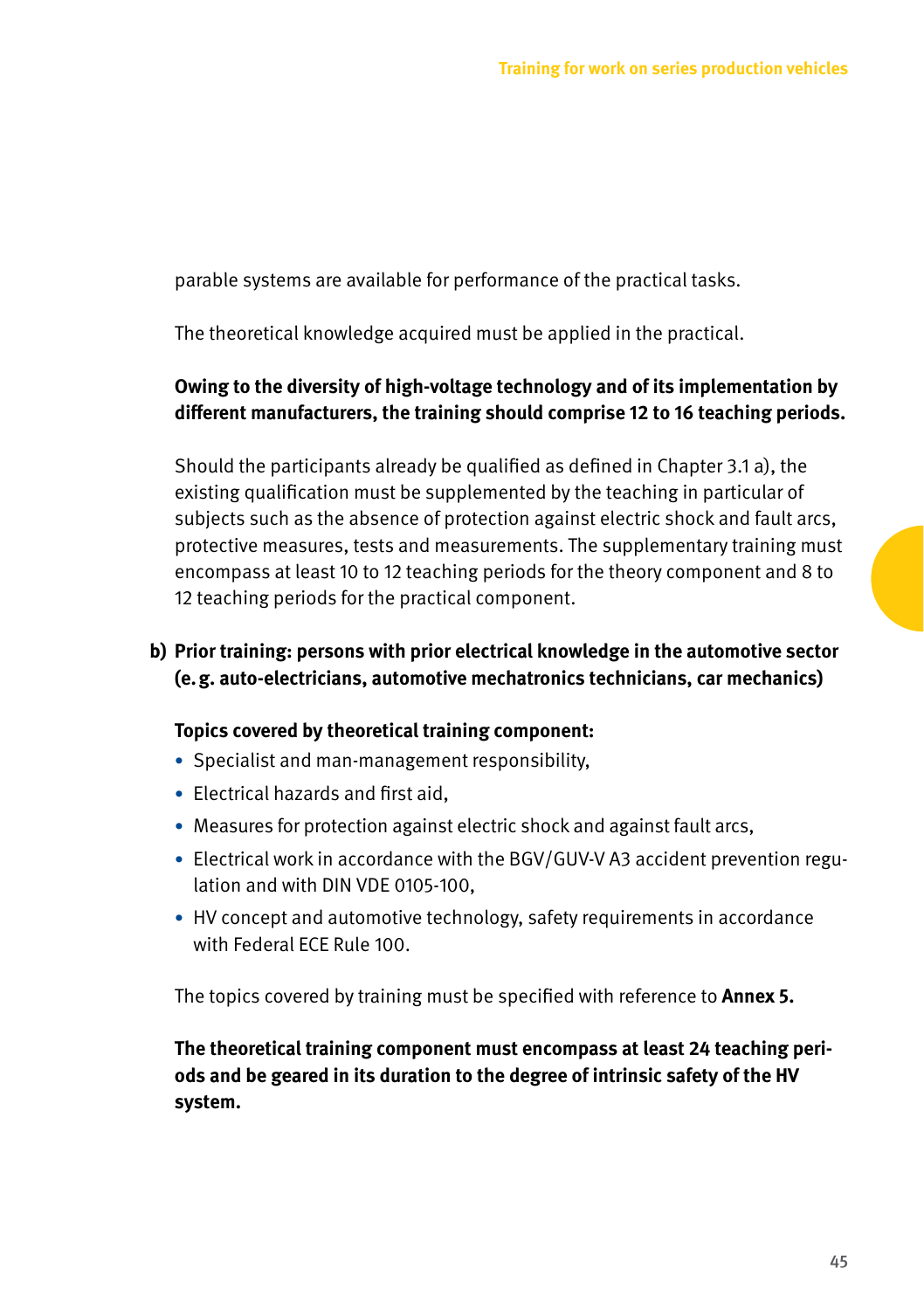#### **Scope of the practical training component**

Besides the theory, the practical component is important, particularly during the introduction of new technology and working procedures. For example, a comprehensive practical component must be included in further training for employees when vehicles with hybrid drive are used for the first time. Should the employees already satisfy the electrical qualification for comparable technology, e.g. EDLCs and batteries, it is sufficient for them to be made familiar in a practical manner with the technical differences and their influence upon the working procedures. The actual scope of the training should be defined in consultation with the vehicle manufacturer. The practical component can also be carried out by the bodies responsible for the theory component, provided the relevant HV systems or comparable systems are available for performance of the practical tasks.

The theoretical knowledge acquired must be applied in the practical component.

#### **Owing to the diversity of high-voltage technology and of its implementation by different manufacturers, the training should comprise 12 to 16 teaching periods.**

Should the participants already be qualified as defined in Chapter 3.1 b), the existing qualification must be supplemented by the teaching in particular of subjects such as the absence of protection against electric shock and fault arcs, protective measures, tests and measurements. The supplementary training must encompass at least 10 to 12 teaching periods for the theory component and 8 to 12 teaching periods for the practical component.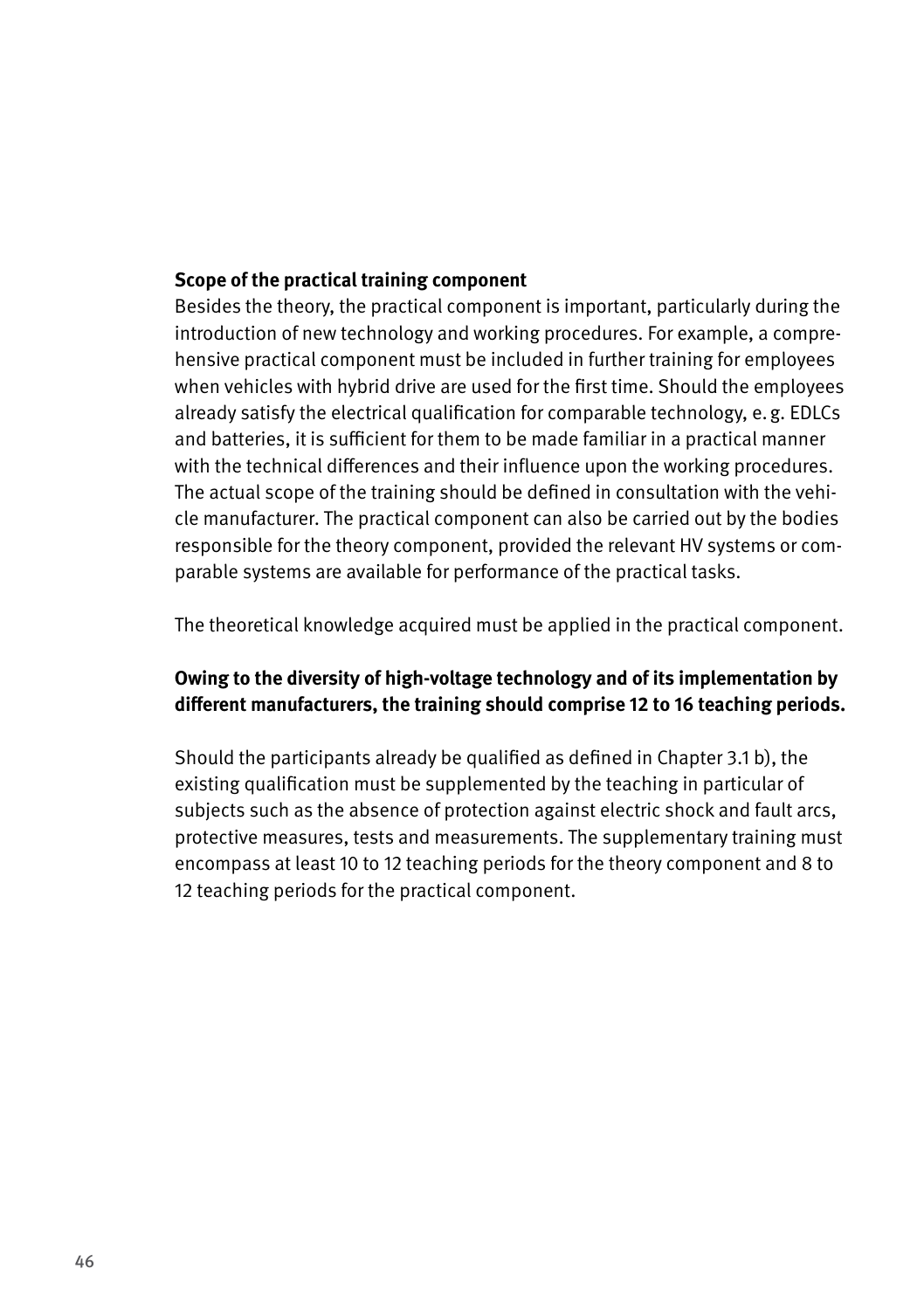

#### **Scope of tasks on the HV system**

Diagram 3: Training diagram - vehicles with non-intrinsically

#### **c) Skilled electrical persons, e.g. industrial electronics specialists, electrical fitters, electrical engineers**

Skilled electrical persons possess the necessary basic electrical knowledge. They also possess practical knowledge of work with the high-voltage components.

Owing to the diversity of high-voltage technology and of its implementation by different manufacturers, the training should comprise 12 to 16 teaching.

Should the participants already be qualified as defined in Chapter 3.1 c), supplementary practical training lasting for 8 to 12 teaching periods is required which particularly addresses the hazards presented by non-inherently safe HV systems.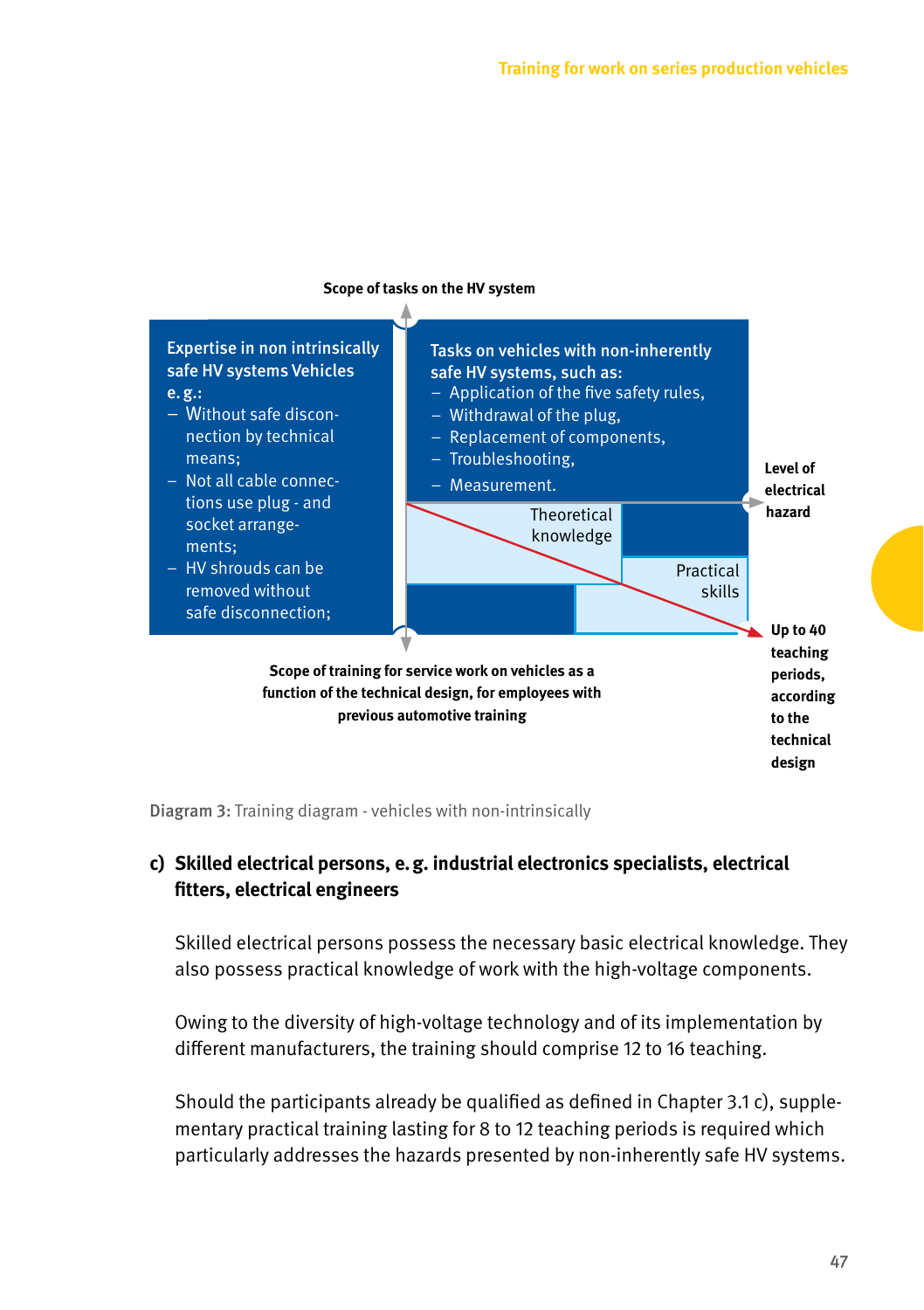

Figure 7: Example of safe disconnection by technical means for the removal of shrouds by means of pilot contact

**3.3 Work on live energy storage devices and at test stations** Work on vehicles with HV components must as a rule be performed in the non-live state with observance of the five safety rules. Should work be required in which live parts may not necessarily be safeguarded against contact, for example during troubleshooting or work on energy storage devices or at electrical test stations, the employees must receive additional training. A condition in all cases is training of those concerned as described in Chapter 3.2 for work on vehicles with non-intrinsically safe HV systems; demonstration of satisfactory health, particularly in the form of an occupational medical examination in accordance with DGUV Principle G 25 governing driving, control and monitoring tasks; a minimum age of 18 years; and training in first aid (including cardiopulmonary resuscitation).

Work on the live parts of energy storage devices is required for example when the design of these devices prevents them from being replaced complete and necessitates repair in situ.

The manufacturer's provisions and the requirements of DIN EN 50191 (VDE 0104) and of the BGI 891 informative document concerning test stations must be observed during the testing of HV components. The employees must have experience in working with the components to be tested.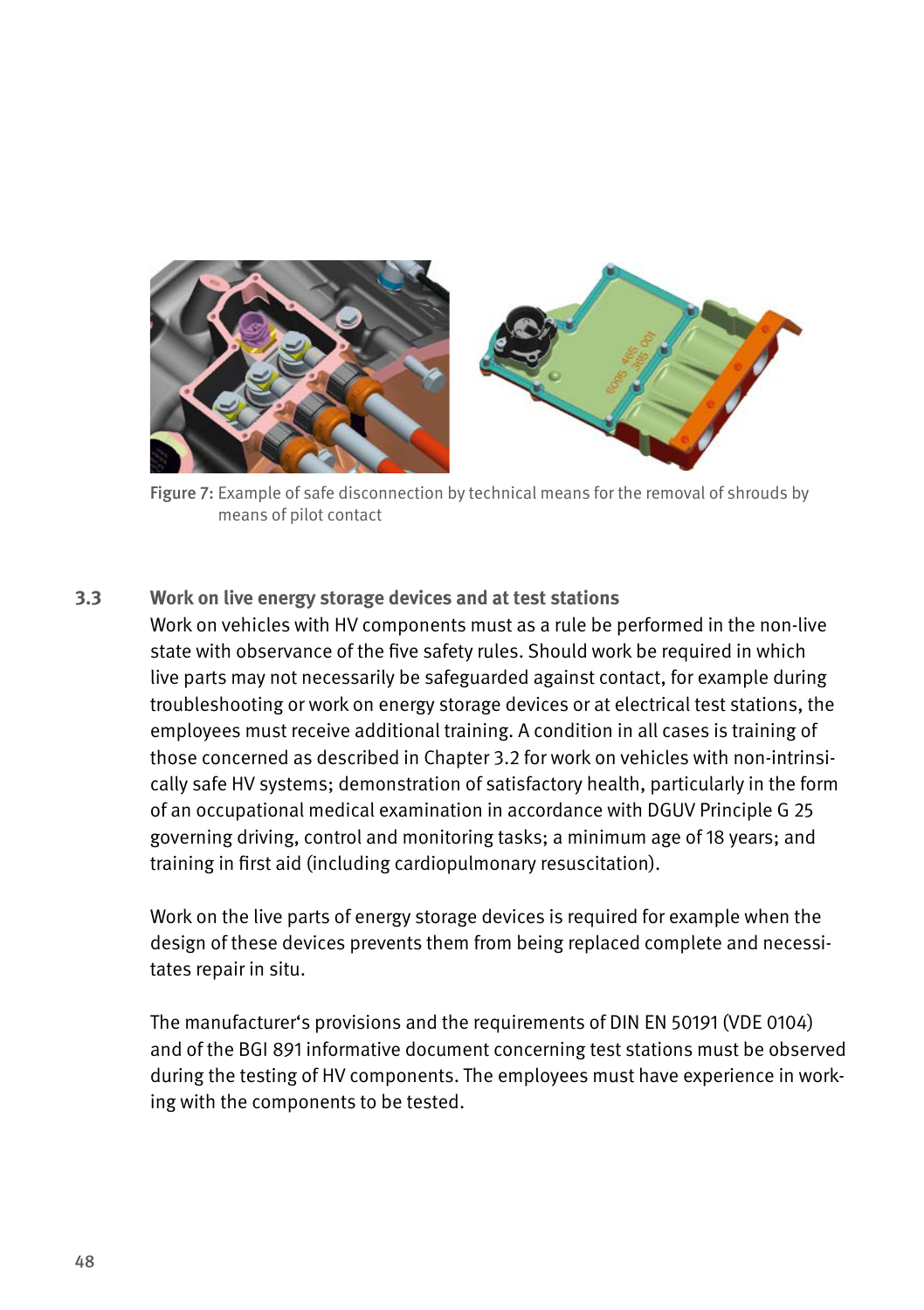#### **Essential topics covered by training:**

- Safe working procedures,
- Competence of the employees,
- Organization of the work,
- Tools and protective, testing and other equipment to be used.
- Safeguarding of the working areas,
- Marking of vehicles on which live parts are exposed,
- Test equipment,
- Specific non-electrical hazards, such as chemical hazards, risk of fire and explosion,
- Practical exercises.

**The training of experts in accordance with 3.2 b) and 3.2 c) must last at least 8 teaching periods. Depending upon the complexity of the technology used and the work to be carried out, additional practical tuition may be required, for example an additional 4 teaching periods for cell changing on HV batteries.**

**Owing to the differences between suitable existing qualifications, the scope of training for experts to Chapter 3.2 a) must be determined on a case-by-case basis with reference to Section IV Chapter 1.4.**



Figure 8: Example of safeguarding of the working area during testing work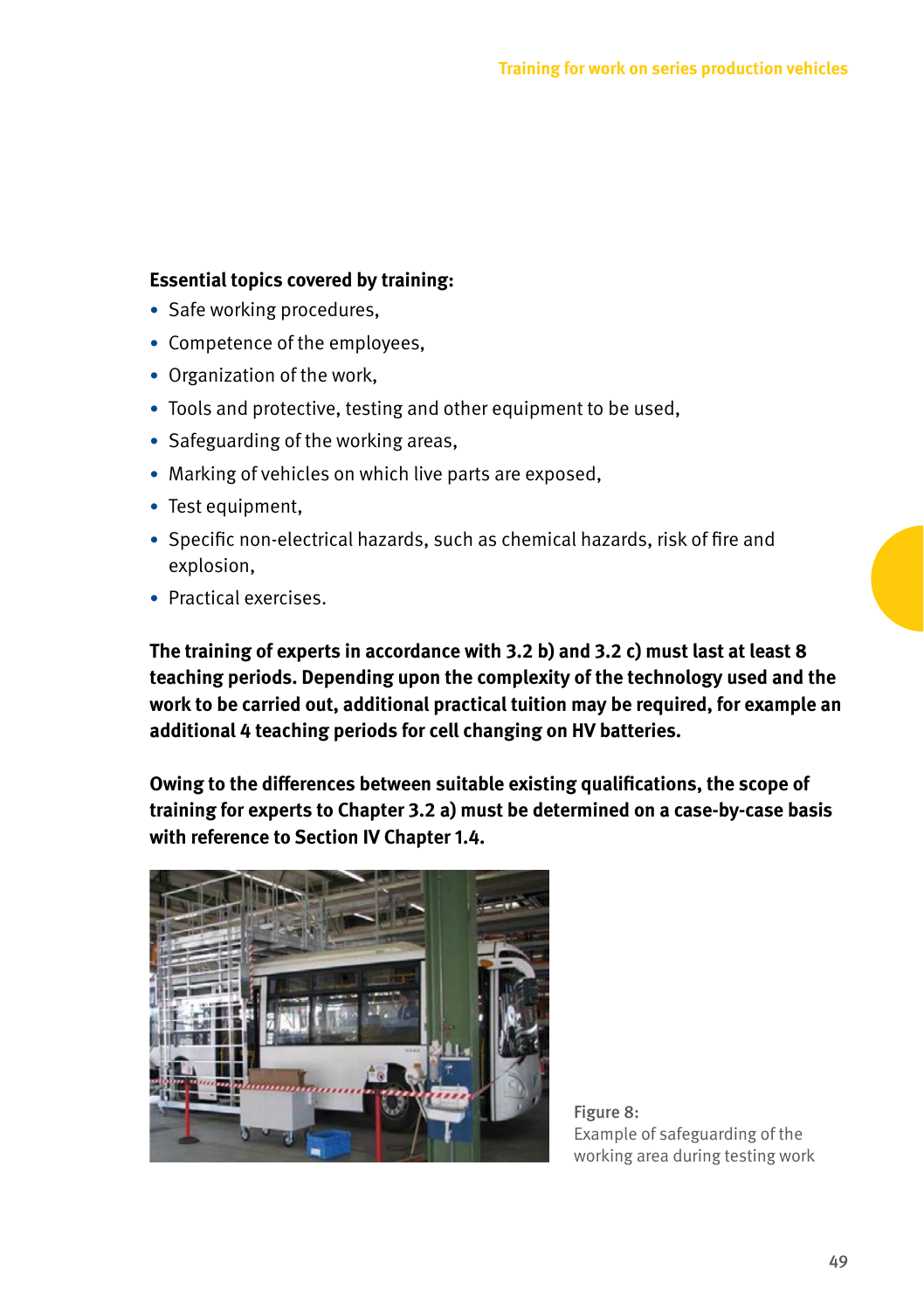#### **4. Accident assistance**

Where vehicles have suffered light damage in an accident, the accident recovery services repair it on site in order to make the vehicles drivable immediately if at all possible. More major damage is always repaired in the workshop.

Where vehicles have been damaged so severely that flammable liquids leak, the accident recovery service has the task of safeguarding the danger zone.

The HV components are fitted within the vehicle in such a way as to protect them against damage in the event of an accident. Despite this, parts of a damaged vehicle could be live following an accident. The safety of the emergency service personnel in such cases must be assured. For this purpose the emergency services must isolate the vehicle's electrical system and safeguard any exposed live parts. Guides providing corresponding information on particular vehicles are available for emergency service personnel.

The topics covered by the training stated below assume that repairs to the HV system are not being performed outside the workshop.

#### **Topics covered by training:**

- Location of the HV components and lines in series production vehicles,
- Operation of vehicles and the associated equipment,
- Performance of general tasks which do not require isolation of the HV system,
- Performance of all mechanical tasks on the vehicle (but: don't touch orange!),
- Electrical isolation of the vehicle as an additional safety measure,
- Appointment of the individual to be consulted in the event of uncertainty,
- Impermissible work on the vehicle.

#### **The instruction must encompass at least 2 teaching periods.**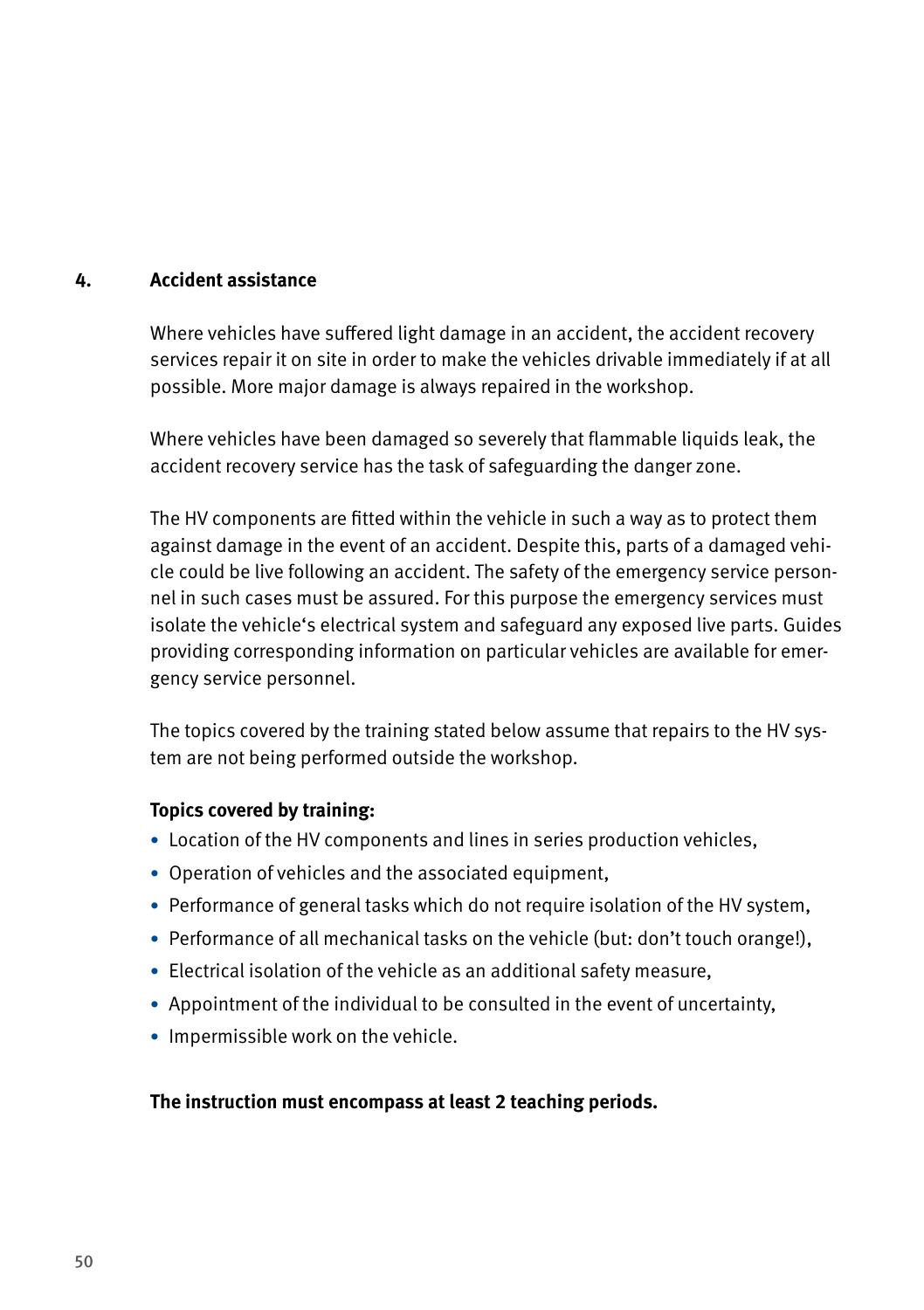#### **5. Scrappage**

Consideration must be given to the electrical hazards presented by the HV vehicle when it is scrapped. HV vehicles are not always identifiable externally as such. For this reason, vehicles must be examined prior to scrappage for the possible presence of HV components. The orange cables, the decals indicating high voltage and batteries marked with higher voltages than the conventional 12, 24 and 42 V are clear indications that the vehicle has an HV system. Under normal circumstances, the HV components fitted to series production vehicles with intrinsically safe HV systems do not present an electrical hazard. Should the cable insulation or the shrouding of the HV components be damaged or destroyed however, a risk exists of arcing caused by short-circuits or of electric shock in the event of contact with the live parts.



Figure 9: Example of the marking of HV components

Prior to scrappage, the HV system must be isolated and the HV components disconnected from the vehicle electrical system and prepared for removal. These tasks must be performed by an employee competent to perform work on vehicle HV systems and with application of the five safety rules and observance of the manufacturer's instructions for the specific vehicle. The electrical energy storage devices (such as batteries and EDLCs) must then be removed in accordance with the manufacturer's instructions and properly disposed of.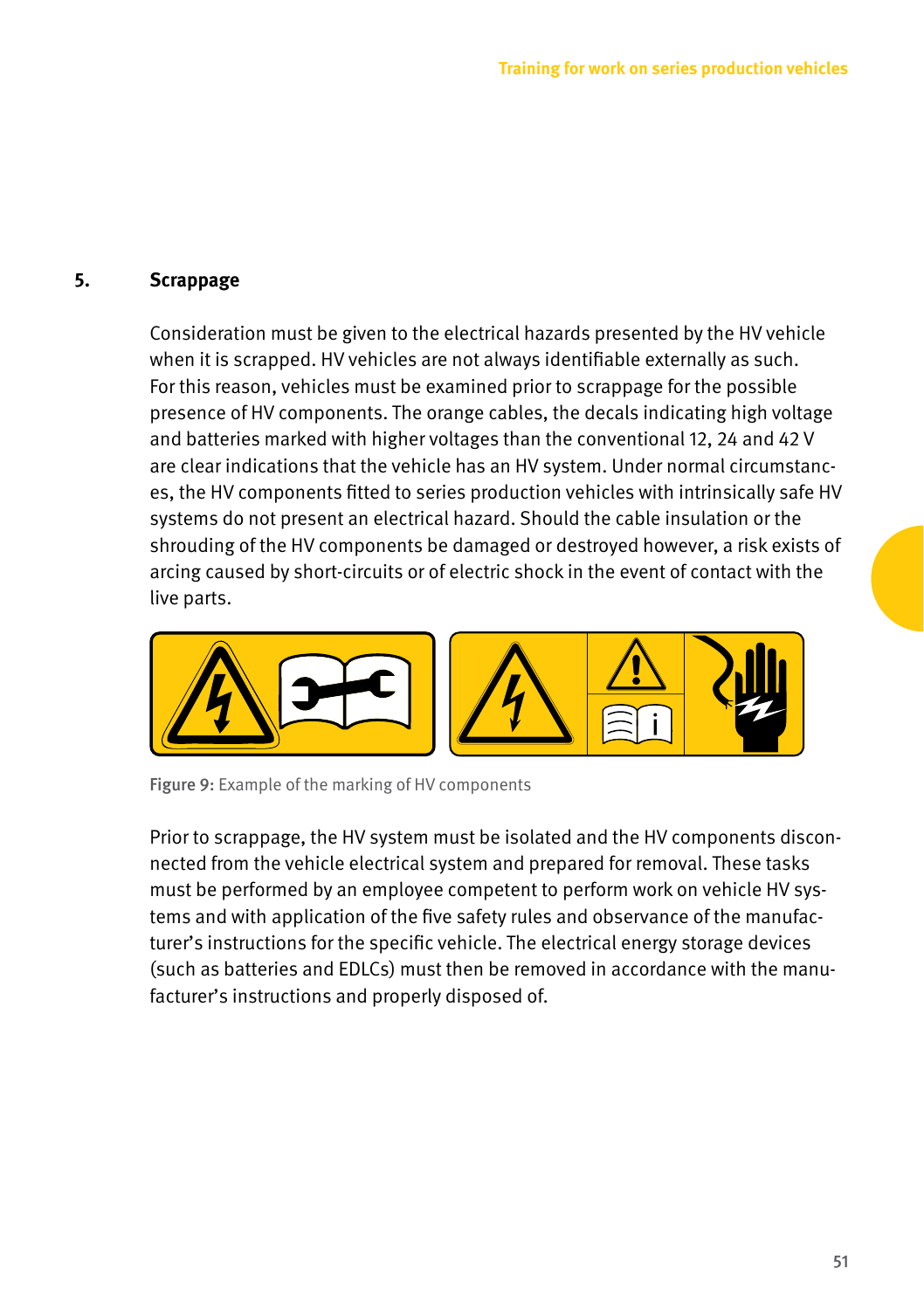Annex 1 Model risk assessment **Annex 1** Model risk assessment

|             | Muster-Arbeitsblatt zur Ermittlung der Gefährdungen und Maßnahmen                     |                                     |                              |                                                                                                                                                                        |          |                                                                                                                                                                                                                                                                                                                                                                                                                                                                                                                                 |           |               |
|-------------|---------------------------------------------------------------------------------------|-------------------------------------|------------------------------|------------------------------------------------------------------------------------------------------------------------------------------------------------------------|----------|---------------------------------------------------------------------------------------------------------------------------------------------------------------------------------------------------------------------------------------------------------------------------------------------------------------------------------------------------------------------------------------------------------------------------------------------------------------------------------------------------------------------------------|-----------|---------------|
|             | Working area: automotive workshop                                                     |                                     |                              |                                                                                                                                                                        |          |                                                                                                                                                                                                                                                                                                                                                                                                                                                                                                                                 |           |               |
|             |                                                                                       |                                     |                              |                                                                                                                                                                        |          |                                                                                                                                                                                                                                                                                                                                                                                                                                                                                                                                 |           |               |
| □           | Work on vehicles with intrinsically safe HV systems<br>Task                           |                                     |                              |                                                                                                                                                                        |          |                                                                                                                                                                                                                                                                                                                                                                                                                                                                                                                                 |           |               |
| Informative | Hazards identified and description of                                                 | Evaluate hazards                    |                              | Measures                                                                                                                                                               | å        | Date                                                                                                                                                                                                                                                                                                                                                                                                                                                                                                                            | Effective |               |
| publication | them                                                                                  | <b>Risk</b>                         |                              |                                                                                                                                                                        | thor/    |                                                                                                                                                                                                                                                                                                                                                                                                                                                                                                                                 |           |               |
|             |                                                                                       | H<br>Σ<br>$\overline{\phantom{0}}$  | Need for<br>action<br>yes/no |                                                                                                                                                                        | advisor  | pleted<br>Com-                                                                                                                                                                                                                                                                                                                                                                                                                                                                                                                  | Yes       | $\frac{1}{2}$ |
|             | Electric shock<br>$\begin{array}{ c } \hline \hline \hline \hline \end{array}$ Arcing |                                     |                              | In Familiarization/instruction of all employees with/on<br>hazards and work on HV vehicles.                                                                            | $\vdots$ |                                                                                                                                                                                                                                                                                                                                                                                                                                                                                                                                 | $\Box$    | □             |
|             |                                                                                       |                                     |                              | whether HV components are fitted in the working area.<br>During non-electrical work on the vehicle, checking of                                                        |          |                                                                                                                                                                                                                                                                                                                                                                                                                                                                                                                                 |           |               |
|             |                                                                                       |                                     |                              | $\Box$ Visual inspection of the HV components for externally<br>visible defects.                                                                                       |          |                                                                                                                                                                                                                                                                                                                                                                                                                                                                                                                                 |           |               |
|             |                                                                                       |                                     |                              | $\Box$ Training of employees in the expertise required for work on<br>the HV system.                                                                                   |          |                                                                                                                                                                                                                                                                                                                                                                                                                                                                                                                                 |           |               |
|             |                                                                                       |                                     |                              | ployees who possess the necessary expertise, or under the<br>$\Box$ Work on the HV system may be carried out only by em-<br>control and supervision of such employees. |          |                                                                                                                                                                                                                                                                                                                                                                                                                                                                                                                                 |           |               |
|             |                                                                                       |                                     |                              | Performance of work on the HV system following applica-<br>tion of the five safety rules                                                                               |          |                                                                                                                                                                                                                                                                                                                                                                                                                                                                                                                                 |           |               |
|             |                                                                                       |                                     |                              | - Safeguard against reconnection,<br>Verify the non-live state.<br>- Isolate HV voltage,                                                                               |          |                                                                                                                                                                                                                                                                                                                                                                                                                                                                                                                                 |           |               |
|             |                                                                                       |                                     |                              | Use of suitable voltage testers or test equipment.                                                                                                                     |          |                                                                                                                                                                                                                                                                                                                                                                                                                                                                                                                                 |           |               |
|             |                                                                                       |                                     |                              | $\Box$ Performance of work on the HV system only in accordance<br>with the manufacturer's instructions and with use of the<br>specified tools and other equipment.     |          |                                                                                                                                                                                                                                                                                                                                                                                                                                                                                                                                 |           |               |
|             |                                                                                       |                                     |                              | Marking of vehicles and safeguarding of the working area<br>during electrical work.                                                                                    |          |                                                                                                                                                                                                                                                                                                                                                                                                                                                                                                                                 |           |               |
|             |                                                                                       |                                     |                              |                                                                                                                                                                        |          |                                                                                                                                                                                                                                                                                                                                                                                                                                                                                                                                 |           |               |
|             | □                                                                                     | $\frac{\square}{\square}$<br>$\Box$ |                              | □                                                                                                                                                                      |          | $\begin{bmatrix} \vdots & \vdots & \vdots & \vdots \\ \vdots & \vdots & \vdots & \vdots \\ \vdots & \vdots & \vdots & \vdots \\ \vdots & \vdots & \vdots & \vdots \\ \vdots & \vdots & \vdots & \vdots \\ \vdots & \vdots & \vdots & \vdots \\ \vdots & \vdots & \vdots & \vdots \\ \vdots & \vdots & \vdots & \vdots \\ \vdots & \vdots & \vdots & \vdots \\ \vdots & \vdots & \vdots & \vdots \\ \vdots & \vdots & \vdots & \vdots \\ \vdots & \vdots & \vdots & \vdots \\ \vdots & \vdots & \vdots & \vdots \\ \vdots & \vd$ | $\Box$    | □             |
|             |                                                                                       |                                     |                              |                                                                                                                                                                        |          |                                                                                                                                                                                                                                                                                                                                                                                                                                                                                                                                 |           |               |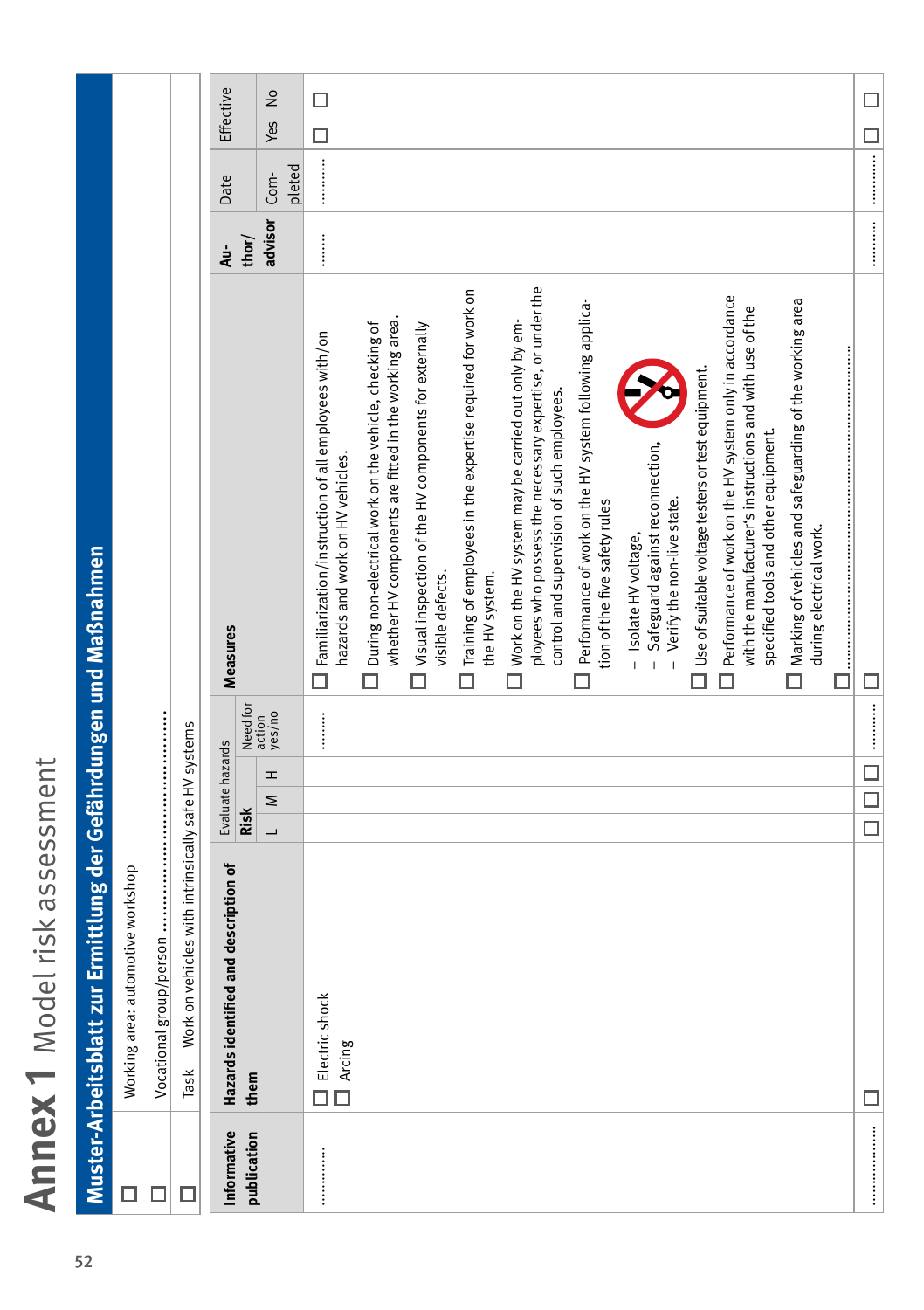Flow chart: need for training for work during development, on test rigs (isolated)



#### **Identification of need for training for non-live work prior to SoP**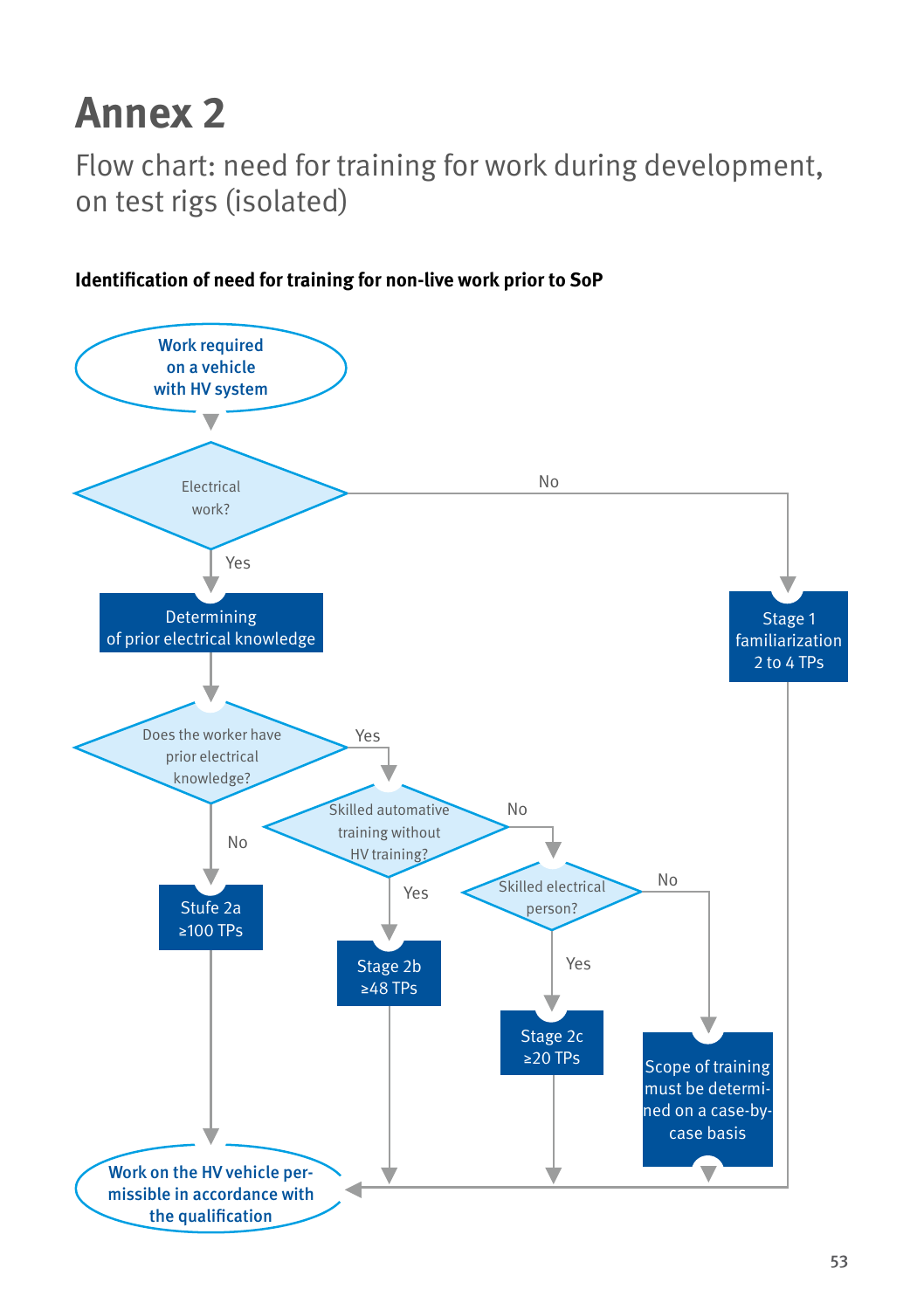Flow chart: need for training for work in development, on test rigs (live)



#### **Determining of the need for training for live work**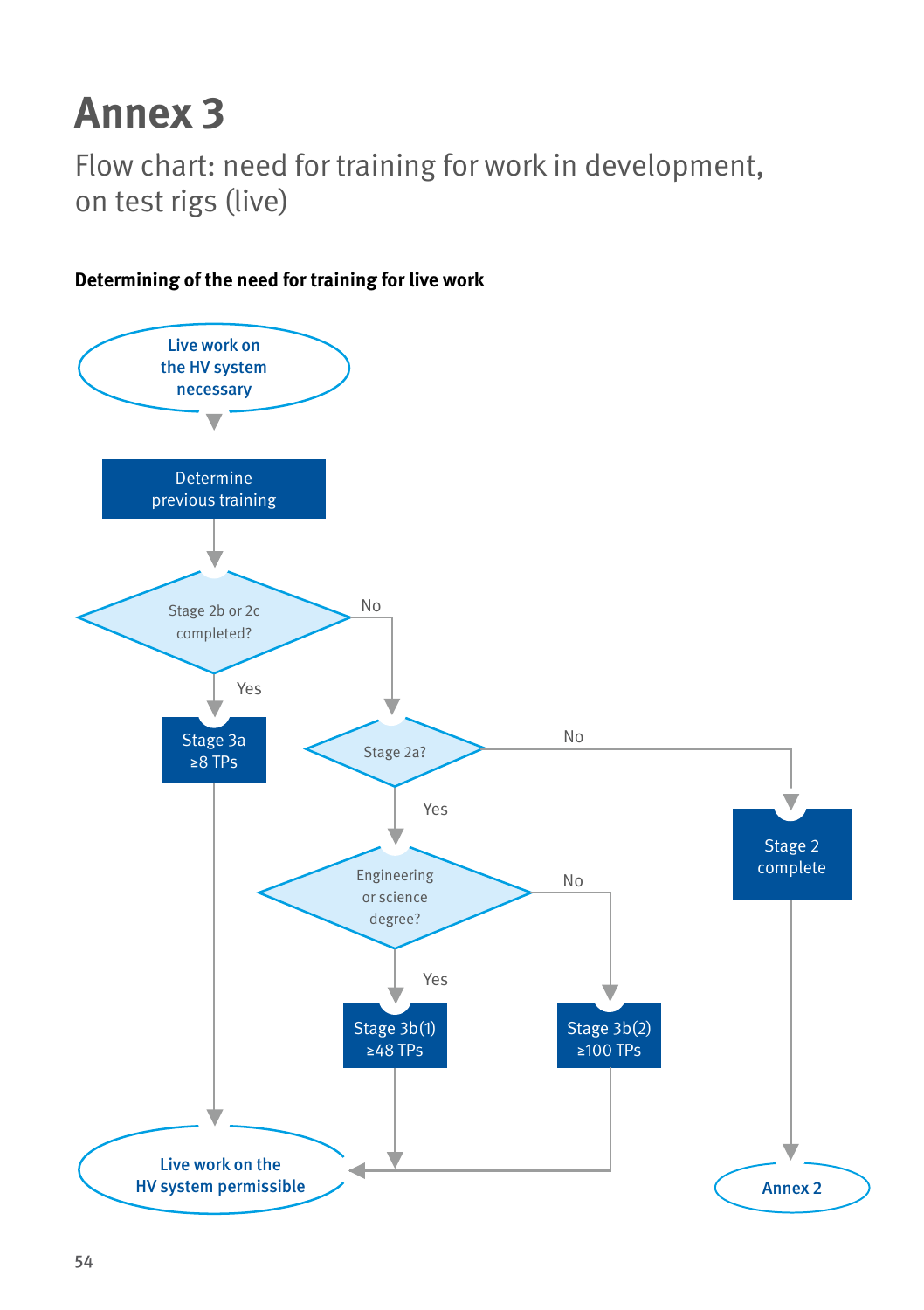Topics covered by training for persons without prior electrical knowledge but with technical training

The topics indicted below serve as an example only and reflect the current state of the art of automotive HV technology. Topics irrelevant to the work to be carried out can be ignored. Other relevant topics must be added in their place if necessary.

#### **Basic electrical knowledge**

- Electric voltage,
- Electric current.
- Direct current, alternating current, three-phase current,
- Calculations involving powers of ten,
- Power sources.
- Electrical resistance:
	- Ohm's Law,
	- Connection in series,
	- Connection in parallel.
- Electric power,
- Forms of power generation,
- Power sources:
	- Fuel cell, EDLCs, batteries (lithium-ion, nickel-metal hydride),
	- Charging regulations.
- Coil,
- Electric motor.
- Three-phase asynchronous motor,
- Three-phase generator,
- Transformer,
- Semiconductors, diodes, bipolar transistors,
- Design of a relay,
- Design of a capacitor,
- Use of a capacitor to smooth undulating voltage,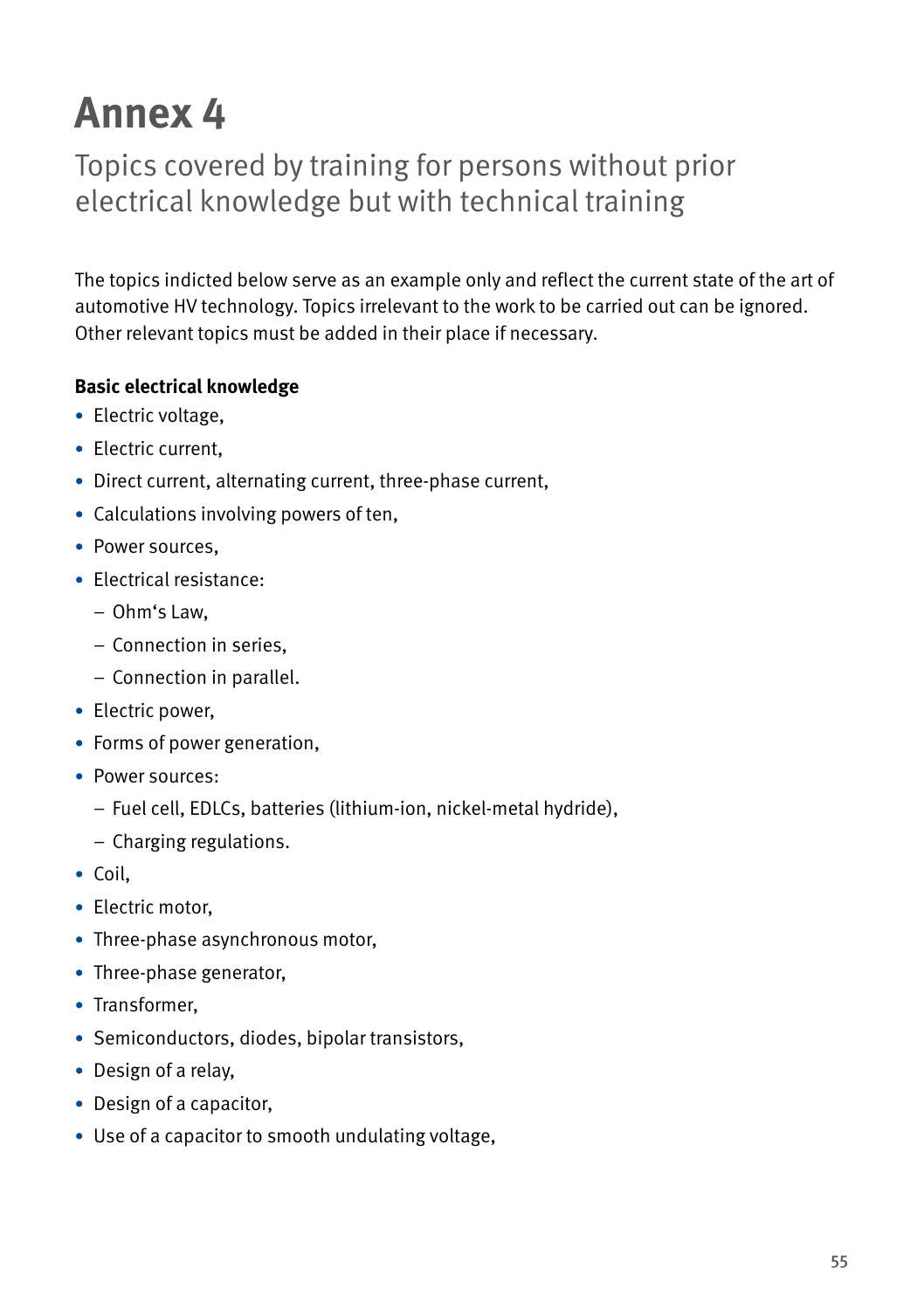- Instruments and measurement methods:
	- Analogue and digital instruments,
	- Measurement of current, voltage and resistance,
	- Measurement errors,
	- Troubleshooting on vehicles,
	- Diagnostics.
- Reading off and use of measurement results is practised in order for measurement displays to be read and interpreted correctly.
- Measurement of V/R/I, use of voltmeters, ammeters and electronic boards.
- Production/interpretation of V/I diagrams in preparation for the specialist module.
- Estimation (by ratios) and calculation of voltages and resistances in series and parallel circuits.
- Determining of potentials, voltage drops and currents in more complex circuits by means of the load/current arrow system.
- Exercises in the calculation of power, work and efficiencies.
- Reading of circuit diagrams, tracing of current paths.

#### **Electrical hazards and first aid**

- Reading of circuit diagrams, tracing of current paths,
- Stimulus thresholds,
- Let-go threshold,
- Cardiac fibrillation,
- Burns,
- Duration of the effect of current upon the human body,
- Resistance of the human body,
- Hazardous body currents,
- Maximum touch voltage,
- General information on first aid, behaviour in the event of fire,
- Accidents caused by electric current,
- Measures to be taken in the event of injury,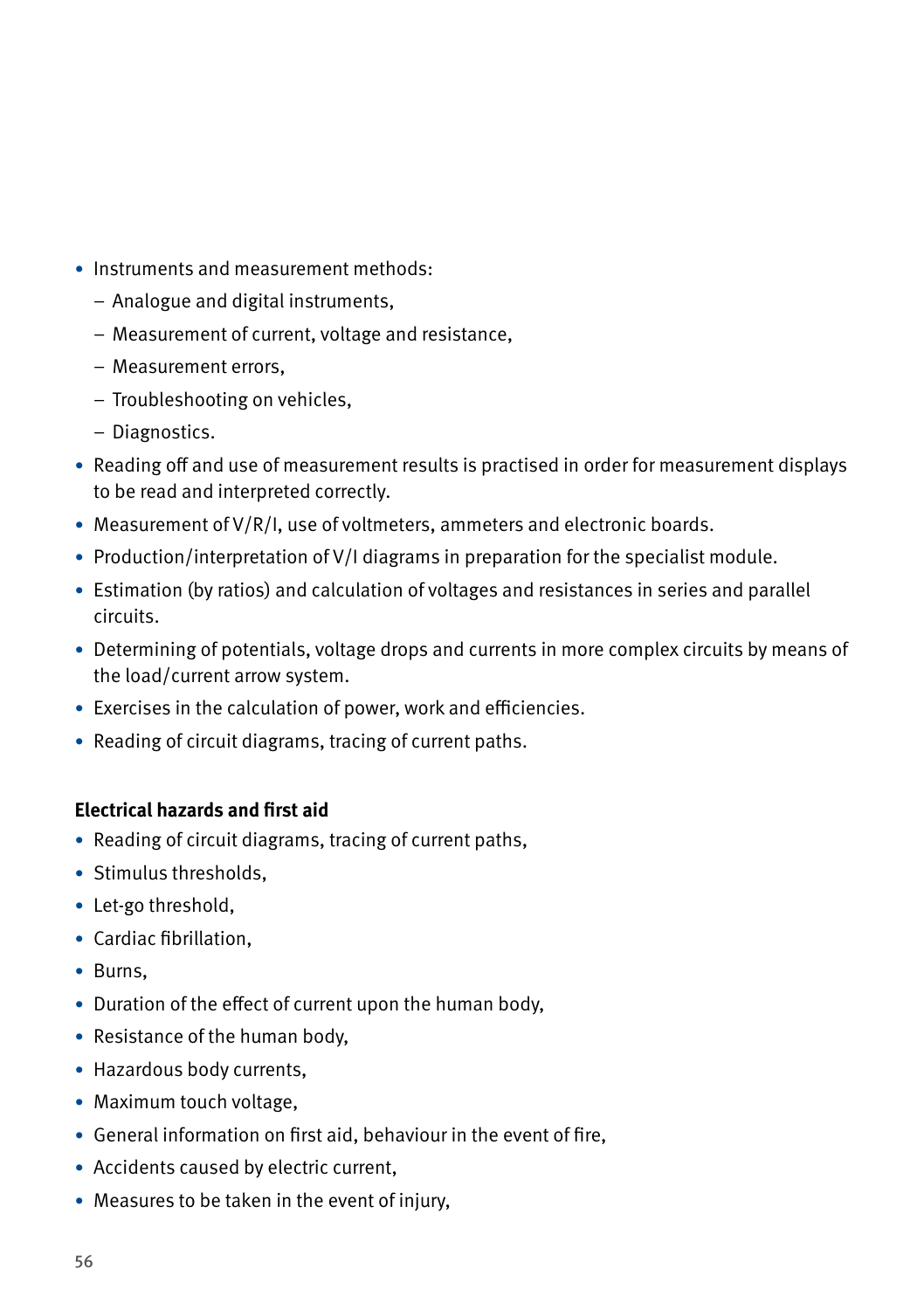- First aid in the event of injury caused by electric current,
- Records of first-aid measures,
- Reporting of accidents.

#### **Measures for protection against electric shock and fault arcs**

- Classification of protective measures; key terms.
- Protection against direct contact:
	- Protection by the insulation of live parts,
	- Protection by shrouding or encapsulation.
- Protection against direct and indirect contact (extra-low voltage).
- Protection against indirect contact (protection against hazardous electric shock in the event of a fault):
	- Protective insulation,
	- Protective separation,
	- Protection by disconnection:
		- Protective device,
		- Mains systems,
		- Protective measures in the IT system.
- Function of potential equalization.

#### **Requirements and suitable measures**

- Protective measures:
	- Overload protective devices,
	- Residual current devices.
- Tests based upon DIN VDE 0100-600:
	- Visual inspection,
	- Measurements of the insulation resistance,
	- Function test.
- Organization and documentation of the tests.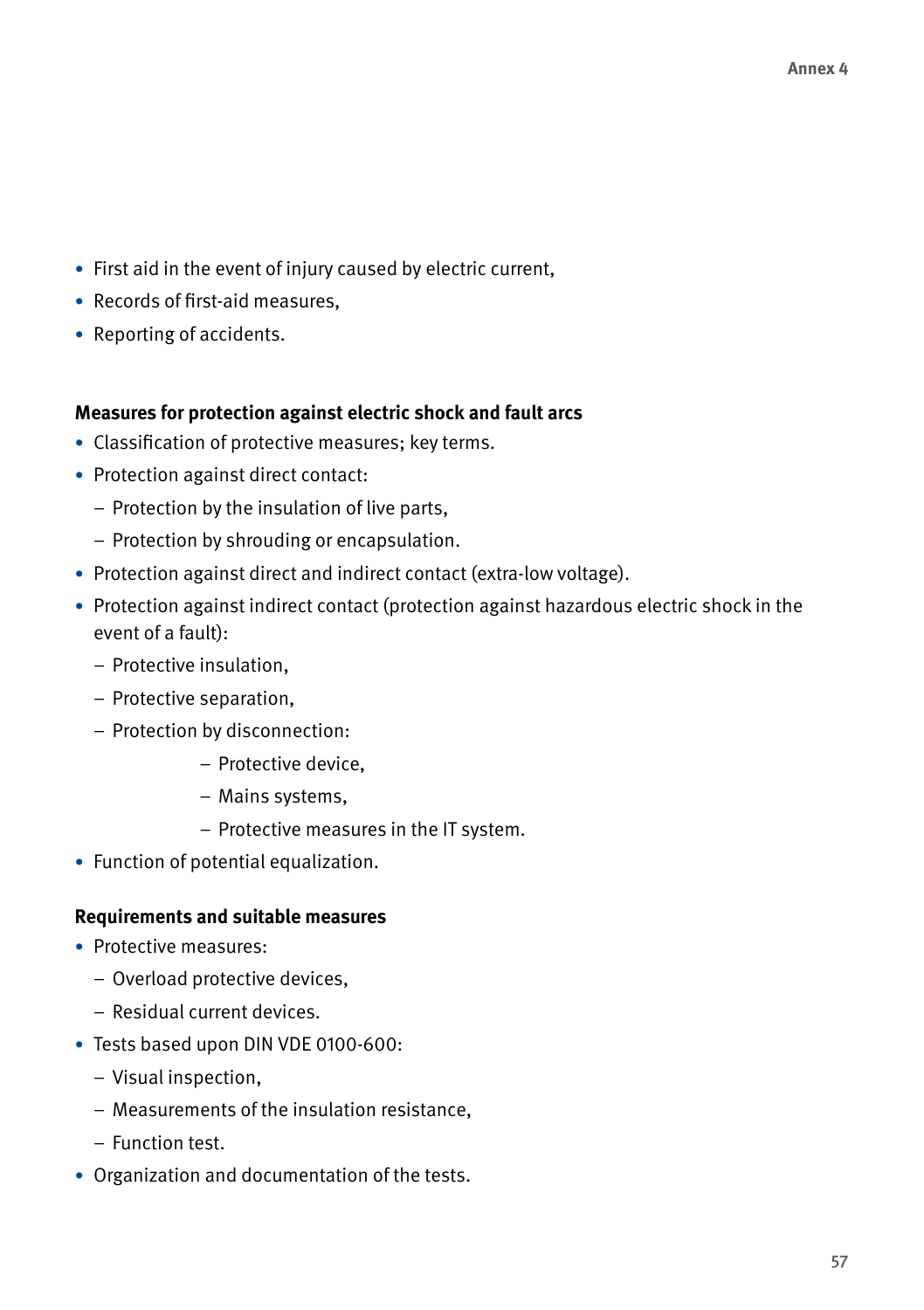#### **Organization of safety and health for electrical work**

- OSH system,
- European legislation (EU Low-voltage Directive),
- German legislation (German occupational safety and health act, German ordinance on industrial safety and health with TRBS),
- Accident prevention regulations: BGV/GUV-A 1 governing principles of prevention, BGV/GUV-A 3, "Electrical installations and equipment",
- Codes of good practice (DIN, EN, VDE, further standards, e.g. governing measurement),
- Risk assessment,
- Content of the BGV/GUV-V A3 accident prevention regulation, "Electrical installations and equipment", and of the DIN VDE 0105-100 standard governing measures for accident prevention: the five safety rules,
- Repair, commissioning, maintenance and service,
- Assurance of safety by personal protective equipment and other equipment,
- Informative safety technology, warning signs.

#### **Specialist and man-management responsibility**

- Delegated responsibility of managers,
- Responsibility of the skilled electrical person,
- Legal consequences.

#### **Employee qualifications in the area of electrical engineering**

- Who is permitted to carry out work on the electrical system?
- Instruction of electrical lay persons, tasking of workers.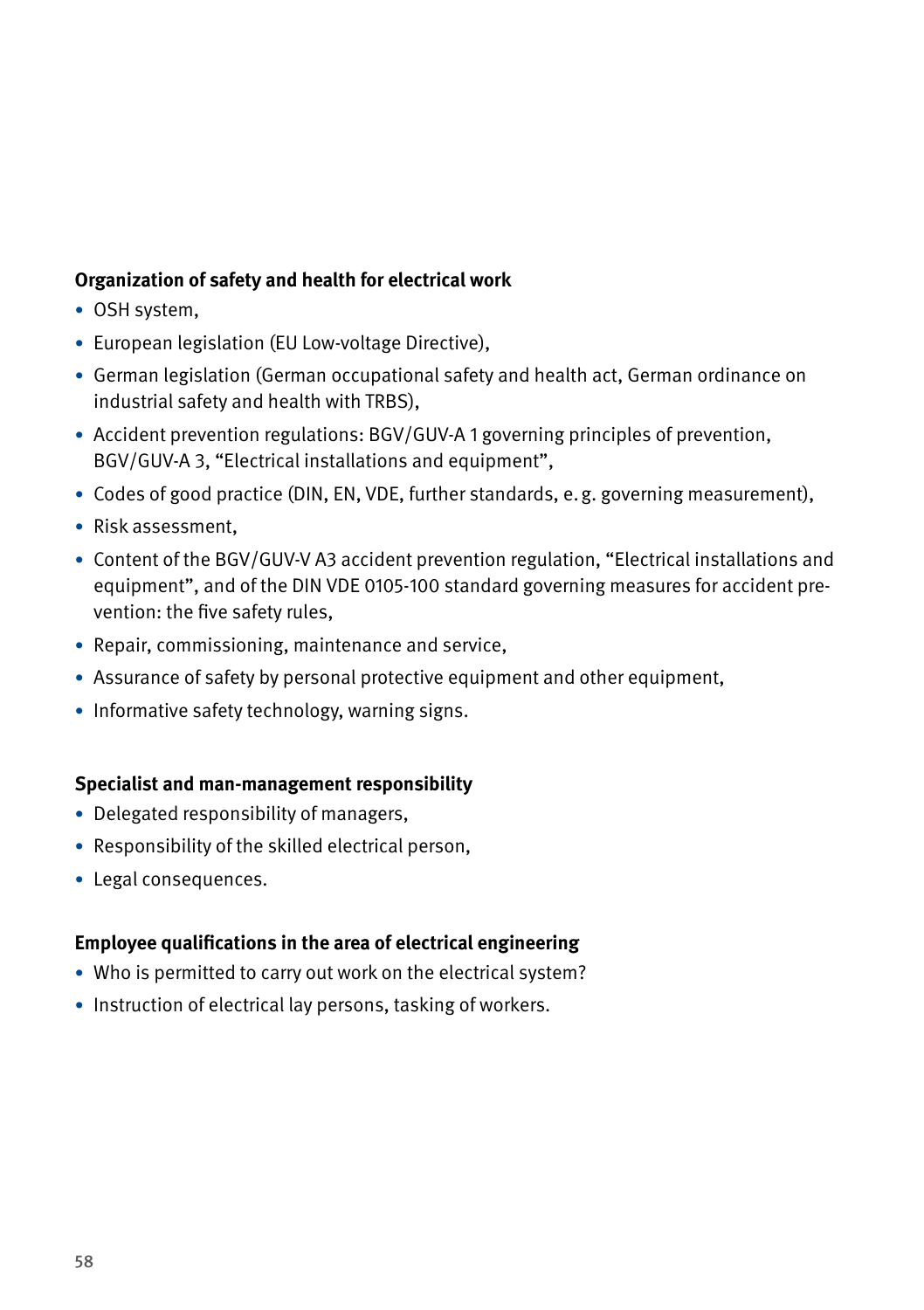#### **Use of HV systems in vehicles**

- Introduction to the subject of alternative drives.
- Structure, function and mode of operation of alternative drives
	- Fuel cell vehicles,
	- Hybrid drives,
	- Electric vehicles.
- Fuel cell/hybrid vehicles: concepts and operating modes.
- HV components: e.g. fuel cells, HV batteries, power electronics, DC/DC converters, threephase, synchronous and asynchronous machines, other safety-critical components.
- Federal ECE Rule 100.
- Motor Vehicle Safety Standard 305 (FMV SS 305).
- Measures to ISO 6469-3 and DIN EN 61140 (VDE 0140-1) for protection against electric shock.
- Recording of energy flows during operation of the hybrid system in various modes.
- Calculation of body currents in the event of insulation faults; hazards of such body currents.
- Risk assessment for fuel cell/hybrid vehicles.
- Protection classes/degrees of protection.
- $\bullet\,$  Determining the R $_{\mathsf{i}}$  of different NiMH cells.
- Placing of hybrid vehicles in the non-live state.
- Measurements on the HV system.
- Replacement of installed components.
- Commissioning with determining of the  $R_{\text{iso}}$  of the HV system with/without faults in the HV system.
- Measurements (voltage drop and potential) on high-resistance circuits on conventional vehicles in consideration of the  $\mathsf{R}_{_\mathsf{i}}$  of the instrument.
- Measurement of capacitance and inductance.
- Measurement of pulse width and frequency on conventional vehicles.
- Creation and understanding of circuits for transformation of direct current, with and without galvanic isolation.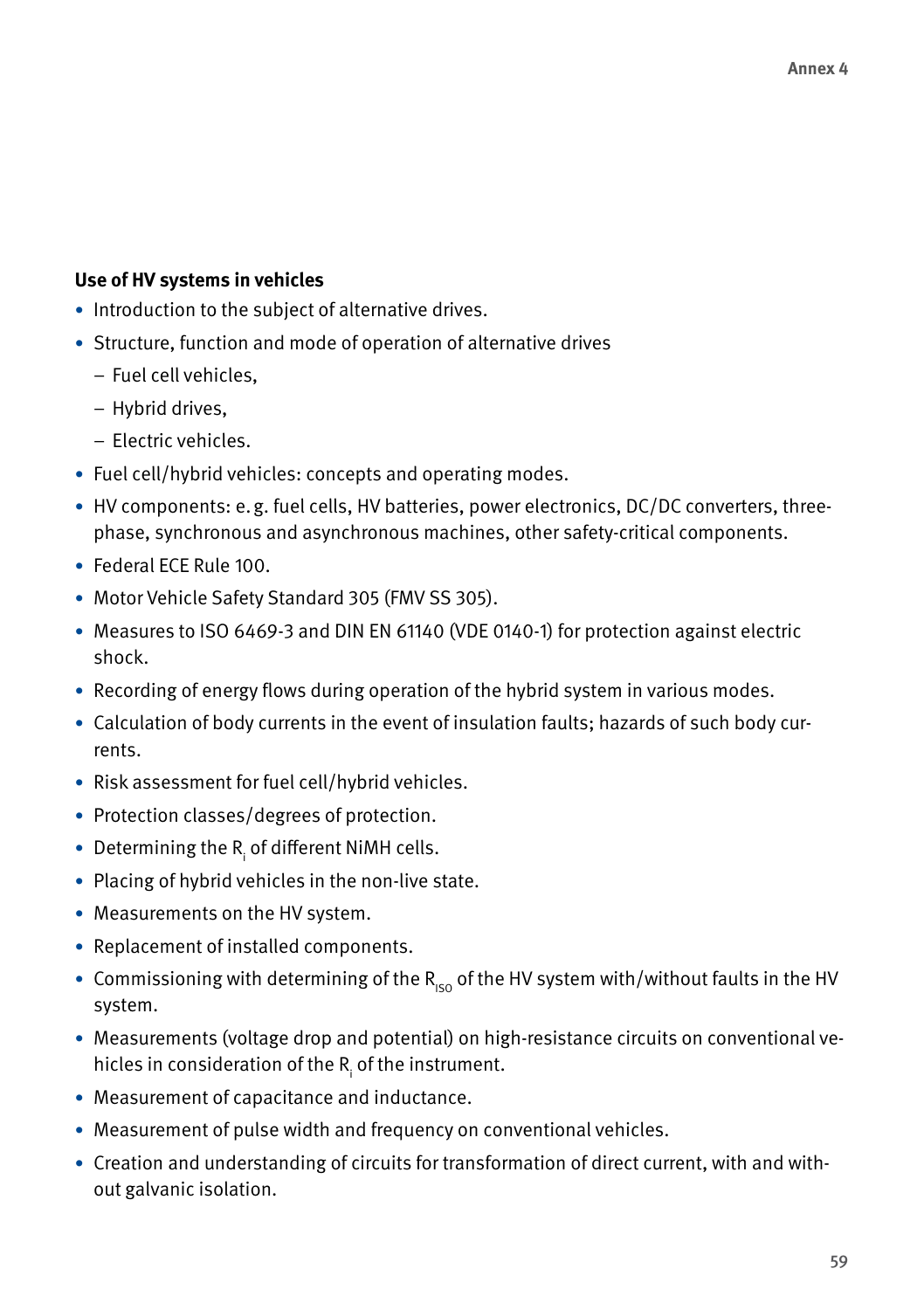- Measurement exercises on hybrid vehicles: location of the components, connection and disconnection of the maintenance plug (service disconnect), checking of isolation, measurement of HV+ against HV- and against the vehicle earth.
- Markings in accordance with vehicle standards/DIN VDE standards/accident prevention regulations.
- Conductors and cables:
	- Cable core arrangements, core and outer insulation,
	- Core markings,
	- Proper electrical connections,
	- Preparation of fine- and ultra-fine-stranded conductors.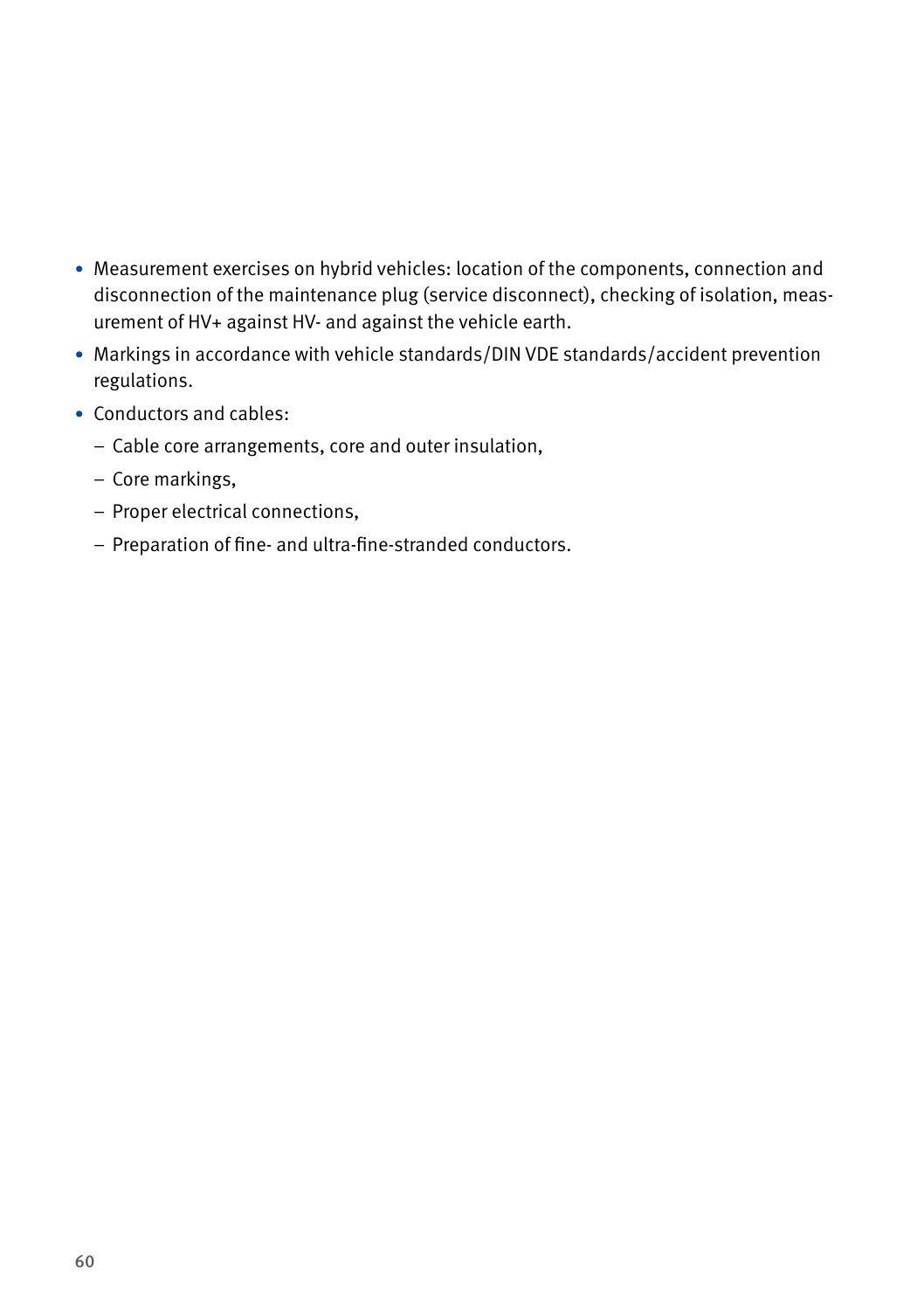Topics covered by training for persons with prior electrical knowledge in the automotive sector

#### **The training must encompass at least 48 teaching periods.**

The topics indicted below serve as an example only and reflect the current state of the art of automotive HV technology. Topics irrelevant to the work to be carried out can be ignored. Other relevant topics must be added in their place if necessary.

#### **Electrical hazards and first aid**

- Effects upon the human body,
- Stimulus thresholds,
- Let-go threshold,
- Cardiac fibrillation,
- Burns,
- Duration of the effect of current upon the human body,
- Resistance of the human body,
- Hazardous body currents,
- Maximum touch voltage,
- General information on first aid, behaviour in the event of fire,
- Accidents caused by electric current,
- Measures to be taken in the event of injury,
- First aid in the event of injury caused by electric current,
- Records of first-aid measures,
- Reporting of accidents.

#### **Measures for protection against electric shock and fault arcs**

- Classification of protective measures; key terms.
- Protection against direct contact:
	- Protection by the insulation of live parts,
	- Protection by shrouding or encapsulation.
- Protection against direct and indirect contact (extra-low voltage).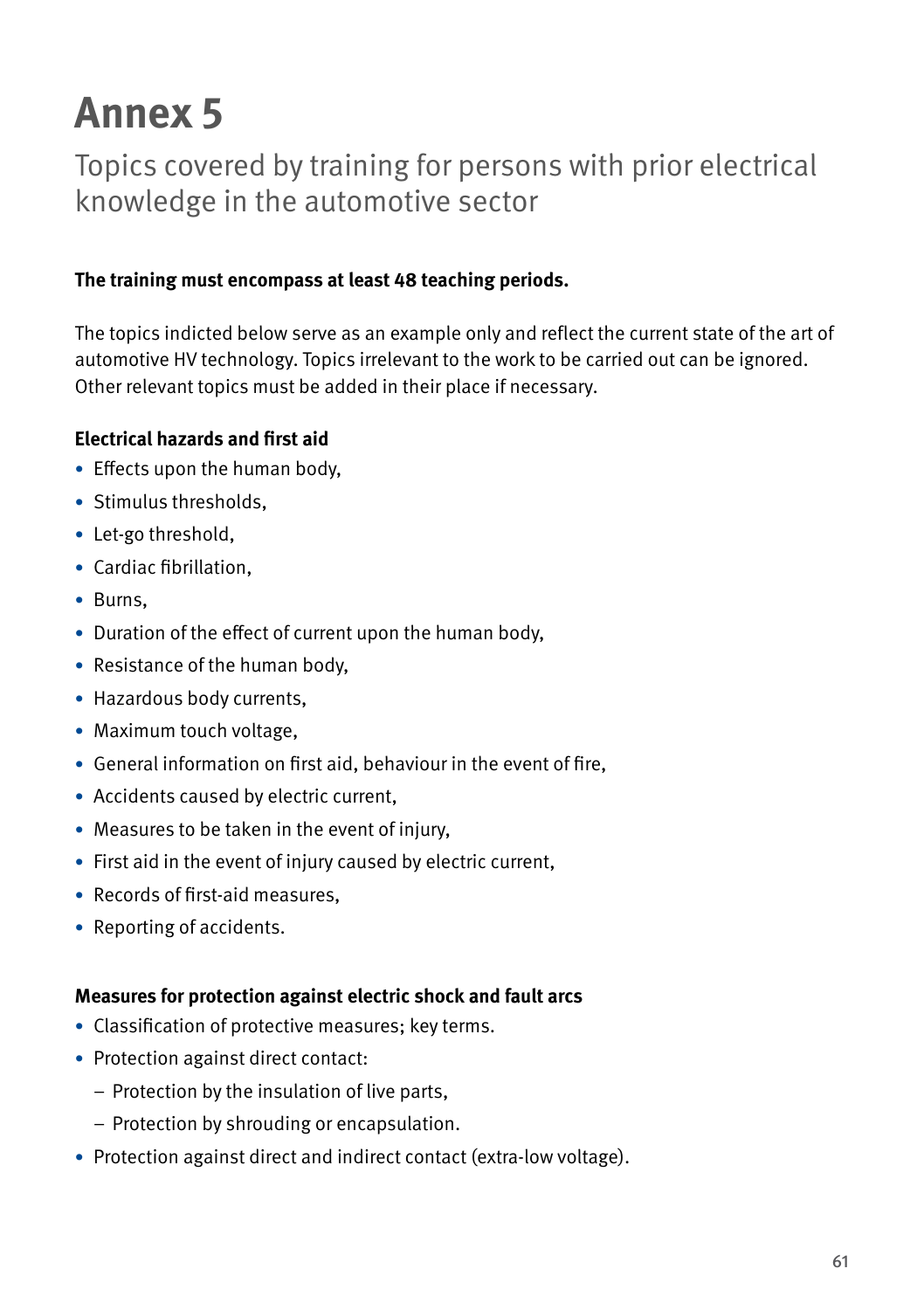- Protection against indirect contact (protection against hazardous electric shock in the event of a fault)
	- Protective insulation,
	- Protective separation,
	- Protection by disconnection:
		- Protective device,
		- Mains systems,
		- Protective measures in the IT system.
- Function of potential equalization.

#### **Requirements and suitable measures**

- Protective measures:
	- Overload protective devices,
	- Residual-current devices.
- Tests based upon DIN VDE 0100-600:
	- Visual inspection,
	- Measurements of the insulation resistance,
	- Function test.
- Organization and documentation of the tests.

#### **Organization and documentation of the tests**

- OSH system,
- European legislation (EU Low-voltage Directive),
- German legislation (German occupational safety and health act, German ordinance on industrial safety and health with TRBS),
- Accident prevention regulations: BGV/GUV-A1 governing principles of prevention, BGV/GUV-A 3, "Electrical installations and equipment"),
- Codes of good practice (DIN, EN, VDE, further standards, e.g. governing measurement),
- Risk assessment,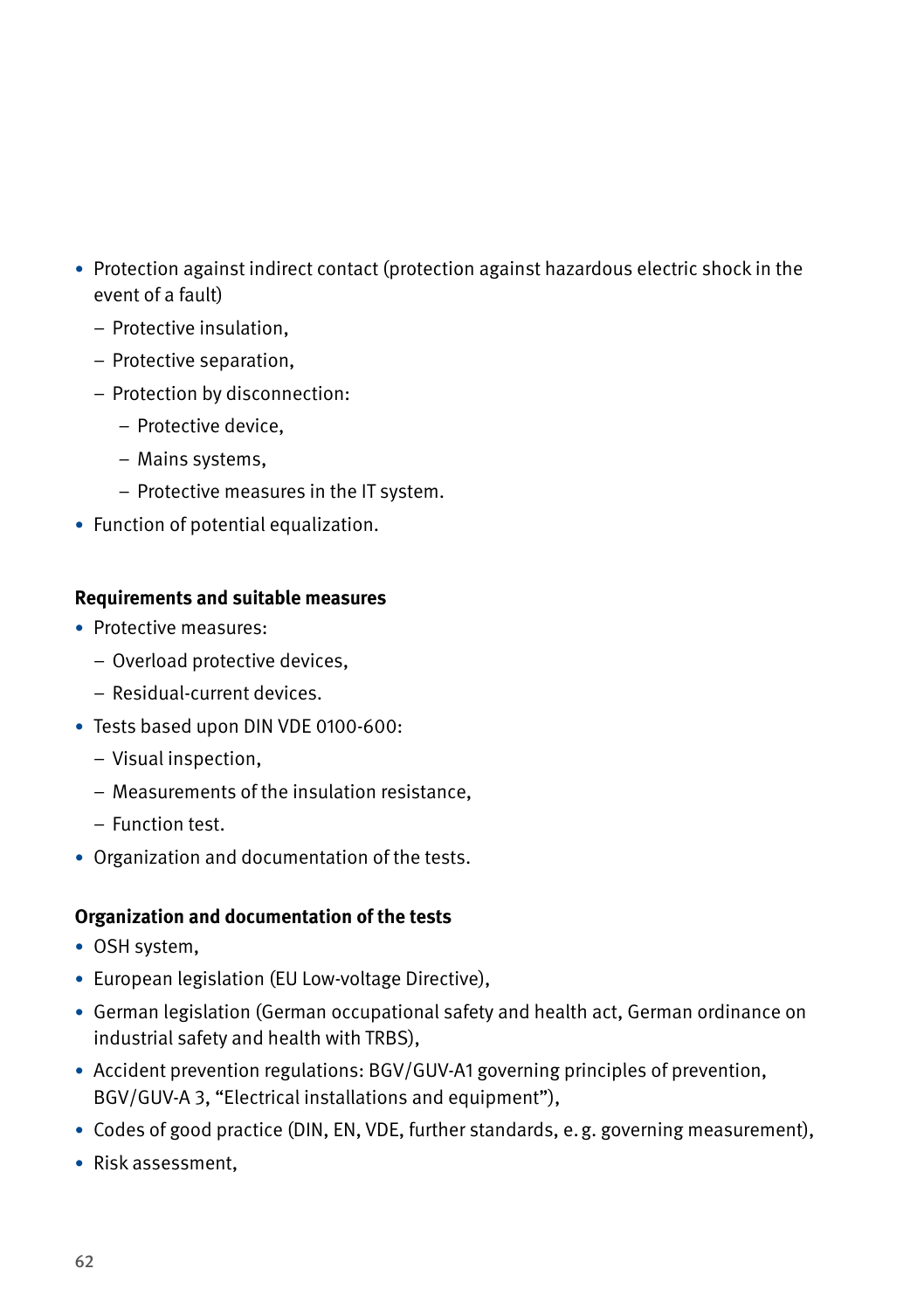- Content of the BGV/GUV-V A3 accident prevention regulation, "Electrical installations and equipment", and of the DIN VDE 0105-100 standard governing measures for accident prevention: the five safety rules,
- Repair, commissioning, maintenance and service,
- Assurance of safety by personal protective equipment and other equipment,
- Informative safety technology, warning signs.

#### **Specialist and man-management responsibility**

- Delegated responsibility of managers,
- Responsibility of the skilled electrical person,
- Legal consequences.

#### **Employee qualifications in the area of electrical engineering**

- Who is permitted to carry out work on the electrical system?
- Instruction of electrical lay persons, tasking of workers.

#### **Use of HV systems in vehicles**

- Introduction to the subject of alternative drives,
- Structure, function and mode of operation of alternative drives:
	- Fuel cell vehicles,
	- Hybrid drives,
	- Electric vehicles.
- Fuel cell/hybrid vehicles: concepts and operating modes,
- HV components: e.g. fuel cells, HV batteries, power electronics, DC/DC converters, threephase, synchronous and asynchronous machines, other safety-critical components,
- Federal ECE Rule 100,
- Measures to ISO 6469-3 and DIN EN 61140 (VDE 0140-1) for protection against electric shock,
- Motor Vehicle Safety Standard 305 (FMVSS 305),
- Recording of energy flows during operation of the hybrid system in various modes,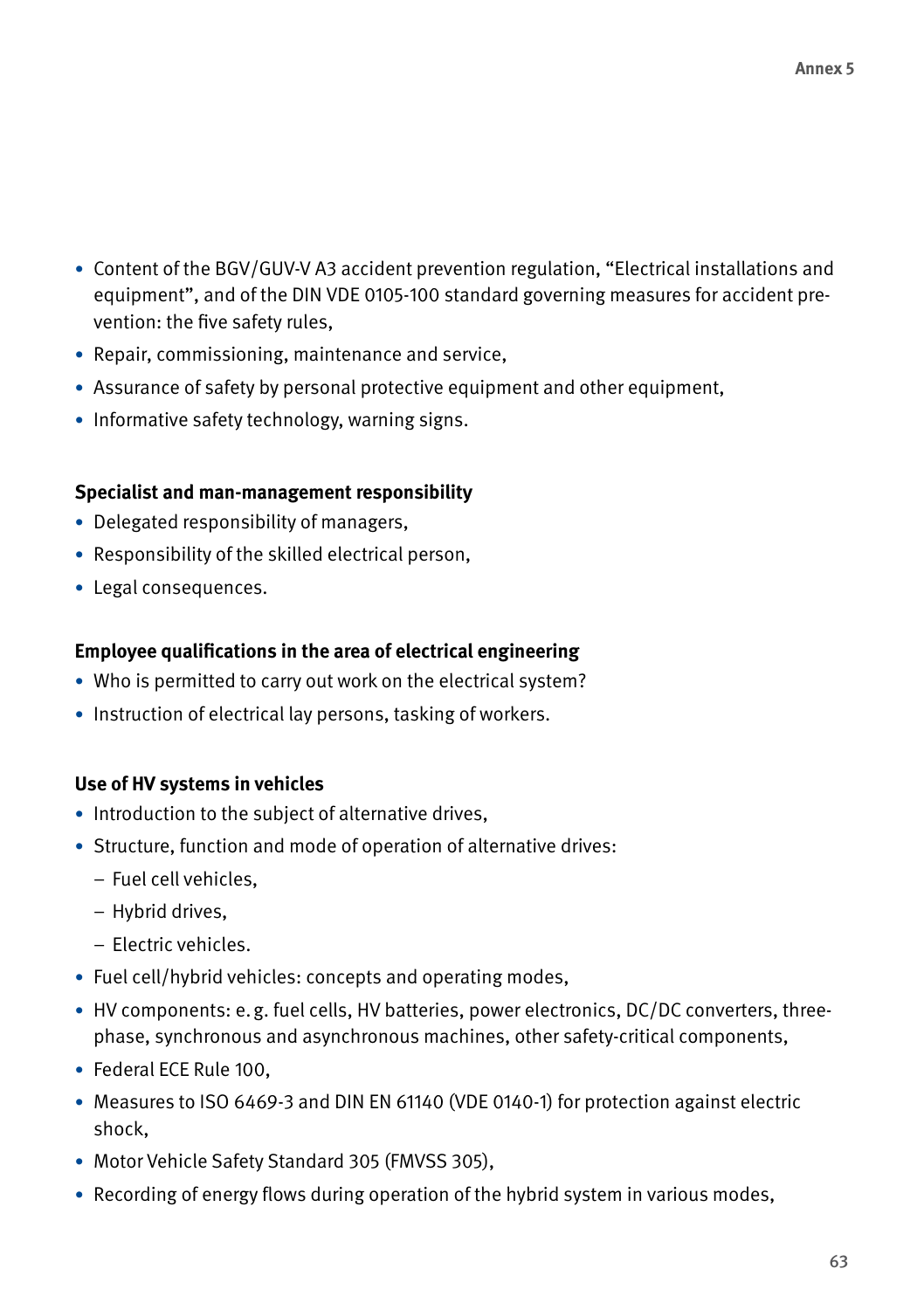- Calculation of body currents in the event of insulation faults; hazards of such body currents,
- Risk assessment for fuel cell/hybrid vehicles,
- Protection classes/degrees of protection,
- $\bullet\,$  Determining the R $_{\mathsf{i}}$  of different NiMH cells,
- Placing of hybrid vehicles in the non-live state,
- Measurements on the HV system,
- Replacement of installed components,
- Commissioning with determining of the  $R_{\text{iso}}$  of the HV system with/without faults in the HV system,
- Measurements (voltage drop and potential) on high-resistance circuits on conventional vehicles in consideration of the R<sub>i</sub> of the instrument**,**
- Measurement of capacitance and inductance,
- Measurement of pulse width and frequency on conventional vehicles,
- Creation and understanding of circuits for transformation of direct current, with and without galvanic isolation,
- Measurement exercises on hybrid vehicles: location of the components, connection and disconnection of the maintenance plug (service disconnect), checking of isolation, measurement of HV + against HV- and against the vehicle earth,
- Markings in accordance with vehicle standards/DIN VDE standards/accident prevention regulations,
- Conductors and cables:
	- Cable core arrangements, core and outer insulation,
	- Core markings,
	- Proper electrical connections,
	- Preparation of fine- and ultra-fine-stranded conductors.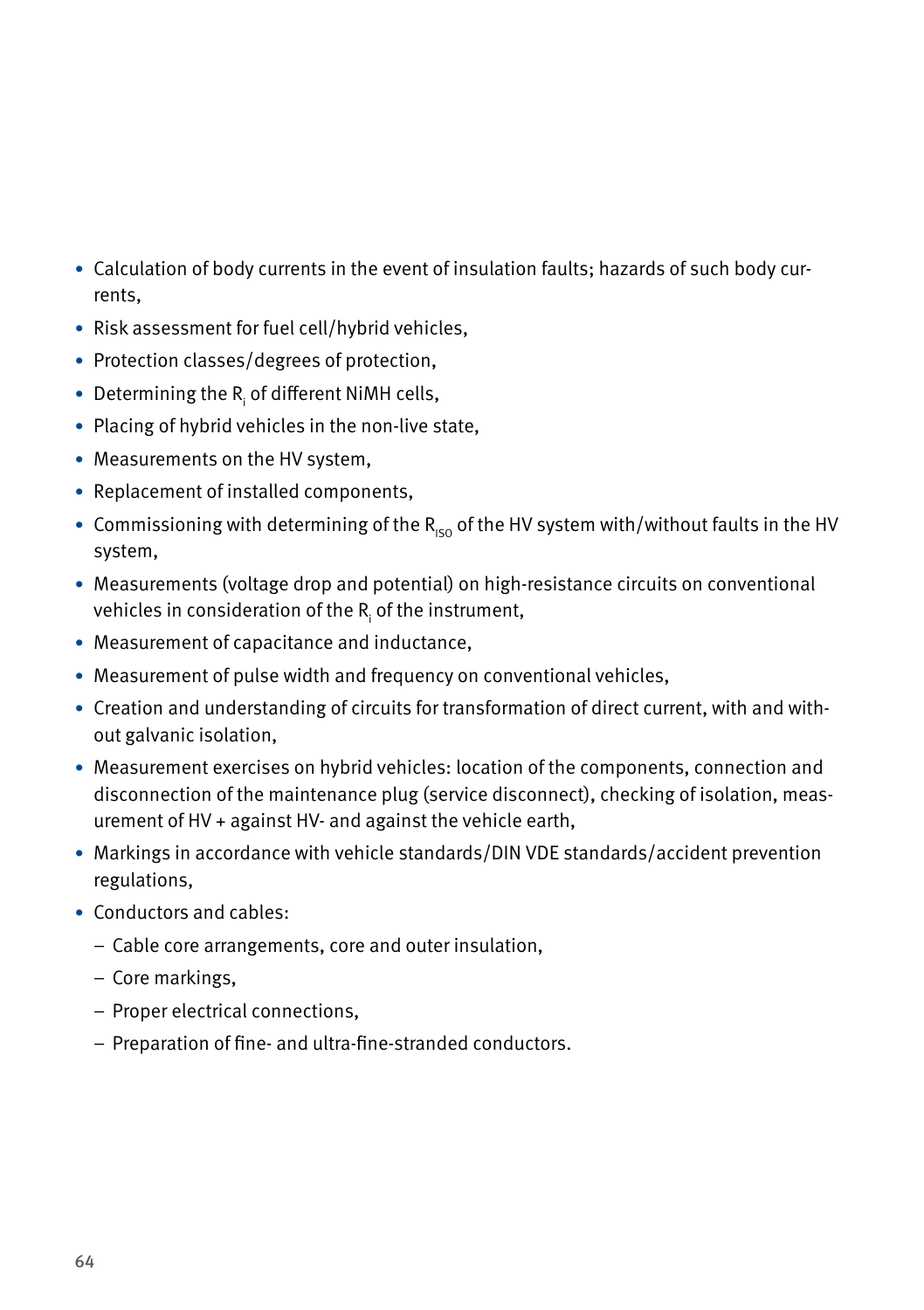### Topics covered by training for skilled electrical persons in the low-voltage sector

The topics indicted below serve as an example only and reflect the current state of the art of automotive HV technology. Topics irrelevant to the work to be carried out can be ignored. Other relevant topics must be added in their place if necessary.

#### **The following topics must be adapted to the current level of knowledge of the participants.**

- Design and function of vehicle electrical systems,
- Introduction to the subject of alternative drives,
- Structure, function and mode of operation of alternative drives:
	- Fuel cell vehicles,
	- Hybrid drives,
	- Electric vehicles.
- Fuel cell/hybrid vehicles: concepts and operating modes,
- HV components: e.g. fuel cells, HV batteries, power electronics, DC/DC converters, threephase, synchronous and asynchronous machines, other safety-critical components,
- Federal ECE Rule 100,
- Measures to ISO 6469-3 and DIN EN 61140 (VDE 0140-1) for protection against electric shock,
- Motor Vehicle Safety Standard 305 (FMVSS 305),
- Recording of energy flows during operation of the hybrid system in various modes,
- Calculation of body currents in the event of insulation faults; hazards of such body currents,
- Risk assessment for fuel cell/hybrid vehicles,
- Protection classes/degrees of protection,
- $\bullet\,$  Determining the R $_{\mathsf{i}}$  of different NiMH cells,
- Placing of hybrid vehicles in the non-live state,
- Measurements on the HV system,
- Replacement of installed components,
- Commissioning with determining of the  $R_{\text{iso}}$  of the HV system with/without faults in the HV system,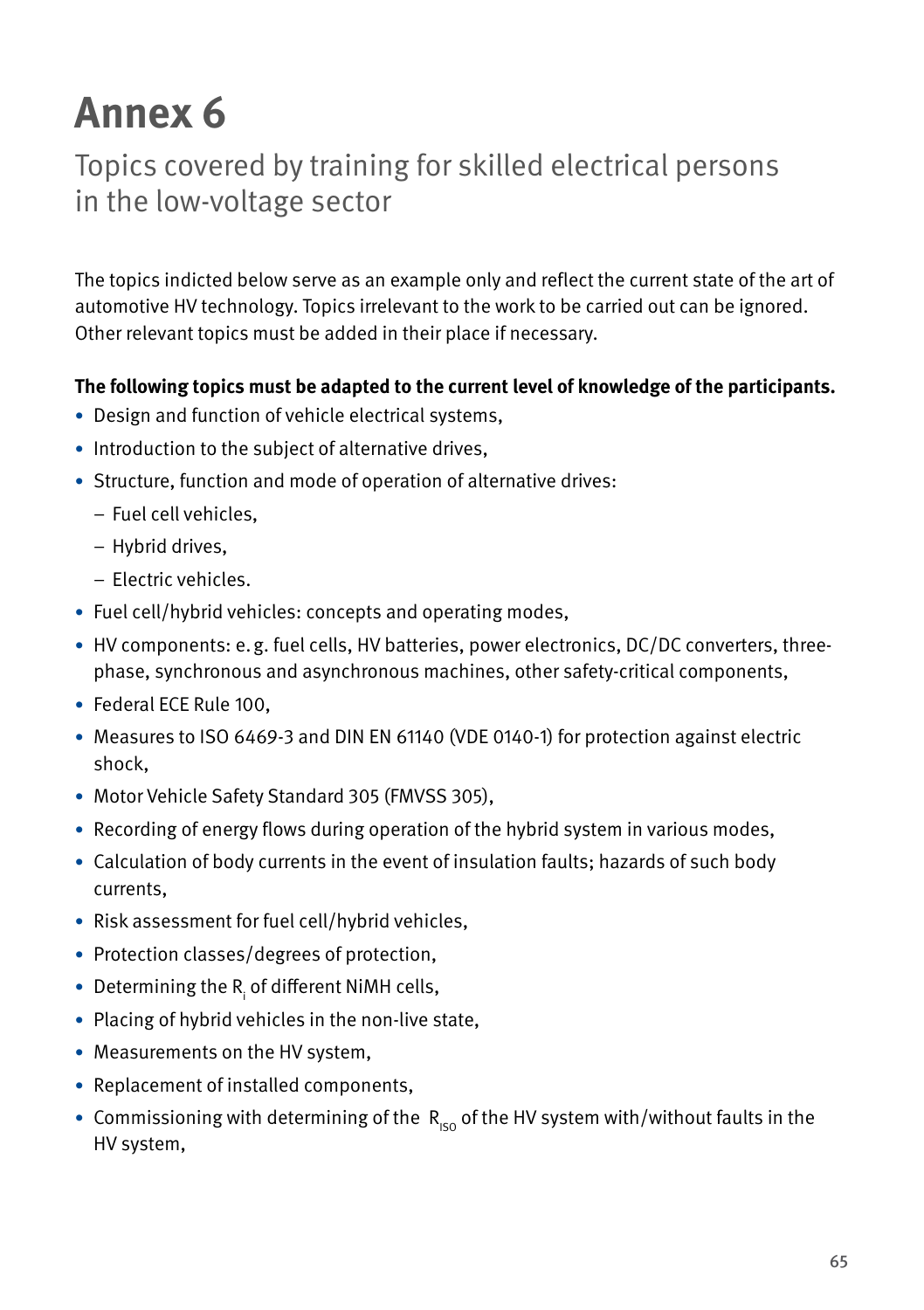- Measurements (voltage drop and potential) on high-resistance circuits on conventional vehicles in consideration of the R<sub>i</sub> of the instrument**,**
- Measurement of capacitance and inductance,
- Measurement of pulse width and frequency on conventional vehicles,
- Creation and understanding of circuits for transformation of direct current, with and without galvanic isolation,
- Measurement exercises on hybrid vehicles: location of the components, connection and disconnection of the maintenance plug (service disconnect), checking of isolation, measurement of HV + against HV- and against the vehicle earth,
- Markings in accordance with vehicle standards/DIN VDE standards/accident prevention.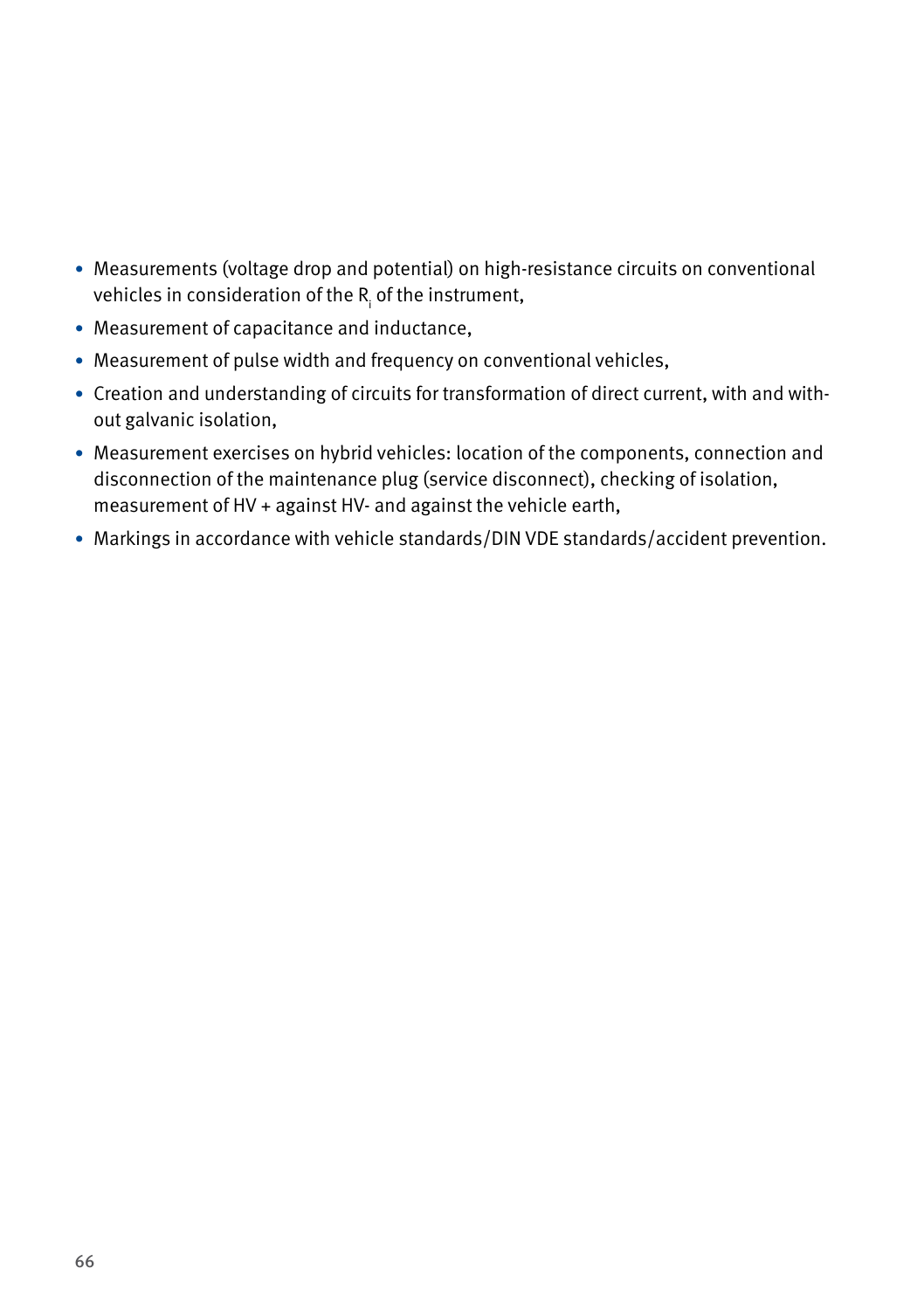Flow chart: need for training for service work on vehicles with intrinsically safe HV systems

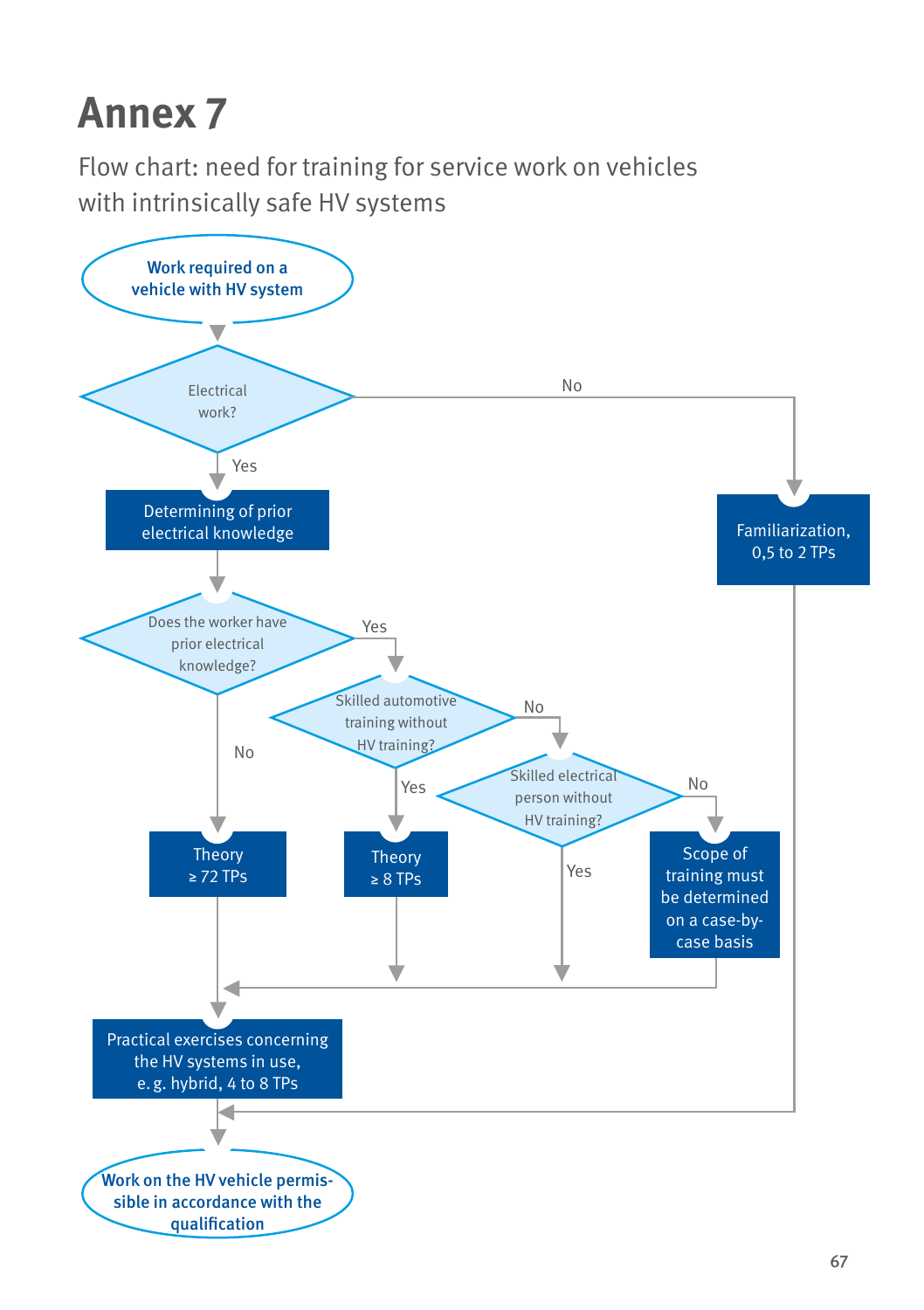Topics covered by training for persons with prior electrical knowledge in the automotive sector for work in service workshops on vehicles with intrinsically safe HV systems

The topics indicted below serve as an example only and reflect the current state of the art of automotive HV technology. Depending upon the work to be carried out, topics that are not required can be ignored. Other relevant topics must be added in their place if necessary.

#### **Technical responsibility**

- Legal consequences (What am I allowed to do? What happens in the event of abuse? No live work!),
- Control and supervision by a skilled electrical person.

#### **Electrical hazards and first aid**

- Effects upon the human body,
- Stimulus thresholds,
- Let-go threshold,
- Cardiac fibrillation,
- Burns,
- Duration of the effect of current upon the human body,
- Resistance of the human body,
- Hazardous body currents,
- Maximum touch voltage,
- General information on first aid, behaviour in the event of fire,
- Accidents caused by electric current,
- Measures to be taken in the event of injury,
- First aid in the event of injury caused by electric current,
- Records of first-aid measures,
- Reporting of accidents.

#### **Measures for protection against electric shock and fault arcs**

- Classification of protective measures; key terms,
- Protection against direct contact:
	- Protection by the insulation of live parts,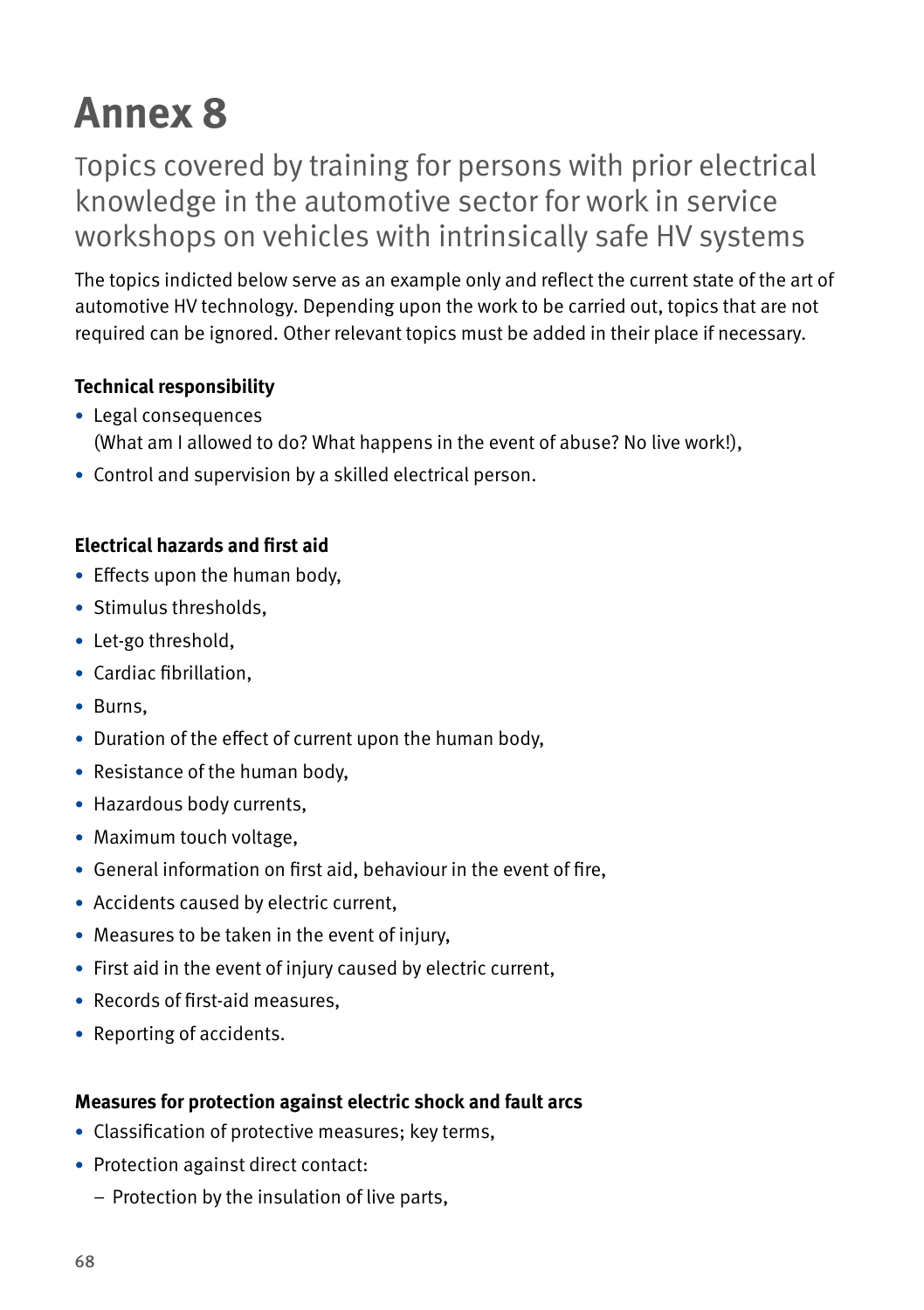- Protection by shrouding or encapsulation.
- Protection against direct and indirect contact (extra-low voltage),
- Protection against indirect contact (protection against hazardous electric shock in the event of a fault):
	- Protective insulation,
	- Protective separation,
	- Protection by disconnection:
		- Protective device,
		- Electrical system types,
		- Protective measures in the IT system.
- Function of potential equalization,
- Testing of the protective measures,
- Testing of the dielectric strength, for example by on-board or external diagnostics systems,
- Visual inspection,
- Checking of the labelling.

#### **Electrical installations and equipment in accordance with the BGV/GUV-V A3 accident prevention regulation and with DIN VDE 0105-100**

- Risk assessment for work on HV vehicles in support of the employer,
- Content of accident prevention regulation BGV/GUV-V A3, "Electrical installations and equipment", and of the DIN VDE 0105-100 standard governing measures for accident prevention: the first three of the five safety rules
	- Disconnect the HV system,
	- Safeguard against reconnection,
	- Verify the non-live state.
- Repair, commissioning, maintenance and service definition of the terms,
- Measures for troubleshooting on live parts, for example by on-board or external diagnostics systems,
- Familiarity with possible personal protective equipment and other equipment,
- Informative safety technology, warning signs.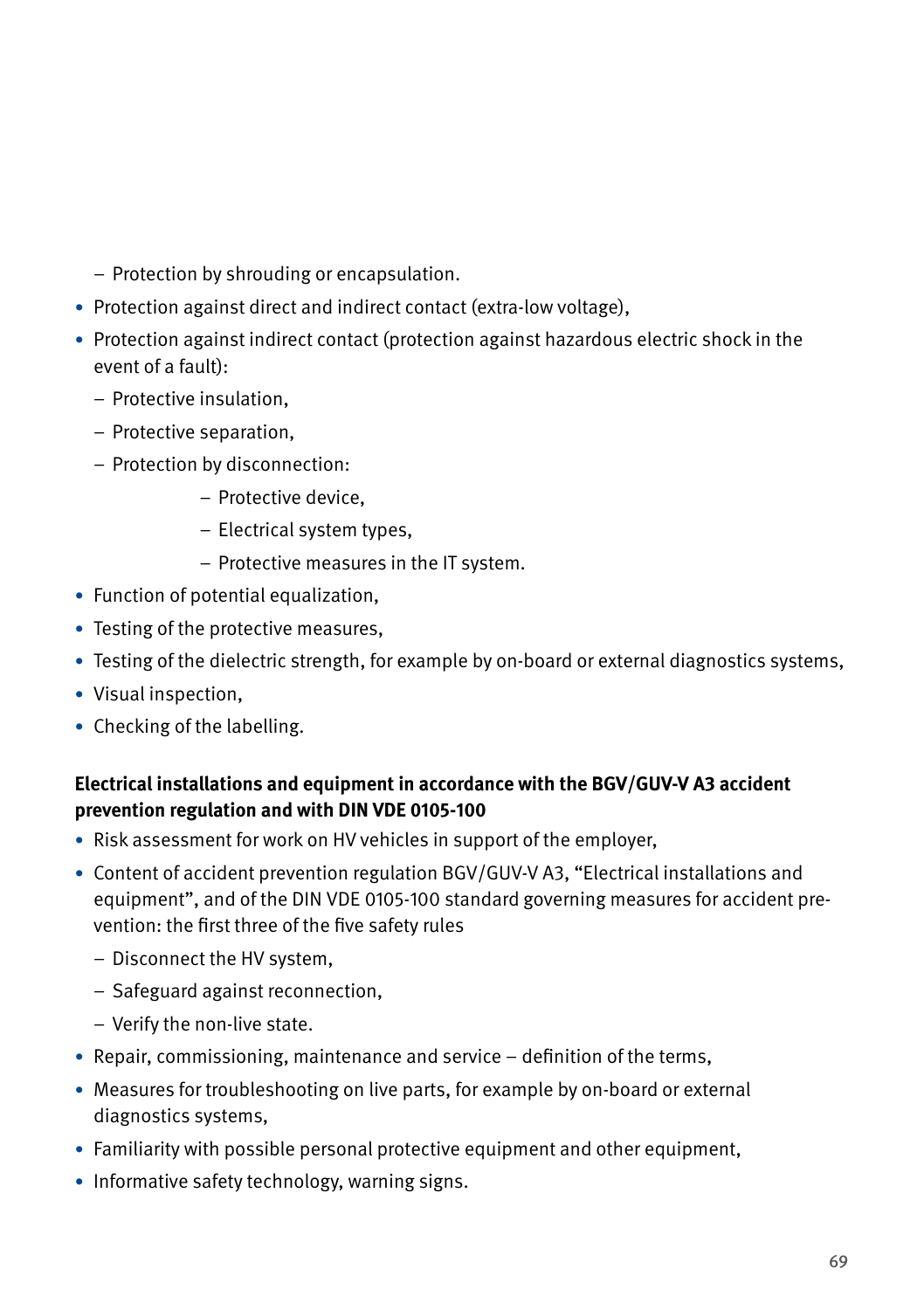#### **HV concept and vehicle engineering**

- Introduction to the subject of alternative drives,
- Structure, function and mode of operation of alternative drives,
- Definition of HV vehicle, explanation of "vehicle with intrinsically safe HV system",
- HV batteries, power electronics, DC/DC converters, three-phase, synchronous and asynchronous machines, other HV components,
- Fuel cell vehicles,
- Hybridantriebe,
- Electric vehicles.

#### **Allgemeines praktisches Vorgehen**

- HV-System spannungsfrei schalten,
- Hybrid drives,
- Spannungsfreiheit feststellen.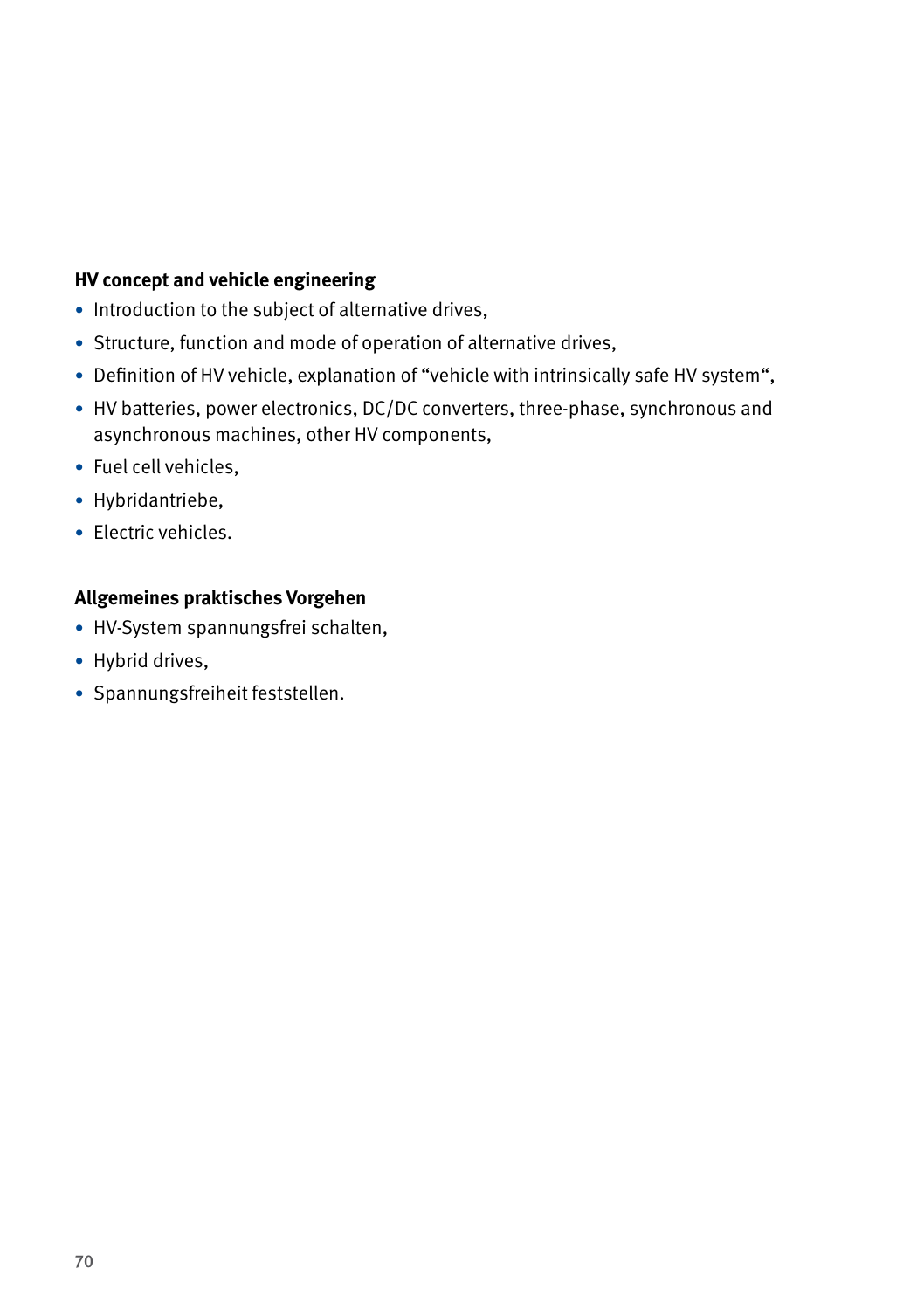Flow chart: need for training for service work on vehicles with non-intrinsically safe HV systems

Persons already qualified for work on intrinsically safe HV systems are not considered in the following flow chart.

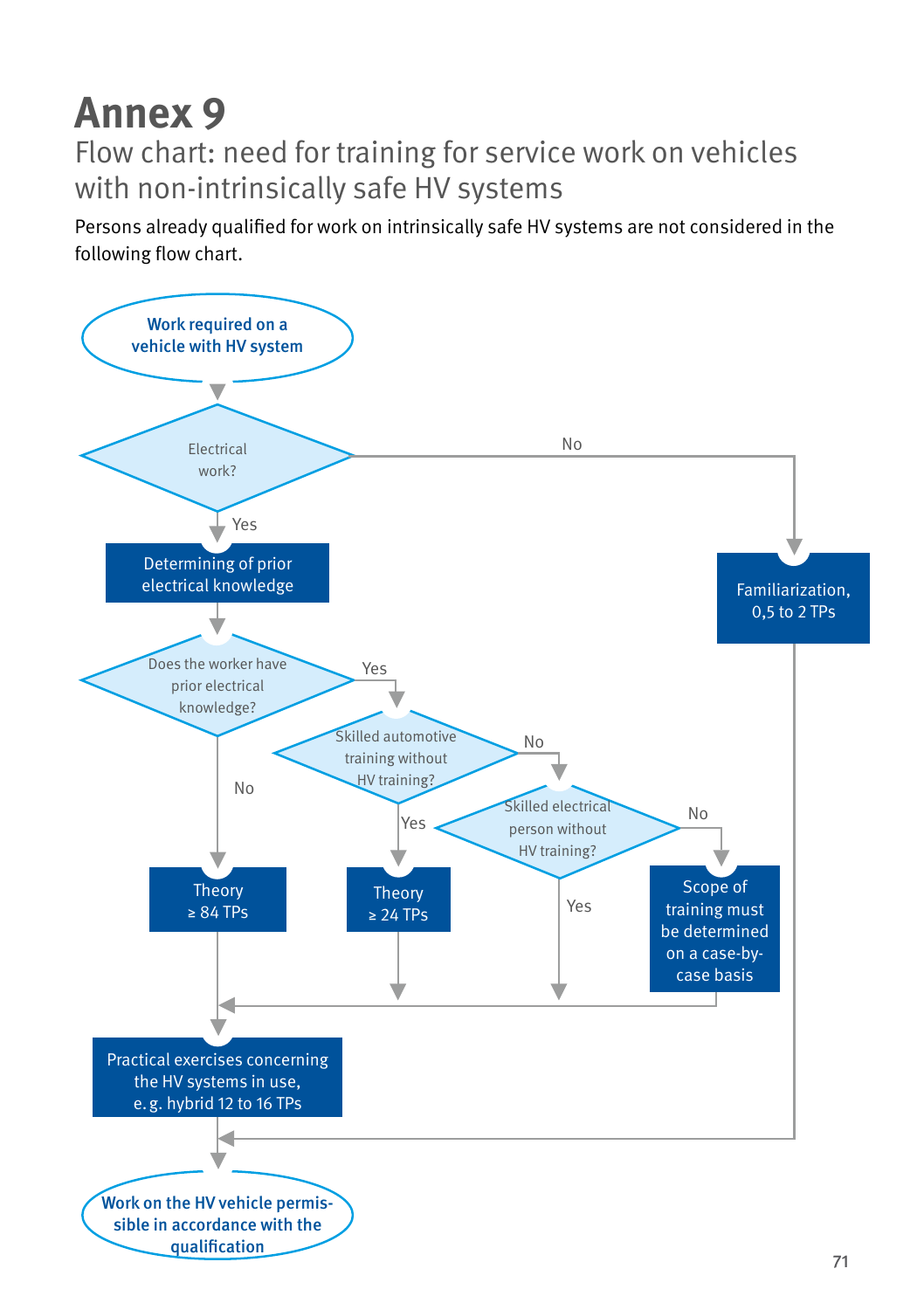Model certificate of attendance for persons who have received electrical instruction in inherently safe automotive HV systems

### **Mr John Smith**

E-Mobility Car Dealer, 17 Any Street, Anytown

attended the tollowing training course comprising (number) teaching periods on (date)

### **Person who has received electrical instruction on intrinsically safe automotive HV systems**

The participant received instruction from an "expert in work on intrinsically safe HV systems in automotive service workshops" in the work with which he or she is tasked, in the possible hazards in the event of improper behaviour and in the necessary protective equipment and protective measures.

#### **Subject of the training in accordance with informative document BGI/GUV-I 8686:**

- Definition of an intrinsically safe vehicle,
- Marking of high-voltage components,
- Operation of vehicles and the associated equipment (e.g. tesr rigs),
- Performance of general tasks which do not require isolation of the HV system,
- Performance of all mechanical tasks on the vehicle (but: "don't touch orange!"),
- Impermissible work on the vehicle,
- Isolation as an additional safety measure,
- Appointment of the individual to be consulted in the event of uncertainty,
- Organization of procedures for electrical work to be performed by persons who have received electrical instruction under the control and supervision of a skilled electrical person for HV systems.

The participant understood the material: Party responsible for training:

(place)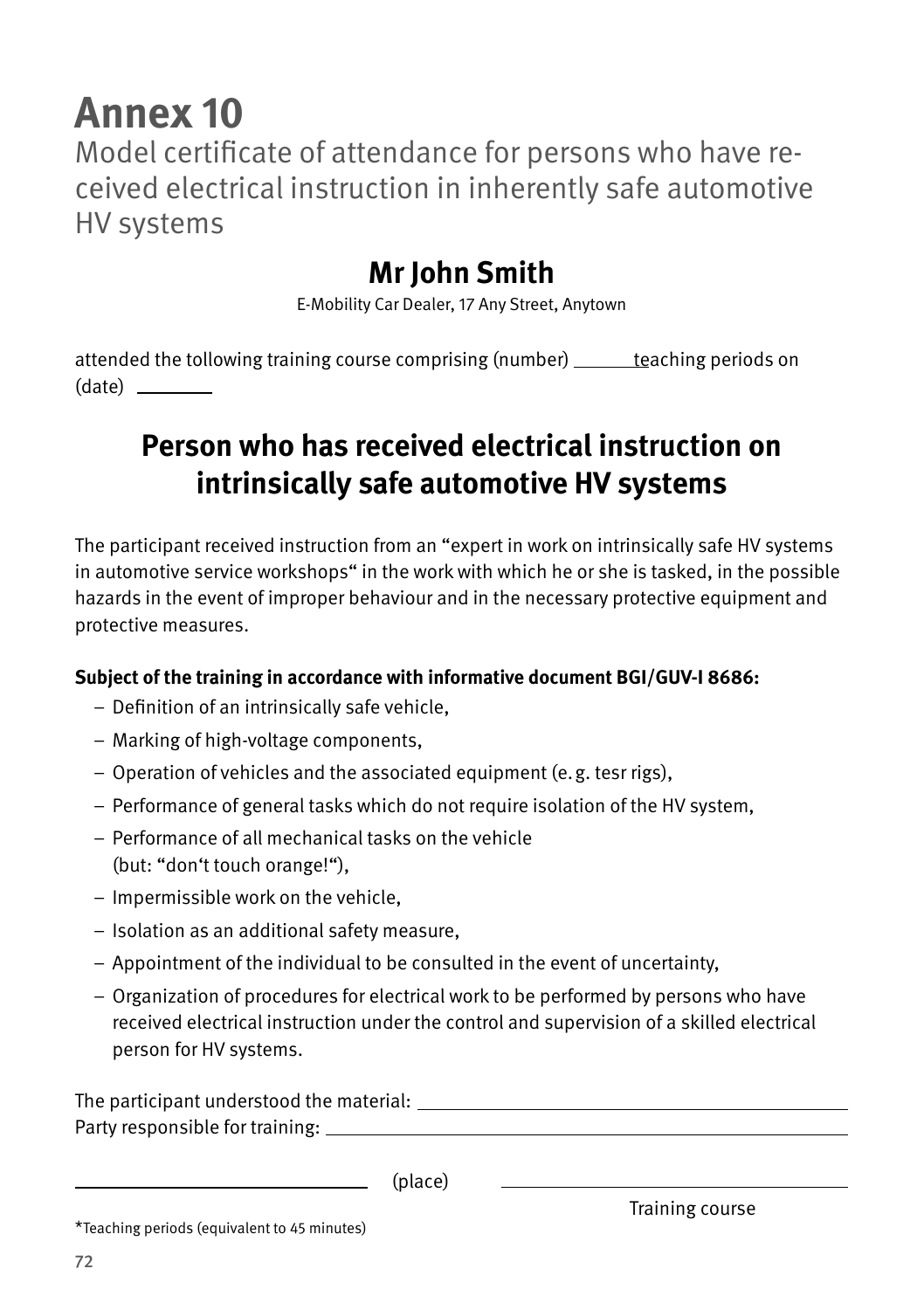## **Annex 11**

Model certificate for an expert in automotive high-voltage (HV) systems for work in service workshops on vehicles with intrinsically safe HV systems

### **Mr John Smith**

E-Mobility Dealership, 17 Anystreet, Anytown

attended the above training course from (date) to (date)

### **Expert in automotive high-voltage (HV) systems for work in service workshops on vehicles with intrinsically safe HV systems**

The participant followed the course of training and passed the examination.

The participant satisfies the primary conditions for successful participation by virtue of his or her comprehensive basic electrical knowledge obtained through his or her initial and further training in the automotive sector and demonstrated in a preliminary test.

| <b>Topics to be taught</b> (can also be stated on the reverse):                   | $TP*$ |
|-----------------------------------------------------------------------------------|-------|
| Electrical hazards, behaviour in the event of electrical accidents and first aid  |       |
| Measures for protection against electric shock and fault arcs                     |       |
| Electrical work in accordance with BGV/GUV-V A3, DIN VDE 0105-100 and             |       |
| <b>BGI/GUV-I 8686</b>                                                             |       |
| Specialist and man-management responsibility, legal principles                    |       |
| HV concept and vehicle technology (vehicle with intrinsically safe HV system,     |       |
| technology employed in HV vehicles: three-phase motors, DC/DC converters, DC/     |       |
| AC converters, etc.)                                                              |       |
| HV concepts with reference to examples of specific vehicles                       |       |
|                                                                                   |       |
| Practical exercises:                                                              |       |
| Electrical isolation, verification and documentation of the non-live state on the |       |
| following HV systems:                                                             |       |
| Enter the specific HV systems here on which practical training was performed,     |       |
|                                                                                   |       |
| <b>Total scope of training</b>                                                    |       |
|                                                                                   |       |

\*Teaching periods (equivalent to 45 minutes)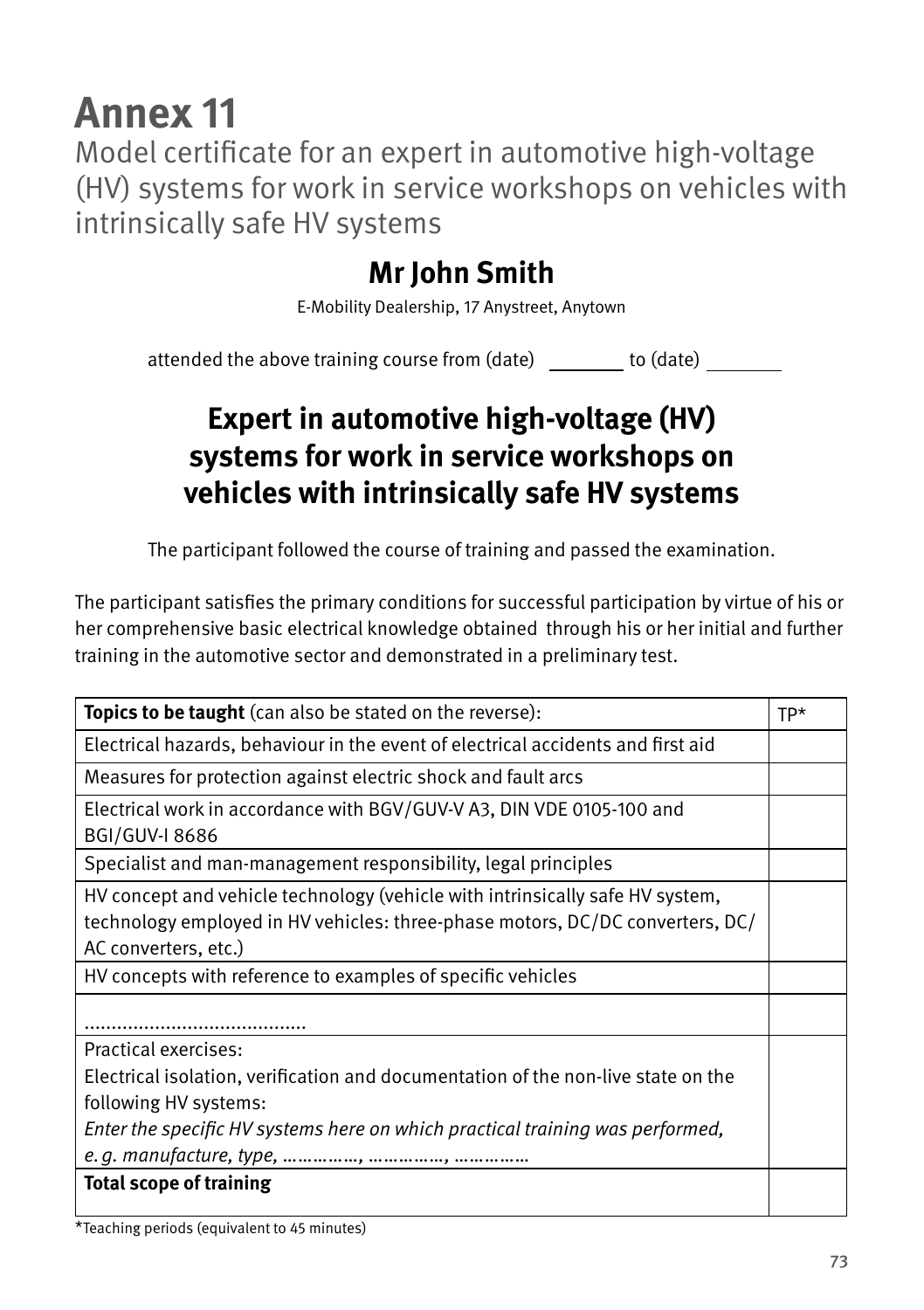This training measure equips the employee to work independently and safely on vehicles with intrinsically safe HV systems. Such work includes application of the five safety rules, the replacement of HV components such as air-conditioning components and oil pumps in the non-live state, and troubleshooting on non-exposed HV components including the use of test adapters proof against shock hazards. The participant is able to assess the work with which her or she is tasked, to recognize possible hazards, and to take the protective measures necessary for the HV system concerned.

This training measure satisfies the minimum requirements of the BGI/GUV-I 8686 informative document.

Party responsible:

(place)

Training course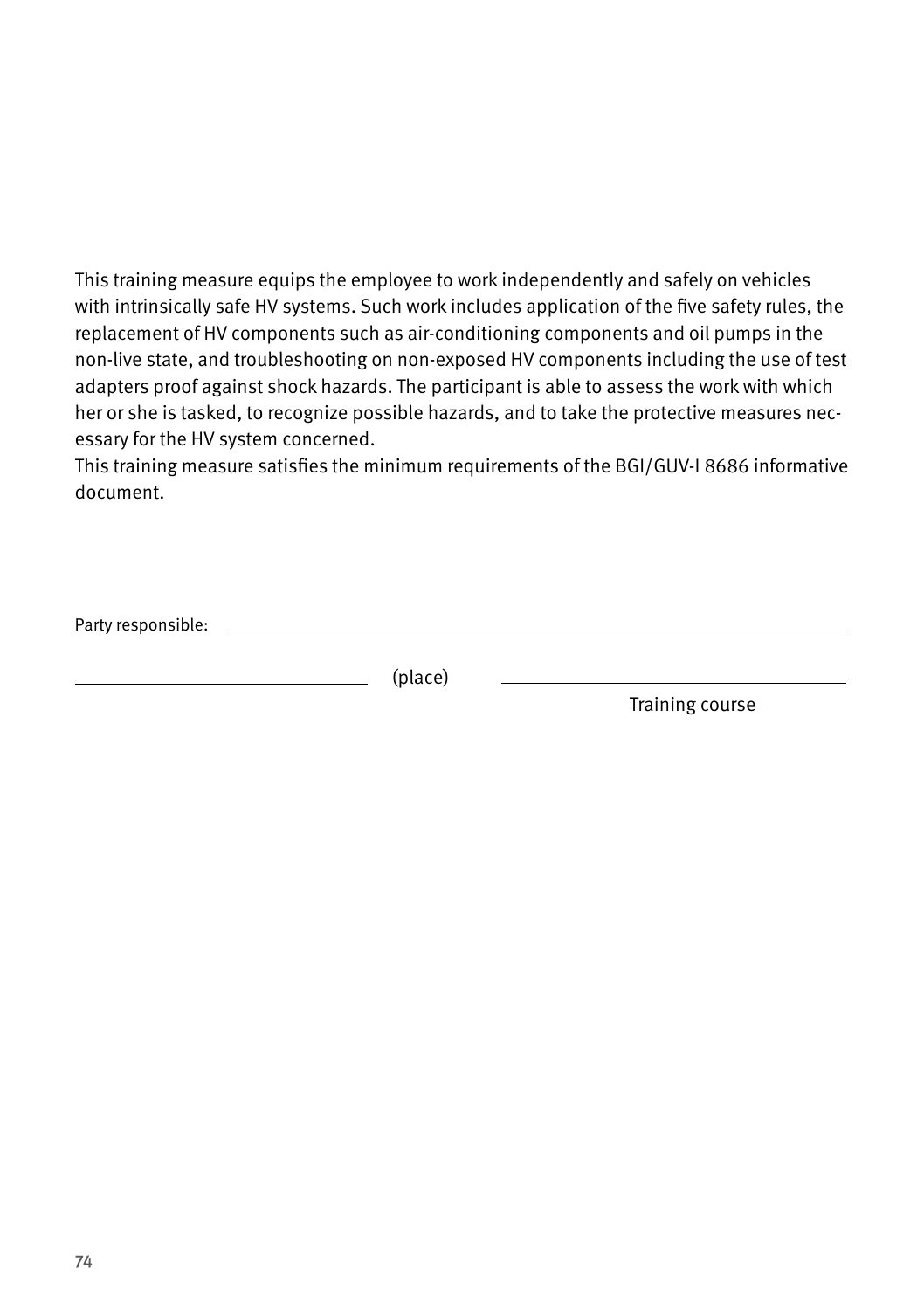# **Regulations, codes, literature**

#### **1. Statutes, regulations, technical rules**

Available from: Bookshops, the Internet: e.g. www.gesetze-im-internet.de

German occupational safety and health act German ordinance on industrial safety and health TRBS technical rules for industrial safety and health

**2. Occupational safety and health regulations, rules and informative documents**

Available from: Your responsible accident insurance institution or from www.dguv.de/publikationen.

#### **Accident prevention regulations:**

"Governing principles of prevention" (BGV/GUV-V A1; also available in english) "Electrical installations and equipment" (BGV/GUV-V A3; also available in english)

#### **Informative documents**

"Governing skilled electrical persons" (BGI 548; only available in german)

"Governing the erection and operation of electrical test systems" (BGI 891; only available in german)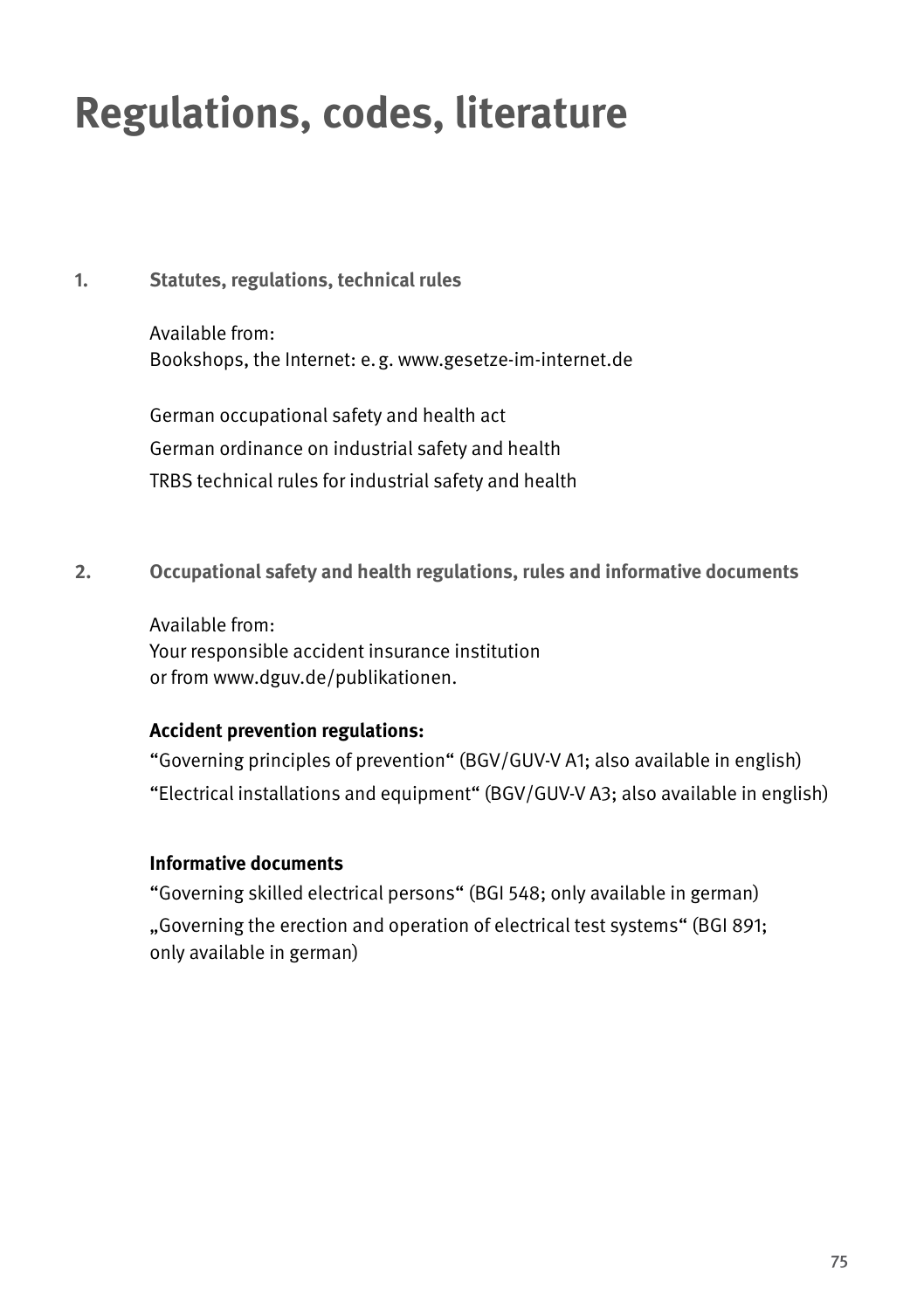**3. Standards/VDE provisions**

Available from: Beuth-Verlag GmbH, Burggrafenstrasse 6, 10787 Berlin or VDE-Verlag, Bismarckstrasse 33, 10625 Berlin

| DIN EN 60529 (VDE 0470-1)   | "Degrees of protection provided by enclosures                                |
|-----------------------------|------------------------------------------------------------------------------|
|                             | $(IP code)$ "                                                                |
| <b>DIN VDE 0682-401</b>     | "Voltage detectors Part 3: Two-pole low-voltage type"                        |
| <b>DIN VDE 0105-100</b>     | "Operation of electrical installations"                                      |
| <b>DIN VDE 1000-10</b>      | "Requirements for persons working in a field of electri-<br>cal engineering" |
| <b>DIN VDE 0100-600</b>     | "Low voltage electrical installations – Part 6: Verifica-<br>tion"           |
| ISO 6469-3                  | "Electrically propelled road vehicles - Safety specifica-                    |
|                             | tions" - Part 3: "Protection of persons against electric                     |
|                             | shock"                                                                       |
| DIN EN 61140 (VDE 0140-1)   | Common aspects for installation and equipment                                |
| DIN EN 50191 (VDE 0104)     | "Erection and operation of electrical test equipment"                        |
| <b>Federal ECE Rule 100</b> | Regulation No 100 of the Economic Commission for                             |
|                             | Europe of the United Nations (UN/ECE) – Uniform pro-                         |
|                             | visions concerning the approval of vehicles with regard                      |
|                             | to specific requirements for the electric power train.                       |

#### **4. Literature**

Motor Vehicle Safety Standard 305 (FMVSS 305) "LABORATORY TEST PROCEDURE FOR ELECTRIC POWERED VEHICLES: ELECTROLYTE SPILLAGE AND ELECTRICAL SHOCK PROTECTION" U.S. DEPARTMENT OF TRANSPORTATION, NATIONAL HIGHWAY TRAFFIC SAFETY ADMINISTRATION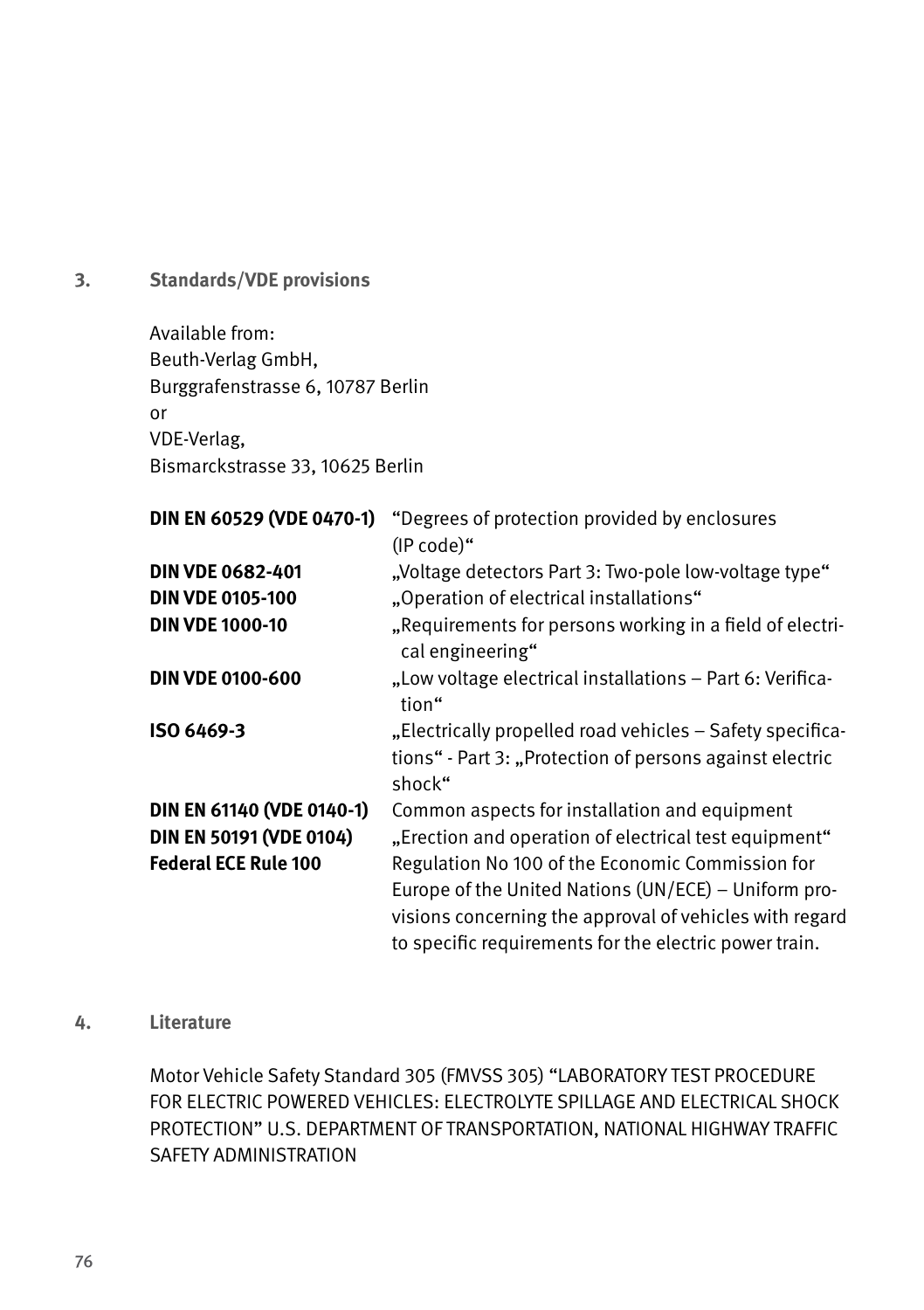## **Authors**

**Dr. Joachim Dreyer** German Social Accident Insurance Institution for the administrative sector

**Albert Först** German Social Accident IInsurance Institution for woodworking and metalworking industries

**Wolfgang Pechoc** German Social Accident Insurance Institution for the energy, textile, electrical and media products sectors

**Thomas Seifert** German Social Accident Insurance Institution for the transport industry

**René Stieper** German Social Accident Insurance Institution for woodworking and metalworking industries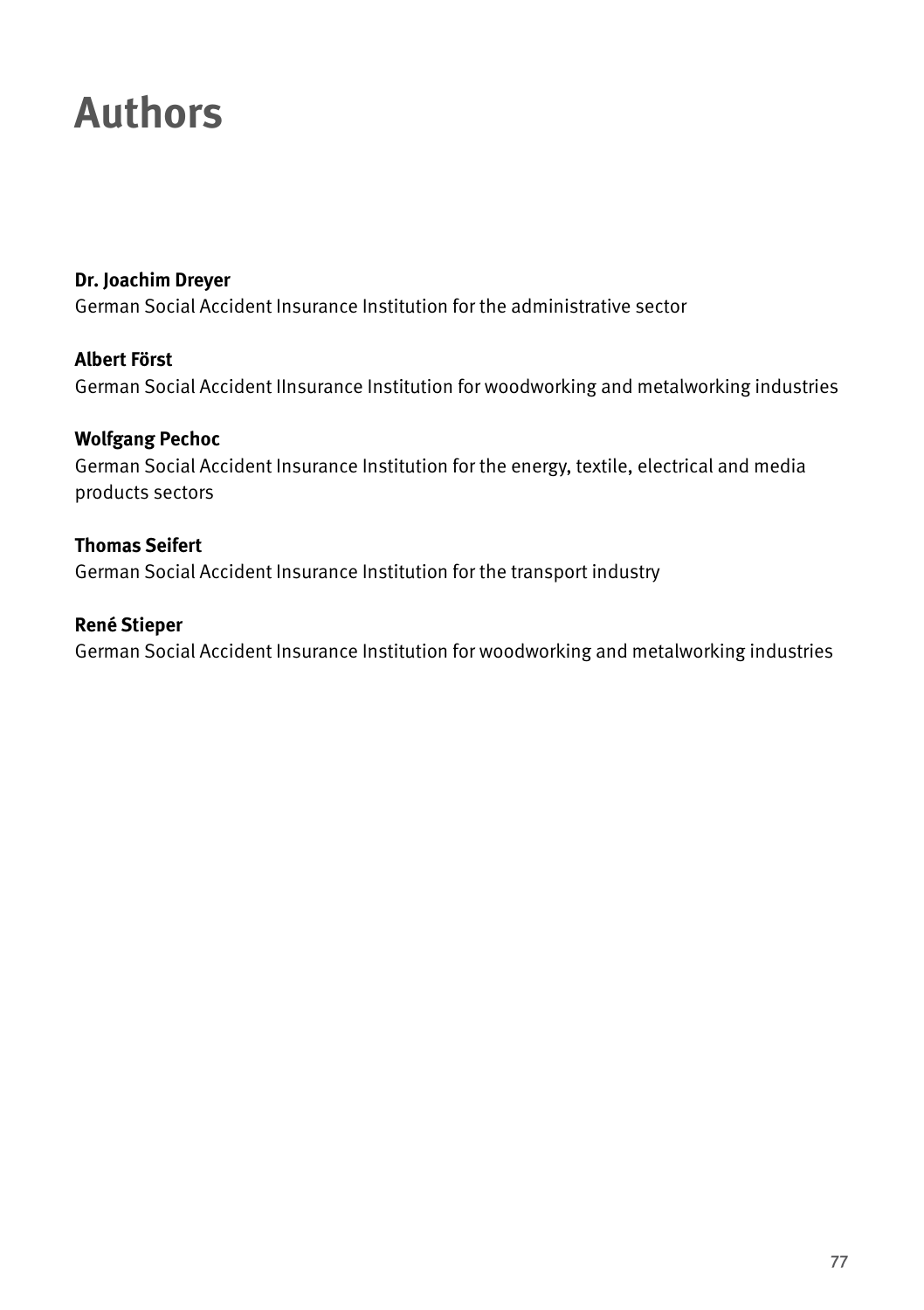# **List of illustrations**

| <b>Title</b> |                                                                             |  |
|--------------|-----------------------------------------------------------------------------|--|
| Image:       |                                                                             |  |
| Figure 1:    |                                                                             |  |
| Figure 2:    |                                                                             |  |
| Figure 3:    |                                                                             |  |
| Figure 4:    | Example of equipping with practical skills in the handling of HV systems 16 |  |
| Figure 5:    |                                                                             |  |
| Figure 6:    |                                                                             |  |
| Figure 7:    | Example of safe disconnection by technical means for the removal of         |  |
| Figure 8:    | Example of safeguarding of the working area during testing work49           |  |
| Figure 9:    |                                                                             |  |